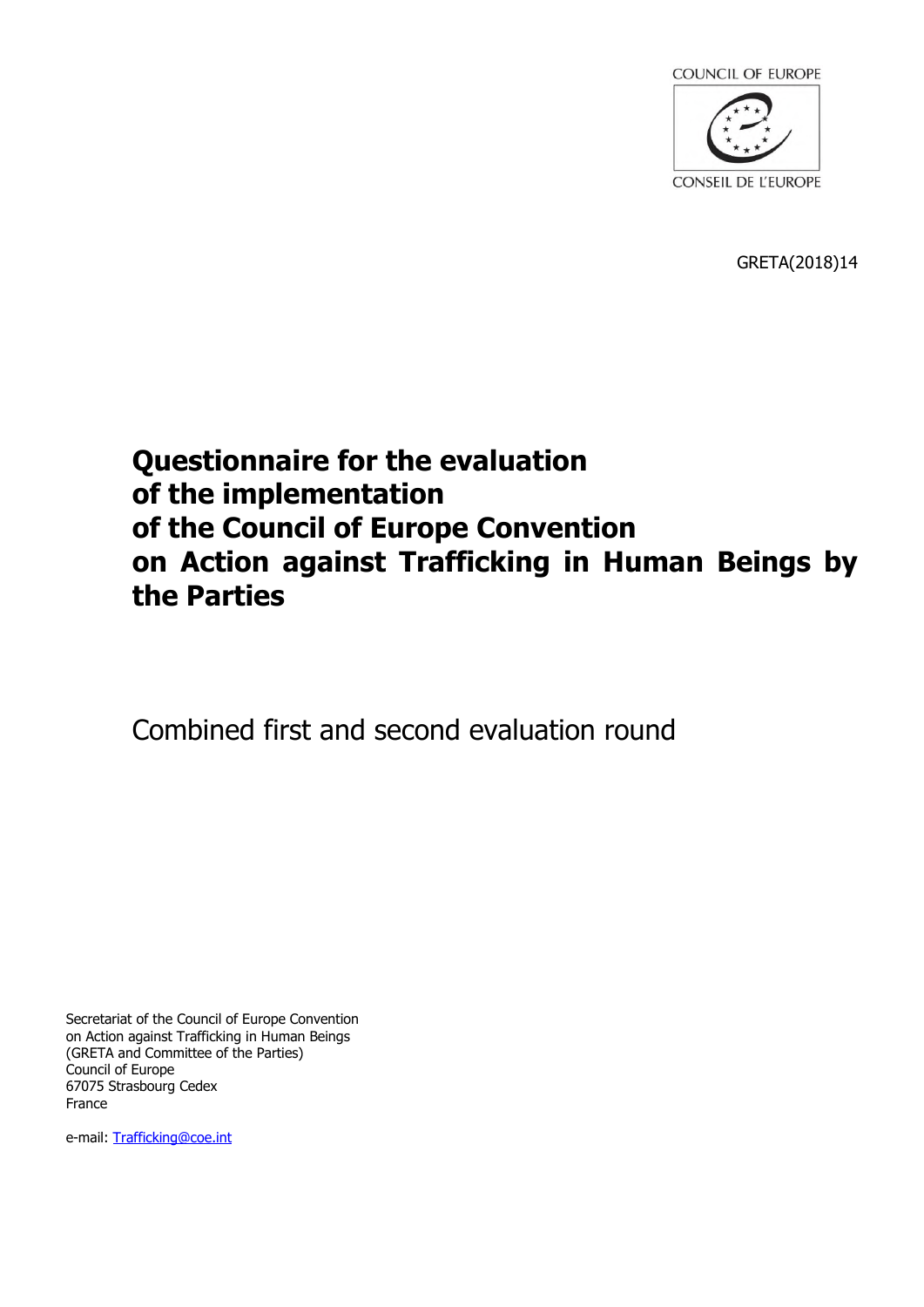## **Introduction**

The Council of Europe Convention on Action against Trafficking in Human Beings [CETS No. 197] (hereinafter "the Convention) was opened for signature in Warsaw on 16 May 2005, on the occasion of the Third Summit of Heads of State and Government of the Council of Europe member states, and entered into force on 1 February 2008.

\_\_\_\_\_\_\_\_\_\_\_\_\_\_\_\_\_\_\_\_\_\_\_\_\_\_\_\_\_\_\_\_\_\_\_\_\_\_\_\_\_\_\_\_\_\_\_\_\_\_\_\_\_\_\_\_\_\_\_\_\_\_\_\_\_\_\_\_\_\_\_\_\_\_\_\_\_\_\_\_\_\_\_\_\_\_\_\_\_\_\_\_\_\_\_\_\_\_\_\_\_\_\_

The monitoring mechanism of the Convention consists of two pillars: the Group of Experts on Action against Trafficking in Human Beings (GRETA), a technical body, composed of 15 independent and impartial experts, and the Committee of the Parties, a more political body, composed of the representatives in the Committee of Ministers of the Parties to the Convention and of representatives of parties non-members of the Council of Europe.

In accordance with Article 36, paragraph 1, of the Convention, GRETA "shall monitor the implementation of this Convention by the Parties". Pursuant to Article 38, paragraph 1, of the Convention and Rules 1 and 2 of the Rules of procedure for evaluating implementation of the Council of Europe Convention on Action against Trafficking in Human Beings by the Parties (hereinafter "the Rules on the Evaluation Procedure"), GRETA will evaluate the implementation of the Convention following a procedure divided in rounds.

The first evaluation round with regard to a Party is initiated by sending the questionnaire the earliest one year and at the latest two years following the entry into force of the Convention for the Party concerned (Rule 3 of the Rules on the Evaluation Procedure).

For each evaluation round, GRETA prepares a questionnaire on the implementation by the Parties of the specific provisions of the Convention on which the evaluation is based. The questionnaire is public (Rule 5, first paragraph, of the Rules on the Evaluation Procedure).

In conformity with Rule 11 of the Rules on the Evaluation Procedure, replies to the questionnaire should be submitted in one of the official languages of the Council of Europe, which are English and French. Replies in other languages will not be taken into consideration. Replies should be detailed, answer all questions and reference texts should be attached when requested by GRETA.

States parties should provide copies or extracts of relevant legislation, regulations and case law mentioned in the reply to the questionnaire (as an appendix to the reply). These copies/extracts should be supplied in the original language and, wherever possible, also in one of the official languages of the Council of Europe.

A variety of stakeholders and civil society representatives should be effectively consulted in the preparation of the reply to the questionnaire, to ensure that the information provided is as comprehensive as possible.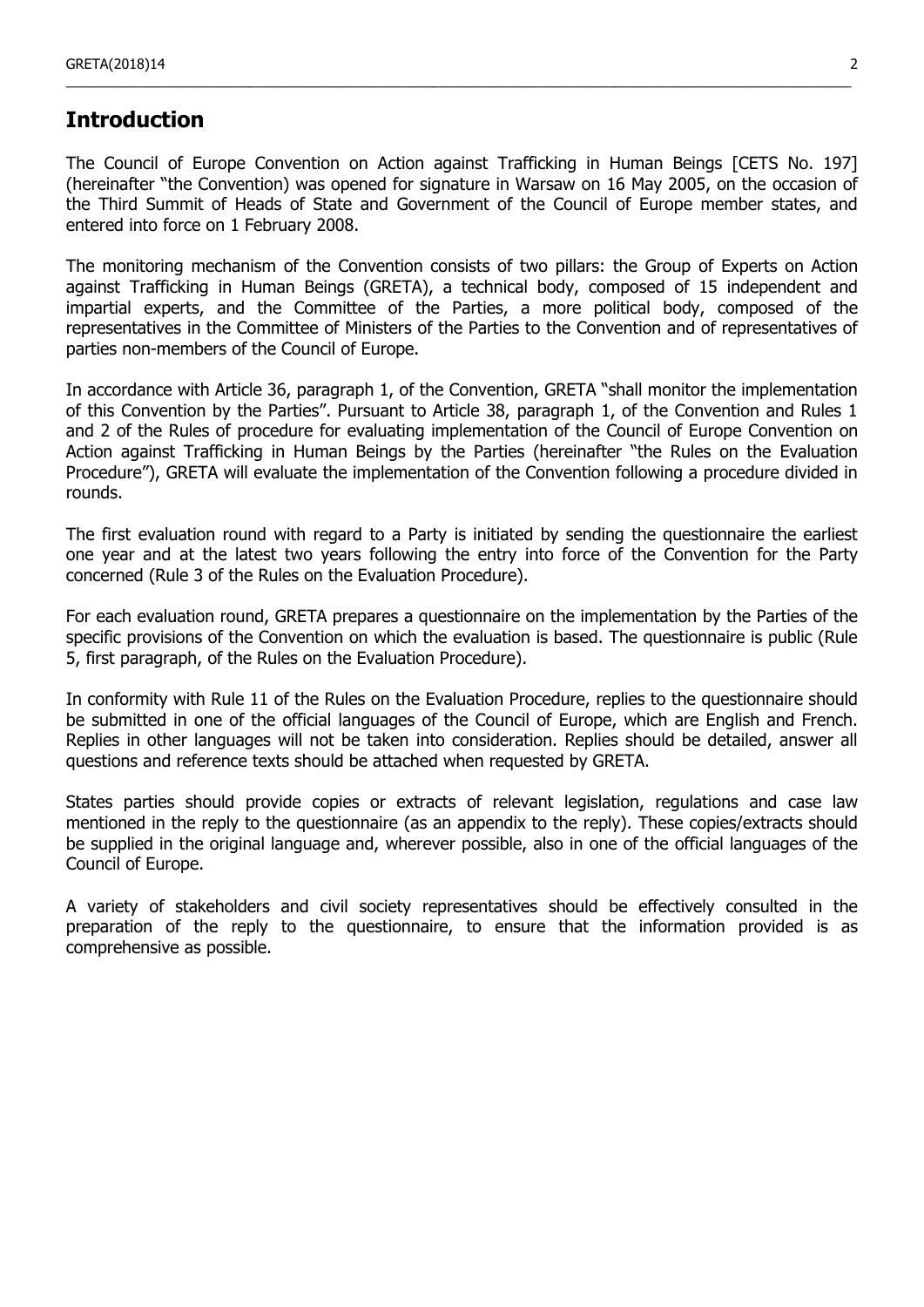## **Preliminary questions**

- Question 1: Please specify which State body/agency was responsible for co-ordinating and collecting the replies to this questionnaire. Please specify the name and professional title of the person heading this State body/agency. Please indicate if this person is the "contact person" appointed by your country to liaise with GRETA or a different person.
	- Amt für Auswärtige Angelegenheiten, Kirchstrasse 9, Postfach 684, 9490 Vaduz
	- Amtsleiter: Botschafter Martin Frick
	- GRETA-Kontaktperson: Martin Hasler, Amt für Auswärtige Angelegenheiten, Abteilung für Sicherheit und Menschenrechte
- *Question 2*: Which State bodies/agencies contributed to responding to this questionnaire? Please indicate the main responsibilities and/or fields of competence of each of these bodies/agencies.
	- Amt für Soziale Dienste (ASD)
	- Amt für Volkswirtschaft (AVW)
	- Ausländer- und Passamt (APA)
	- Landespolizei (LP)
	- Opferhilfestelle (OHS)
	- Staatsanwaltschaft (STA)
- Question 3: Did any non-governmental organisations (NGOs) or other entities of civil society contribute to responding to this questionnaire? If so, please indicate the main activities of each of the NGOs and/or other entities of civil society which contributed.

Nein.

## **I. Integration of the core concepts and definitions contained in the Convention in the internal law of the parties**

### **Section I.1. Integration of the human rights approach to action against trafficking in human beings**

As stipulated in the Convention, trafficking in human beings (hereinafter "THB") "constitutes a violation of human rights and an offence to the dignity and the integrity of the human being" (third paragraph of the Preamble of the Convention). Therefore in the letter and in the spirit of the Convention, THB is a violation of human rights and not just a criminal offence.

• *Question 4*: Please indicate if, in your internal law, THB is considered as a human rights violation (or only a criminal offence, see Section II.3. below).

Gemäss § 104a des Strafgesetzbuchs (StGB, LGBl. 1988 Nr. 37) ist Menschenhandel eine Straftat. Die Einstufung einer Straftat als Menschenrechtsverletzung kennt die liechtensteinische Rechtsordnung nicht. Von natürlichen und juristischen Personen begangene Menschenrechtsverletzungen werden im Rahmen des Strafrechts verfolgt.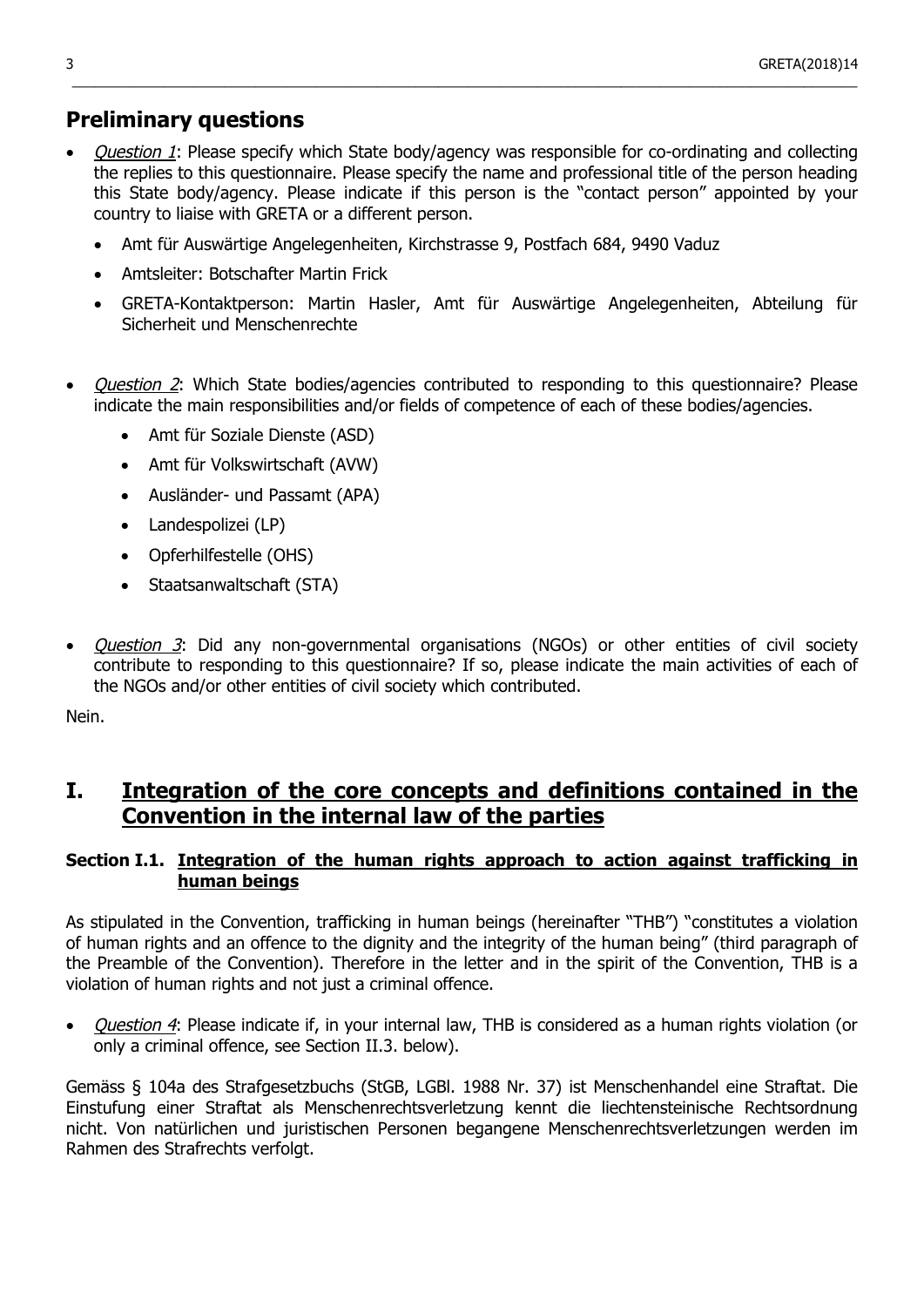• *Ouestion 5*: Please indicate what special legal protection exists under your internal law (including case law, if any) in cases of violations of human rights, which would apply in cases of THB (for example, constitutional protection, positive obligation of the state, priority examination, etc.).

\_\_\_\_\_\_\_\_\_\_\_\_\_\_\_\_\_\_\_\_\_\_\_\_\_\_\_\_\_\_\_\_\_\_\_\_\_\_\_\_\_\_\_\_\_\_\_\_\_\_\_\_\_\_\_\_\_\_\_\_\_\_\_\_\_\_\_\_\_\_\_\_\_\_\_\_\_\_\_\_\_\_\_\_\_\_\_\_\_\_\_\_\_\_\_\_\_\_\_\_\_\_\_

Damit die Opferhilfe tätig wird, müssen die Voraussetzungen gemäss Art. 1 des Opferhilfegesetzes (OHG, LGBl. 2007 Nr. 228) erfüllt sein. Opfer mit Anspruch auf Unterstützung müssen durch eine Straftat in ihrer körperlichen, psychischen oder sexuellen Integrität unmittelbar beeinträchtigt worden sein.

Im Leitfaden für die Bekämpfung des Menschenhandels (siehe Antwort auf Frage 7) wird festgelegt, dass Opfer von Menschenhandel beraten und betreut werden, dass sie eine Bedenkzeit von 30 Tagen erhalten und dass sie während Ermittlungen und Strafverfahren Kurzaufenthaltsbewilligungen erhalten können. Die mit der Strafverfolgung befassten Stellen müssen Opfer über ihre Rechte informieren. Die Landespolizei ist dafür zuständig, den Schutz von Opfern von Menschenhandel zu gewährleisten. Zudem ist eine mögliche Strafbefreiung von Opfern für ausländerrechtliche Vergehen im Rahmen von § 32 ff. StGB vorgesehen. In Zusammenarbeit mit anderen Stellen gewährt die OHS Opfern Rückkehr-, Rehabilitations- und Reintegrationshilfe.

### **Section I.2. Comprehensive approach to THB, co-ordination of all actors and actions to prevent and combat THB and to protect its victims, and international cooperation**

Questions in this section aim to obtain information concerning the comprehensive nature of the legal framework and policies on action against THB established by the parties to the Convention covering measures on prevention, protection and prosecution (Article 1) as well as on partnerships (Articles 29, 32 and 35).

• *Question 6:* Please indicate the titles of the main internal legal provisions and/or regulations containing measures to prevent THB, to protect and assist its victims, and to criminalise THB and prosecute traffickers.

Opfer von Menschenhandel erhalten Schutz im Rahmen des OHG (siehe Antwort auf Frage 5) und des Leitfadens für die Bekämpfung von Menschenhandel (siehe Antwort auf Frage 7). Die im Leitfaden vorgesehenen Opferschutzmassnahmen sind in der Antwort auf Frage 5 aufgeführt. Bezüglich Prävention sieht der Leitfaden vor, dass als Tänzerinnen in Liechtenstein tätige Personen, die als verwundbare Gruppe angesehen werden, mit ihrer Kurzaufenthaltsbewilligung das "Merkblatt für ausländische Tänzerinnen, Tänzer und DJ" erhalten. Darin werden sie über ihre Rechte und Pflichten sowie über Ansprechpartner aufseiten der Behörden informiert.

Möglicherweise relevante Artikel zur Kriminalisierung von Menschenhandelsvergehen im Rahmen des StGB sind neben § 104a:

- § 99: Freiheitsentziehung
- § 100: Entführung einer willenlosen oder wehrlosen Person
- § 101: Entführung einer unmündigen Person
- § 102: Erpresserische Entführung
- § 104: Sklavenhandel
- § 214: Entgeltliche Vermittlung von Sexualkontakten mit Minderjährigen
- § 215: Zuführen zur Prostitution
- § 215a: Förderung der Prostitution und pornographischer Darbietungen Minderjähriger
- § 216: Zuhälterei
- § 217: Grenzüberschreitender Prostitutionshandel

Zudem sind einschlägige ausländerrechtliche Bestimmungen anwendbar: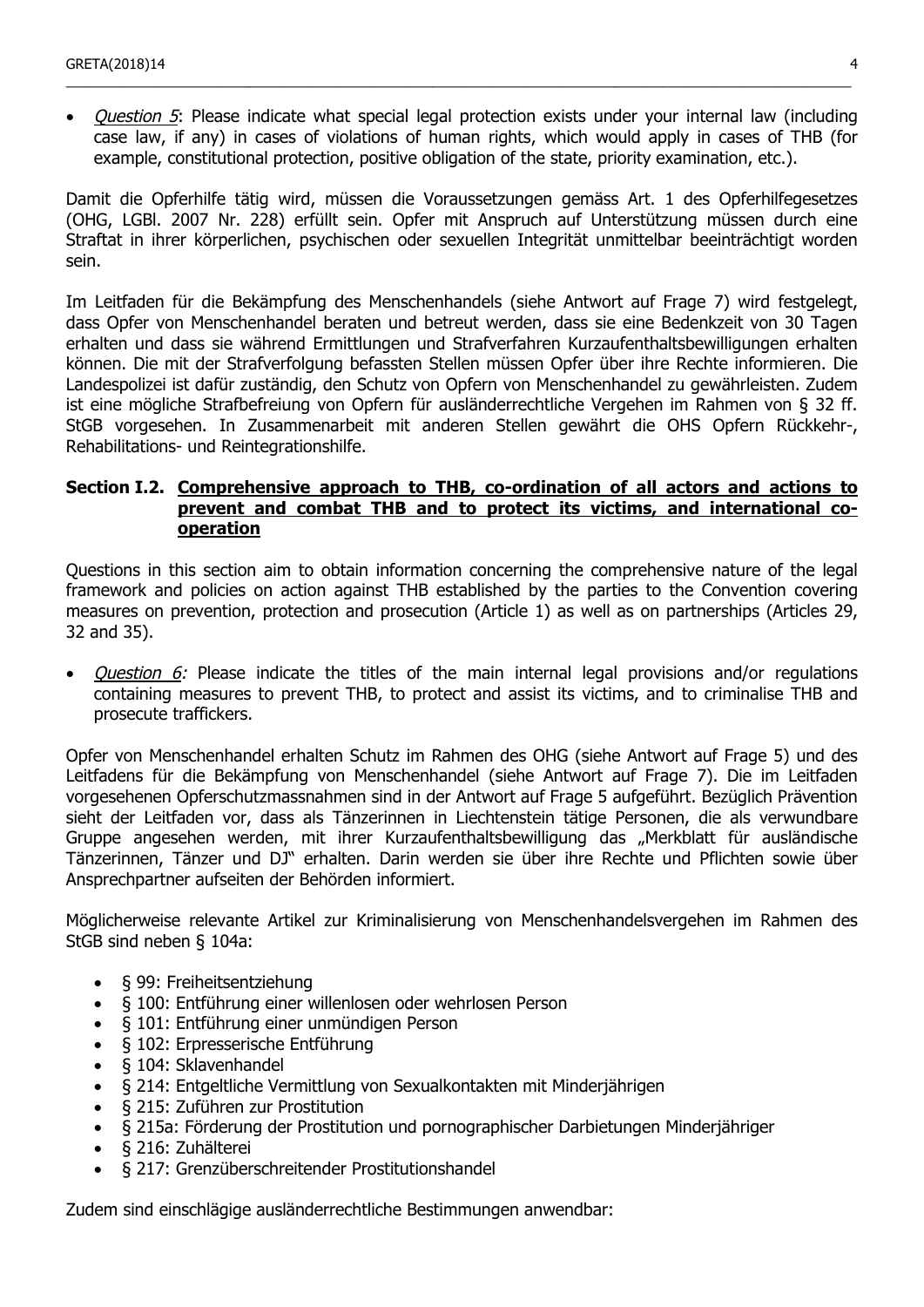- Art. 84 Ausländergesetz (AuG, LGBl. 2008 Nr. 311): Bestrafung von Schlepperei
- Art. 54 Abs. 5 AuG in Verbindung mit Art. 30 Abs. 1a der Verordnung über die Zulassung und den Aufenthalt von Ausländern (ZAV, LGBl. 2008 Nr. 35): Abweichung vom Einreiseverbot gegenüber Opfern von Menschenhandel

 $\_$  ,  $\_$  ,  $\_$  ,  $\_$  ,  $\_$  ,  $\_$  ,  $\_$  ,  $\_$  ,  $\_$  ,  $\_$  ,  $\_$  ,  $\_$  ,  $\_$  ,  $\_$  ,  $\_$  ,  $\_$  ,  $\_$  ,  $\_$  ,  $\_$  ,  $\_$  ,  $\_$  ,  $\_$  ,  $\_$  ,  $\_$  ,  $\_$  ,  $\_$  ,  $\_$  ,  $\_$  ,  $\_$  ,  $\_$  ,  $\_$  ,  $\_$  ,  $\_$  ,  $\_$  ,  $\_$  ,  $\_$  ,  $\_$  ,

- Art. 21 AuG in Verbindung mit Art. 16 Bst. d ZAV: Möglichkeit, Opfern und Zeugen von Verbrechen zur Durchführung der strafrechtlichen Verfolgung aus wichtigen öffentlichen Interessen eine Kurzaufenthalts- oder Aufenthaltsbewilligung zu erteilen
- Art. 21 AuG in Verbindung mit Art. 15 ZAV: Erteilung von Kurzaufenthalts- oder Aufenthaltsbewilligungen in Härtefällen
- *Question 7:* Does your country have a comprehensive national policy and/or a National Action Plan to combat THB? If so, please indicate its title, date of adoption and duration, main fields of action and the body/bodies responsible for its implementation.

Die liechtensteinische Regierung hat im Jahr 2007 einen Leitfaden für die Bekämpfung des Menschenhandels verabschiedet. Dieser wurde in einem Beschluss im Jahr 2017 letztmals aktualisiert und ist unbefristet gültig. Der Leitfaden orientiert sich am "Kooperationsmechanismus gegen Menschenhändler" der KSMM (Schweizerische Koordinationsstelle gegen Menschenhandel und Menschenschmuggel) und fusst auf der Überzeugung, dass die Sensibilisierung und ein Basiswissen aller involvierten Behörden, Personen und Einrichtungen wichtige Voraussetzungen für einen erfolgreichen Kampf gegen Menschenhandel sind.

Des Weiteren hat die Arbeitsgruppe "Runder Tisch Menschenhandel" im Oktober 2015 ein Ablaufschema zur Intervention beim Aufgriff von minderjährigen Bettlern durch die Landespolizei erarbeitet, wobei die Zuständigkeiten der Landespolizei, des Amts für Soziale Dienste, des Landgerichts, der Opferhilfestelle sowie der liechtensteinischen Botschaft in Bern definiert wurden. Darin sind Vorgehensweisen, Zuständigkeiten, Finanzierung von anfallenden Kosten z.B. für Unterkunft, Dolmetscherkosten, medizinische Versorgung etc. sowie rechtliche Komponenten festgehalten. Allerdings wurden seither keine minderjährigen Bettelnden mehr aufgegriffen. Dieses Ablaufschema wurde in den zuständigen Amtsstellen bekannt gemacht.

Question 8: In your country are there persons or entities specialised in the fight against THB and the protection of victims? If so, please describe the type and the periodicity of the training provided for these persons or the staff of these entities? Please specify the financial resources (in euros) allocated to this training.

Die Kriminalpolizei gewährleistet eine fachkundige Ermittlungsführung bei Verdacht auf Menschenhandel. Die zuständigen Ermittler besuchen Kurse und Veranstaltungen im Bereich Menschenhandel. Es gibt dafür kein spezielles Budget.

Additional information requested as part of the 2nd evaluation round: Please describe how the needs for training of professionals in the area of action against THB are identified and met, with an indication of the categories of staff that receive such training, whether the training is obligatory or optional, the content and focus of the training, and the funding provided for training activities. If the impact of training has been assessed, please provide details.

• Question 9: Is there, within your governmental structure, a national body responsible for coordinating all national actors and actions against THB (regardless of the denomination and whether it was set up for this specific purpose or whether this responsibility was assigned to an already existing governmental body)? If so, please specify its name, administrative status, annual budget (in euros), human resources, composition and competences. If there is currently no such co-ordinating body, are there any plans to set one up in the near future? If so, please give details.

Seit 2006 besteht in Liechtenstein der Runde Tisch Menschenhandel, um die Zusammenarbeit zwischen Strafverfolgungsbehörden, Migrationsbehörde und den Opferbetreuungseinrichtungen in Bezug auf das Thema Menschenhandel zu stärken. Unter dem Vorsitz der Landespolizei sind darin das Amt für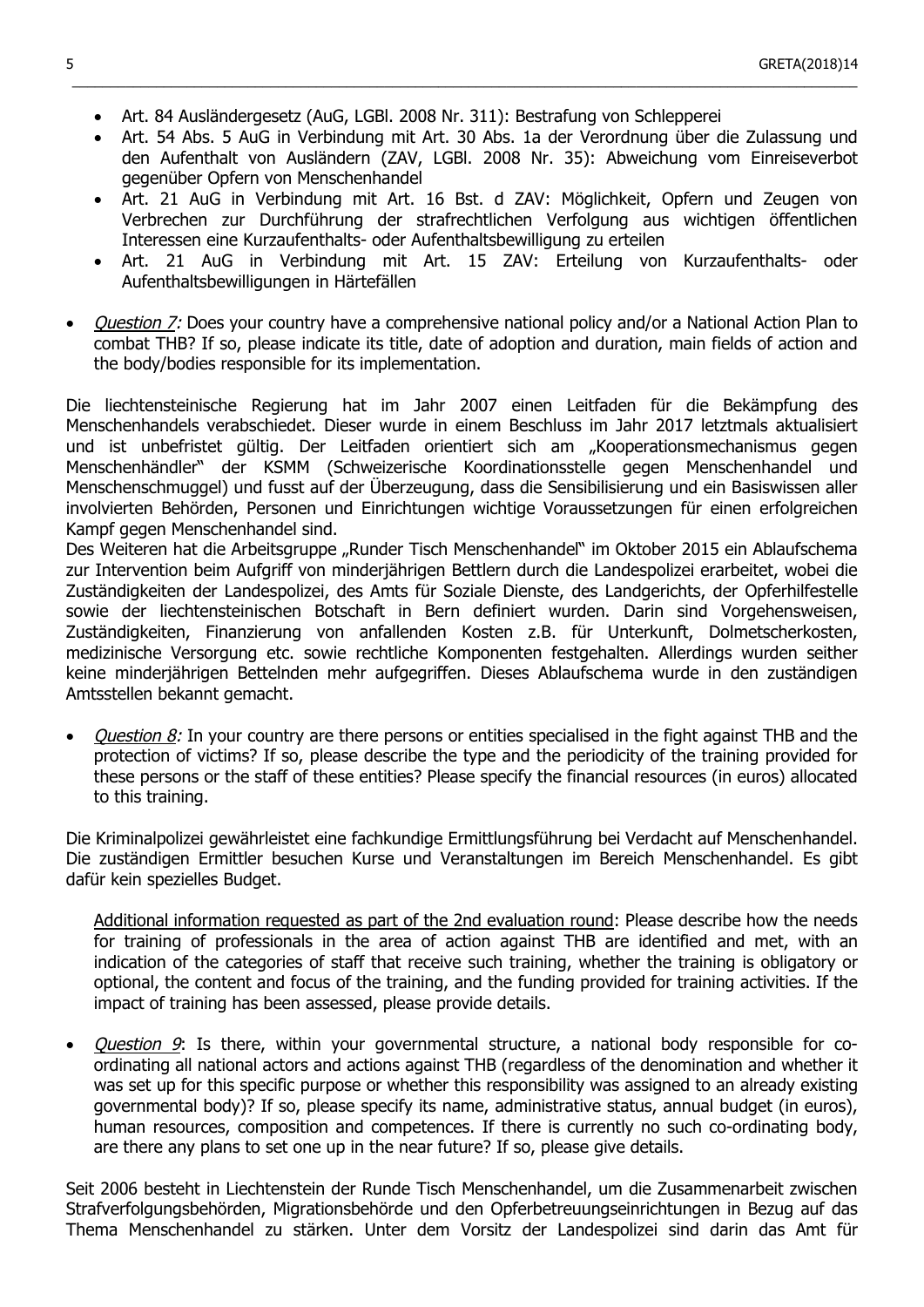Auswärtige Angelegenheiten, das Amt für Volkswirtschaft, das Ausländer- und Passamt, die Opferhilfestelle und die Staatsanwaltschaft vertreten. Der Runde Tisch Menschenhandel hat kein separates Budget und verfolgt das Ziel, die Situation bezüglich Menschenhandel in Liechtenstein laufend zu beobachten und gegebenenfalls Massnahmen zu ergreifen.

\_\_\_\_\_\_\_\_\_\_\_\_\_\_\_\_\_\_\_\_\_\_\_\_\_\_\_\_\_\_\_\_\_\_\_\_\_\_\_\_\_\_\_\_\_\_\_\_\_\_\_\_\_\_\_\_\_\_\_\_\_\_\_\_\_\_\_\_\_\_\_\_\_\_\_\_\_\_\_\_\_\_\_\_\_\_\_\_\_\_\_\_\_\_\_\_\_\_\_\_\_\_\_

• *Question 10:* Is this co-ordinating body also responsible for the co-ordination of the collection of administrative data or population survey data on THB? If not, please specify which body/entity has this responsibility.

Ja.

• *Question 11:* Do NGOs have full membership status in your national co-ordinating body? If so, how many? Please describe the criteria for NGO membership.

Nein, beim Runden Tisch Menschenhandel handelt es sich um eine verwaltungsinterne Koordinationsgruppe.

Additional information requested as part of the 2nd evaluation round: What steps are taken by your country to encourage state authorities and public officials to co-operate with NGOs and other civil society organisations, including trade unions, so as to involve them in the elaboration and implementation of anti-trafficking policies, programmes and other initiatives to prevent THB? Please provide information on any memoranda of understanding or other agreements concluded between public bodies and NGOs in this field.

Bei Verdachtsfällen von Menschenhandel kann Liechtenstein mit dem Fraueninformationszentrum (FIZ) in Zürich zusammenarbeiten, das eine sichere Unterbringung organisieren und Opfer in einem allfälligen Strafverfahren begleiten würde.

*Question 12:* Are there any other national or international entities or bodies participating in your national co-ordinating body? If so, please specify.

Der Runde Tisch Menschenhandel zieht bei Bedarf andere Verwaltungsstellen oder Institutionen bei.

- *Ouestion 13:* Please describe the legal basis for international co-operation between your country and other countries in the fight against THB:
	- − national legislation;
	- − international instruments/agreements (bilateral and/or multilateral).
	- Please indicate the title of the legal instruments.

Die internationale Amtshilfe gemäss Art. 35ff. des Polizeigesetzes (PolG, LGBl. 1989 Nr. 48) bildet die Basis für internationale Zusammenarbeit im Bereich der Polizei. Das in der Praxis wichtigste internationale Instrument in diesem Bereich ist der Vertrag zwischen dem Fürstentum Liechtenstein, der Schweizerischen Eidgenossenschaft und der Republik Österreich über die grenzüberschreitende polizeiliche Zusammenarbeit (Trilateraler Polizeikooperationsvertrag, LGBl. 2017 Nr. 186).

Auf justizieller Ebene erfolgt die internationale Zusammenarbeit auf Basis nationaler Gesetzgebung (StGB und Rechtshilfegesetz, RHG, LGBl. 2000 Nr. 215) sowie auf Grundlage internationaler Übereinkommen, unter anderem das Europäische Auslieferungsübereinkommen (CETS 24), das Europäische Übereinkommen über die Rechtshilfe in Strafsachen (CETS 30), das Übereinkommen über Geldwäscherei sowie Ermittlung, Beschlagnahme und Einziehung von Erträgen aus Straftaten (CETS 141), das Schengener Durchführungsübereinkommen und die Europäische Konvention für Menschenrechte (CETS 5).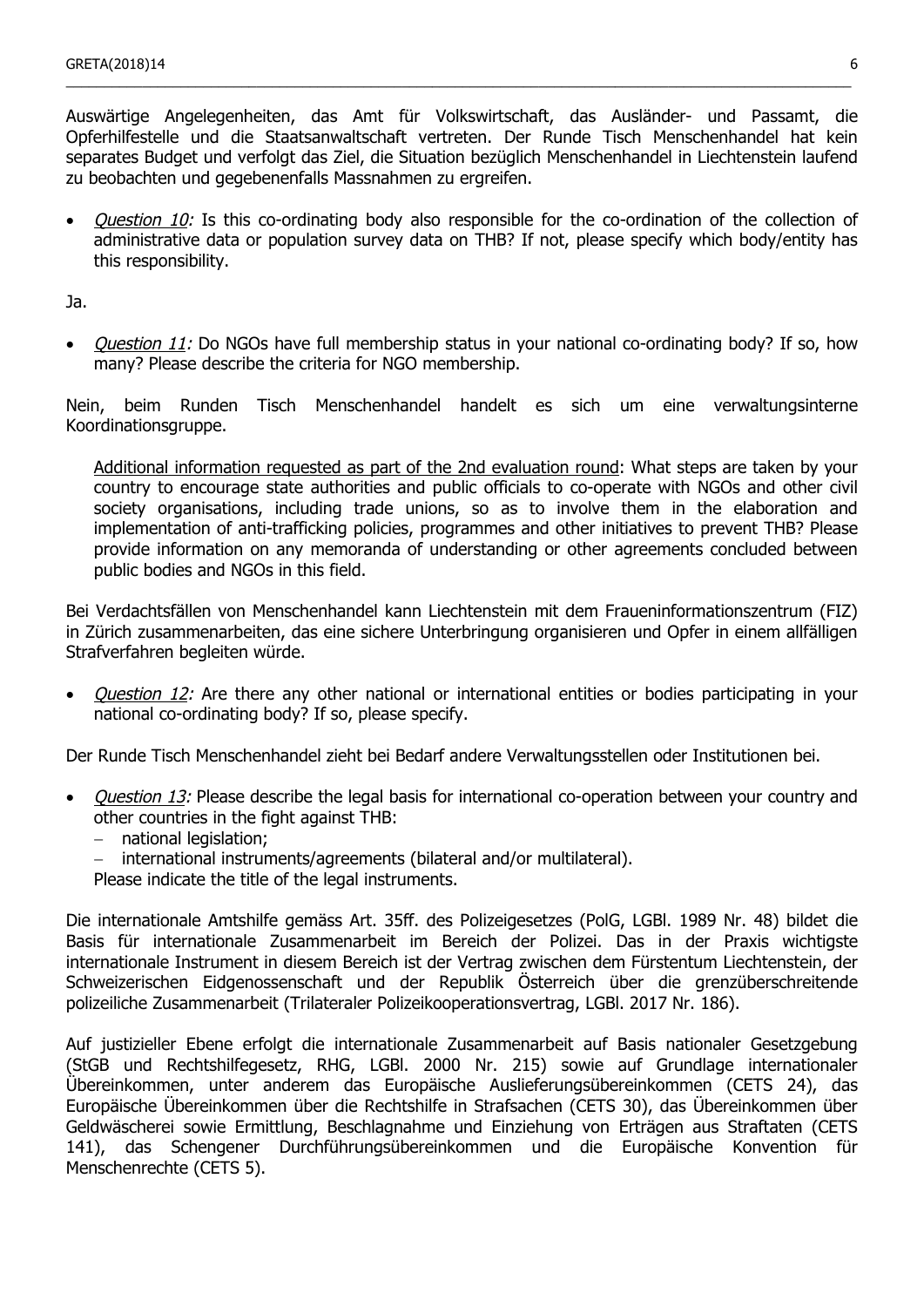• *Ouestion 14:* What steps have been taken by your country to ensure that the requesting party is promptly informed of the final results of action taken in the framework of international co-operation on action against THB, as provided for in Article 34 of the Convention?

 $\_$  ,  $\_$  ,  $\_$  ,  $\_$  ,  $\_$  ,  $\_$  ,  $\_$  ,  $\_$  ,  $\_$  ,  $\_$  ,  $\_$  ,  $\_$  ,  $\_$  ,  $\_$  ,  $\_$  ,  $\_$  ,  $\_$  ,  $\_$  ,  $\_$  ,  $\_$  ,  $\_$  ,  $\_$  ,  $\_$  ,  $\_$  ,  $\_$  ,  $\_$  ,  $\_$  ,  $\_$  ,  $\_$  ,  $\_$  ,  $\_$  ,  $\_$  ,  $\_$  ,  $\_$  ,  $\_$  ,  $\_$  ,  $\_$  ,

Das Fürstliche Landgericht bestätigt eingehende Rechtshilfeersuchen umgehend per Fax und teilt dem ersuchenden Staat den Namen und die Kontaktdaten des zuständigen Richters sowie die Aktennummer mit. Allfällige Rückfragen oder Verbesserungsaufträge werden schriftlich an den anfragenden Staat gestellt. Die Erledigung und allfällige Übersendung von Unterlagen erfolgt ebenfalls schriftlich und auf dem Postweg.

• *Question 15:* Do the relevant authorities of your country have the possibility to spontaneously provide information, without prior request, to authorities of another country if the disclosure of such information might assist the receiving country in initiating or carrying out investigations or proceedings concerning criminal offences established in accordance with the Convention? If so, please indicate how such information is transmitted and which authorities are involved.

Die Polizei kann Informationen im Rahmen des Trilateralen Polizeikooperationsvertrages nach Art. 10 oder im Rahmen der Internationalen Amtshilfe nach Art. 35 Abs. 2 lit. b und Art. 35f PolG teilen. In Art. 54a RHG ist vorgesehen, dass das Fürstliche Landgericht Informationen, die es für sein eigenes Strafverfahren erlangt hat, unaufgefordert an eine ausländische Behörde übermitteln kann, wenn die aufgezählten Voraussetzungen erfüllt sind.

• Question 16: Do your police forces carry out joint actions, on a bilateral and/or a multilateral legal basis, with the police forces from other parties to fight THB? If so, please describe the action taken and provide an assessment of its impact. If not, please describe any plans for joint action or obstacles to joint action.

Nein, es sind auch keine derartigen Aktionen geplant.

Additional information requested as part of the 2nd evaluation round: Please provide examples of international co-operation initiatives with other states in preventing and combating THB, as well as an assessment of the impact of such initiatives, including any difficulties you have experienced in this area.

## **Section I.3. Definition of "THB" and of "victim" in the internal law of the parties**

In accordance with Article 4a of the Convention, trafficking in human beings consists of a combination of three basic components, each to be found in a list given in the definition:

- the action of: "recruitment, transportation, transfer, harbouring or receipt of persons";
- by means of: "the threat or use of force or other forms of coercion, of abduction, of fraud, of deception, of the abuse of power or of a position of vulnerability or of the giving or receiving of payments or benefits to achieve the consent of a person having control over another person";
- for the purpose of exploitation, which includes "at a minimum, the exploitation of the prostitution of others or other forms of sexual exploitation, forced labour or services, slavery or practices similar to slavery, servitude or the removal or organs".

Article 4b of the Convention follows European Court of Human Rights case-law in that it states that the consent of a victim of THB to a form of exploitation listed in Article 4a is irrelevant if any of the means referred to in Article 4a has been used.

Under Article 4c recruitment, transportation, transfer, harbouring or receipt of a child for the purpose of exploitation is to be regarded as trafficking in human beings even if it does not involve any of the means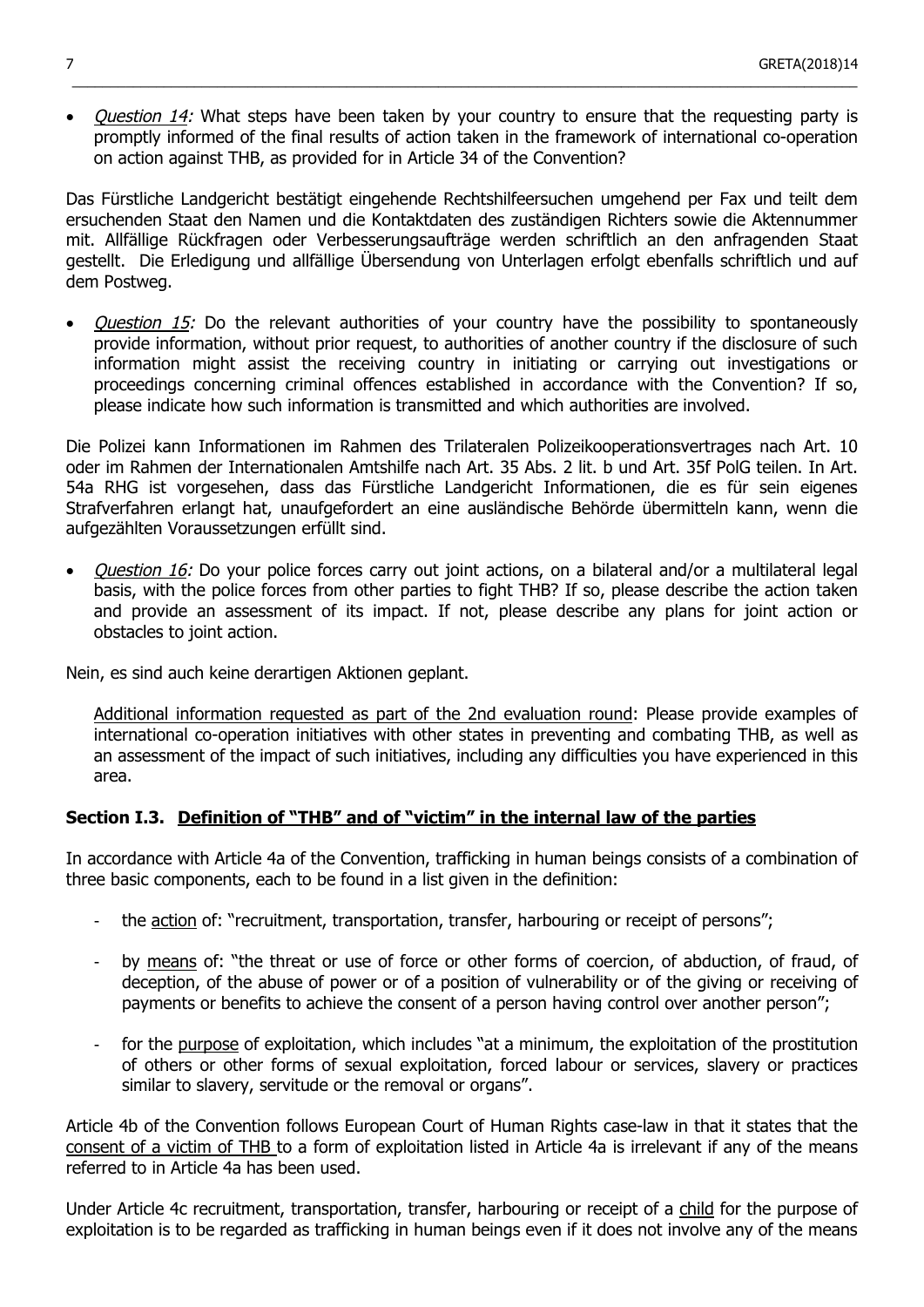listed in Article 4a. It is also immaterial whether or not the child consents to be exploited. Under Article 4d the word "child" means any person under 18 years of age.

\_\_\_\_\_\_\_\_\_\_\_\_\_\_\_\_\_\_\_\_\_\_\_\_\_\_\_\_\_\_\_\_\_\_\_\_\_\_\_\_\_\_\_\_\_\_\_\_\_\_\_\_\_\_\_\_\_\_\_\_\_\_\_\_\_\_\_\_\_\_\_\_\_\_\_\_\_\_\_\_\_\_\_\_\_\_\_\_\_\_\_\_\_\_\_\_\_\_\_\_\_\_\_

Article 4e defines "victim" as "any natural person who is subject to trafficking in human beings as defined in this article". A victim is anyone subjected to a combination of components (action – means – purpose) specified in Article 4a of the Convention.

- *Question 17:* Are all the elements of the three components (action, means and purpose) contained in Article 4a of the Convention included in the legal definition of THB established by your internal law? Please describe how they have been integrated in your internal law.
- § 104a Abs. 1 StGB umfasst alle drei Aspekte der genannten Definition.

Additional information requested as part of the 2nd evaluation round:

- How does your country's law define "abuse of a position of vulnerability" and what are the criteria for evaluating the vulnerability of a person subjected to THB? Please provide any relevant examples where the means used in THB offences involved an abuse of a position of vulnerability.

Unlautere Mittel sind gemäss § 104a Abs. 2 StGB die Täuschung über Tatsachen, die Ausnützung einer Autoritätsstellung, einer Zwangslage, einer Geisteskrankheit oder eines Zustands, der die Person wehrlos macht, die Einschüchterung und die Gewährung oder Annahme eines Vorteils für die Übergabe der Herrschaft über die Person.

To what extent does your country's law recognise the relevance of forced marriage and illegal adoption to THB offences? Please provide any examples from case law where forced marriage and illegal adoption were considered in the context of THB.

Da es in Liechtenstein noch keine Verurteilung wegen Menschenhandel gegeben hat, gibt es in diesem Bereich keine Praxis. Die genannten Tatbestände sind jedoch gemäss § 106 Abs. 1 Ziff. 3 StGB (schwere Nötigung), § 193a StGB (verbotene Adoptionsvermittlung) und § 194 StGB (Entziehung eines Minderjährigen aus der Macht des Erziehungsberechtigten) ungeachtet eines Zusammenhangs mit Menschenhandel strafbar.

Can forced begging be considered as a purpose of THB according to your country's law? Have there been any cases of child trafficking for forced begging with the involvement of the child's family or legal guardian?

Ja, im Jahre 2015 gab es polizeiliche Ermittlungen in einem Fall wegen des Verdachts des Menschenhandels, wobei die Ausbeutung der Arbeitskraft (Bettelei) im Fokus stand. Der Verdacht konnte jedoch nicht erhärtet werden. Das Verfahren wurde eingestellt.

- Can the exploitation of criminal activities be considered as a purpose of THB according to your country's law? Please provide any examples from case law.

Ja. Da es in Liechtenstein noch keine Verurteilung wegen Menschenhandel gegeben hat, gibt es in diesem Bereich keine Praxis.

- *Question 18:* Please indicate which of the following forms of THB are recognised under your internal law:
	- − national;
	- − transnational;
	- − linked to organised crime;
	- − not linked to organised crime.

§ 104a StGB erfasst Menschenhandel in allen genannten Formen.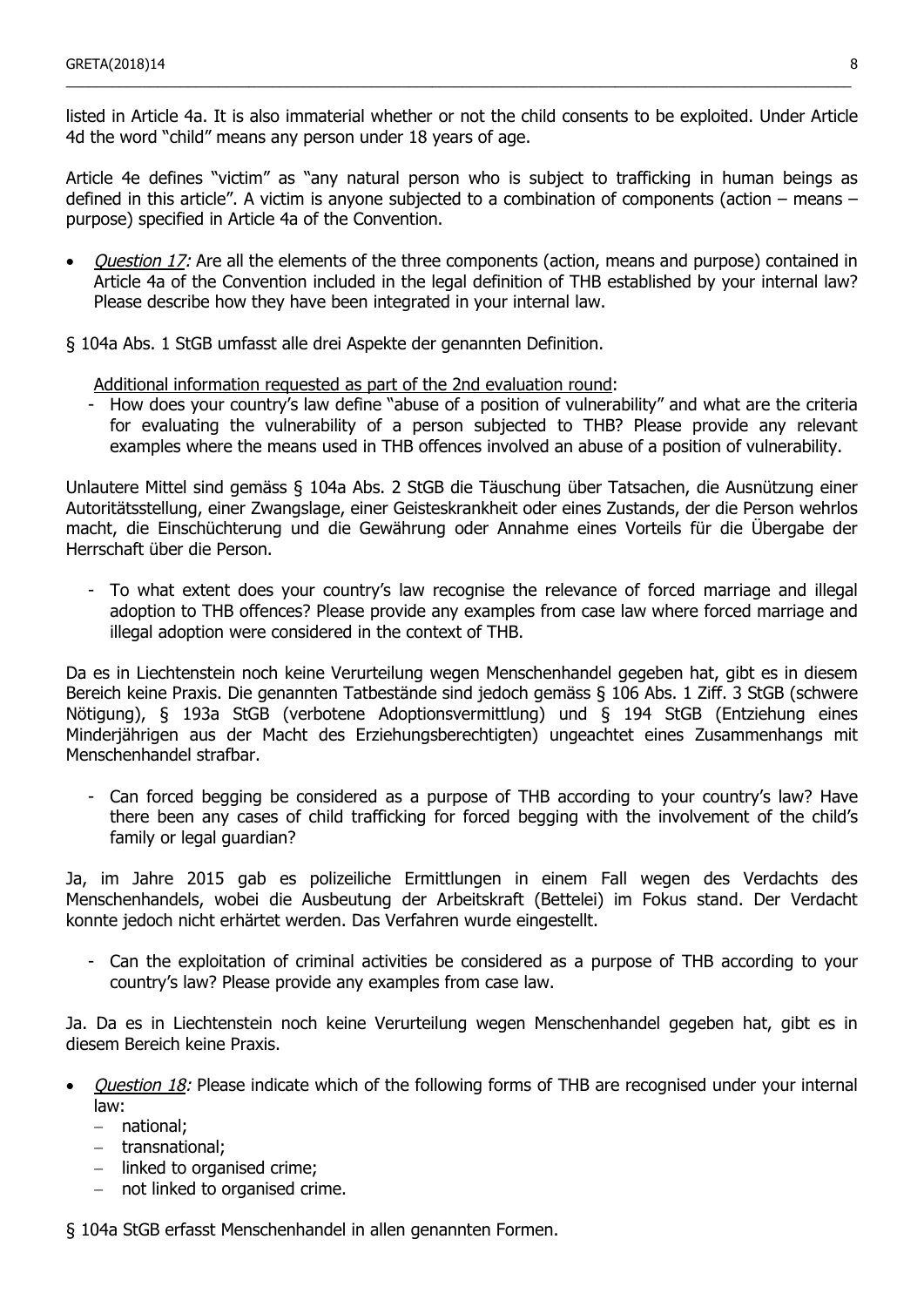• Question 19: Under your internal law, is a "victim of THB" any natural person who is subject to THB as defined in Article 4e of the Convention? Please provide the definition of a "victim of THB" under your internal law. Please provide (a translation of) the legal text(s) in English or in French.

 $\_$  ,  $\_$  ,  $\_$  ,  $\_$  ,  $\_$  ,  $\_$  ,  $\_$  ,  $\_$  ,  $\_$  ,  $\_$  ,  $\_$  ,  $\_$  ,  $\_$  ,  $\_$  ,  $\_$  ,  $\_$  ,  $\_$  ,  $\_$  ,  $\_$  ,  $\_$  ,  $\_$  ,  $\_$  ,  $\_$  ,  $\_$  ,  $\_$  ,  $\_$  ,  $\_$  ,  $\_$  ,  $\_$  ,  $\_$  ,  $\_$  ,  $\_$  ,  $\_$  ,  $\_$  ,  $\_$  ,  $\_$  ,  $\_$  ,

Jede Person, welche durch eine Straftat in ihrer körperlichen, psychischen oder sexuellen Integrität unmittelbar beeinträchtigt worden ist, hat Anspruch auf Unterstützung gemäss OHG, unabhängig von Alter und Geschlecht.

- Question 20: Does your internal law recognise as victims of THB:
	- − women;
	- men:
	- − children?

Das OHG kennt keine Einschränkung bezüglich Geschlecht oder Alter von Opfern.

Question 21: To what extent does the consent of a person to intended or actual exploitation determine if that person will be recognised as a victim of THB under your internal law? Please specify if your internal law contemplates the consent of the three categories of victims: women, men, children. Please provide examples.

Die Anerkennung der Opfereigenschaft einer Person erfolgt gemäss den Kriterien in Art. 1 OHG.

## **II. Implementation by the parties of measures aimed to prevent THB, protect and promote the rights of victims of THB and prosecute traffickers**

## **Section II.1. Implementation of measures to prevent THB**

Questions in this section aim to obtain information on the implementation by the parties of the preventive measures contained in Chapter II of the Convention (Articles 5 to 9). Implementation of preventive measures concerns all countries: countries of origin, transit and destination. Preventive measures to be implemented can vary depending on the type of country, but all countries should implement measures to prevent THB.

Question 22: Has a national/regional/local campaign or programme to alert the potential victims of THB to the various forms of exploitation been carried out in your country during the last two years? If so, was it based on research for determining effective prevention methods? Was it addressed to a particular group of potential victims? Which bodies, governmental or non-governmental, were in charge of implementing it? Please describe the material used for the campaign/programme and its dissemination. If possible, please provide an assessment of the impact of the campaign/programme. If more than one campaign or programme was carried out please provide the details for each of them. If there are currently plans for launching a new campaign or programme, please provide details.

Als verwundbare Gruppe hat der Runde Tisch Menschenhandel bereits vor einigen Jahren Tänzerinnen und Tänzer identifiziert, die temporär in liechtensteinischen Nachtclubs tätig sind. Bis Anfang 2016 waren dies vor allem Tänzerinnen aus Drittstaaten ausserhalb des EWR. Sie erhielten ihre auf einen oder mehrere Monate befristeten Bewilligungen für den Aufenthalt und die Erwerbstätigkeit in Liechtenstein nur unter der Bedingung, dass sie an einer Informationsveranstaltung teilnahmen, an der sie über ihre Rechte und Pflichten informiert wurden. Da die Erteilung dieser Bewilligungen an die vorgängige Erteilung einer ähnlichen befristeten Bewilligung in der Schweiz gebunden war und die Schweiz das entsprechende Gesetz auf den 1. Januar 2016 abschaffte, erteilt auch Liechtenstein seit Anfang 2016 keine Bewilligungen mehr.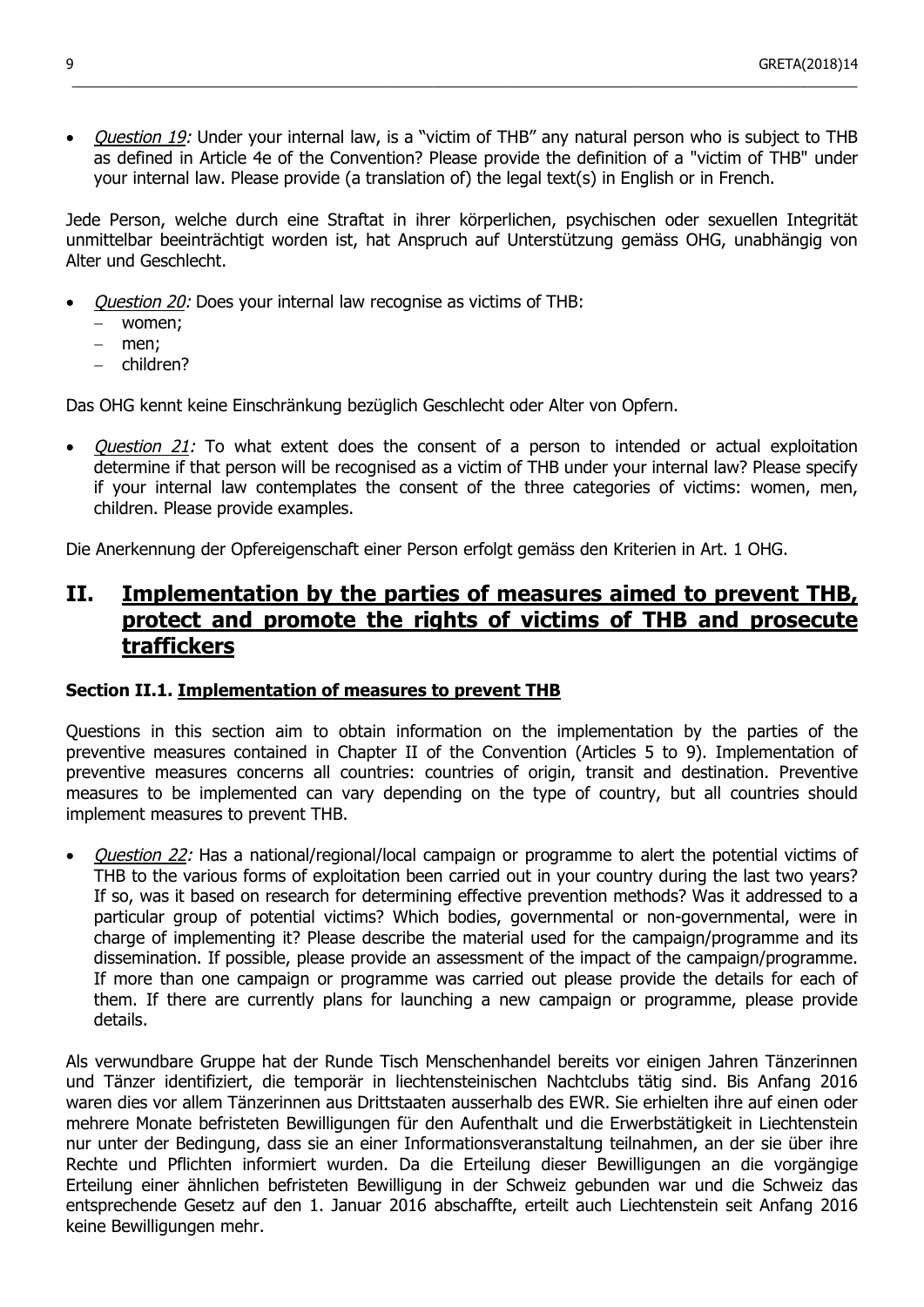Seither sind in liechtensteinischen Nachtclubs Tänzerinnen aus EWR-Staaten tätig. Im Leitfaden für die Bekämpfung von Menschenhandel ist festgehalten, dass sie bei der Erteilung der Bewilligung für die Erwerbstätigkeit in Liechtenstein vom Ausländer- und Passamt ein Merkblatt erhalten, in dem sie über ihre Rechte und Pflichten sowie über Ansprechpartner bei Problemen informiert werden. Der Inhalt der vom Runden Tisch Menschenhandel erarbeiteten Merkblätter entspricht im Wesentlichen den an den Informationsveranstaltungen vermittelten Informationen. Die Merkblätter sind auf Deutsch, Englisch, Rumänisch und Spanisch verfügbar.

\_\_\_\_\_\_\_\_\_\_\_\_\_\_\_\_\_\_\_\_\_\_\_\_\_\_\_\_\_\_\_\_\_\_\_\_\_\_\_\_\_\_\_\_\_\_\_\_\_\_\_\_\_\_\_\_\_\_\_\_\_\_\_\_\_\_\_\_\_\_\_\_\_\_\_\_\_\_\_\_\_\_\_\_\_\_\_\_\_\_\_\_\_\_\_\_\_\_\_\_\_\_\_

Additional information requested as part of the 2nd evaluation round: How does your country promote and fund research on THB and use its results in the development of anti-trafficking policy? Please provide examples of recent research.

Liechtenstein führt im Bereich Menschenhandel keine Forschung durch.

*Question 23:* Please describe the social and economic empowerment measures for disadvantaged groups vulnerable to THB which have been implemented or are planned.

Keine.

- *Question 24:* What preventive measures to discourage demand leading to THB, as provided for in Article 6 of the Convention, has your country adopted or is considering adopting, particular in the areas of:
	- a. educational programmes;
	- b. information campaigns and involvement of the media:
	- c. legislation (including in the areas of public procurement, disclosure requirements and anti-corruption);
	- d. involvement of the private sector.

Keine.

Additional information requested as part of the 2nd evaluation round: Please describe the measures taken in your country to prevent trafficking for forced labour or services, *inter alia*, by means of labour inspection and labour administration, monitoring of recruitment and temporary work agencies, and monitoring of supply chains.

Das Arbeitsgesetz (LGBl. 1967 Nr. 6) enthält u.a. Bestimmungen über Sicherheit und Gesundheitsschutz am Arbeitsplatz und über Arbeits- und Ruhezeiten. Das Amt für Volkswirtschaft ist die zuständige Behörde zur Überwachung der Einhaltung des Arbeitsgesetzes und der dazu ergangenen Verordnungen sowie der sich darauf stützenden Verfügungen. Die Einhaltung des Arbeitsgesetzes wird präventiv durch Vorabgenehmigungen und durch Kontrollen vor Ort überwacht. Strafbestimmungen sind in Art. 53 ff. Arbeitsgesetz geregelt.

Das Gewerbegesetz (LGBl. 2006 Nr. 184) findet grundsätzlich Anwendung auf alle gewerbsmässig ausgeübten und nicht gesetzlich verbotenen Tätigkeiten. Wer eine gewerbsmässige Tätigkeit ausüben will, bedarf grundsätzlich einer Bewilligung des Amtes für Volkswirtschaft. Das Amt für Volkswirtschaft ist die zuständige Behörde zum Vollzug des Gewerbegesetzes. Es erteilt Gewerbebewilligungen, kontrolliert die Betriebe und ahndet Übertretungen.

Das Gesetz über die Arbeitsvermittlung und den Personalverleih (AVG, LGBl. 2000 Nr. 13) regelt u.a. die private Arbeitsvermittlung und den Personalverleih. Wer regelmässig und gegen Entgelt Arbeit vermittelt, indem er Stellensuchende und Arbeitgeber zum Abschluss von Arbeitsverträgen zusammenführt (Vermittler), benötigt eine Bewilligung. Eine Bewilligung benötigen auch Verleiher, die Dritten (Einsatzbetrieben) gewerbsmässig Arbeitnehmer überlassen. Der Unterverleih von ausgeliehenen Arbeitnehmern ist verboten.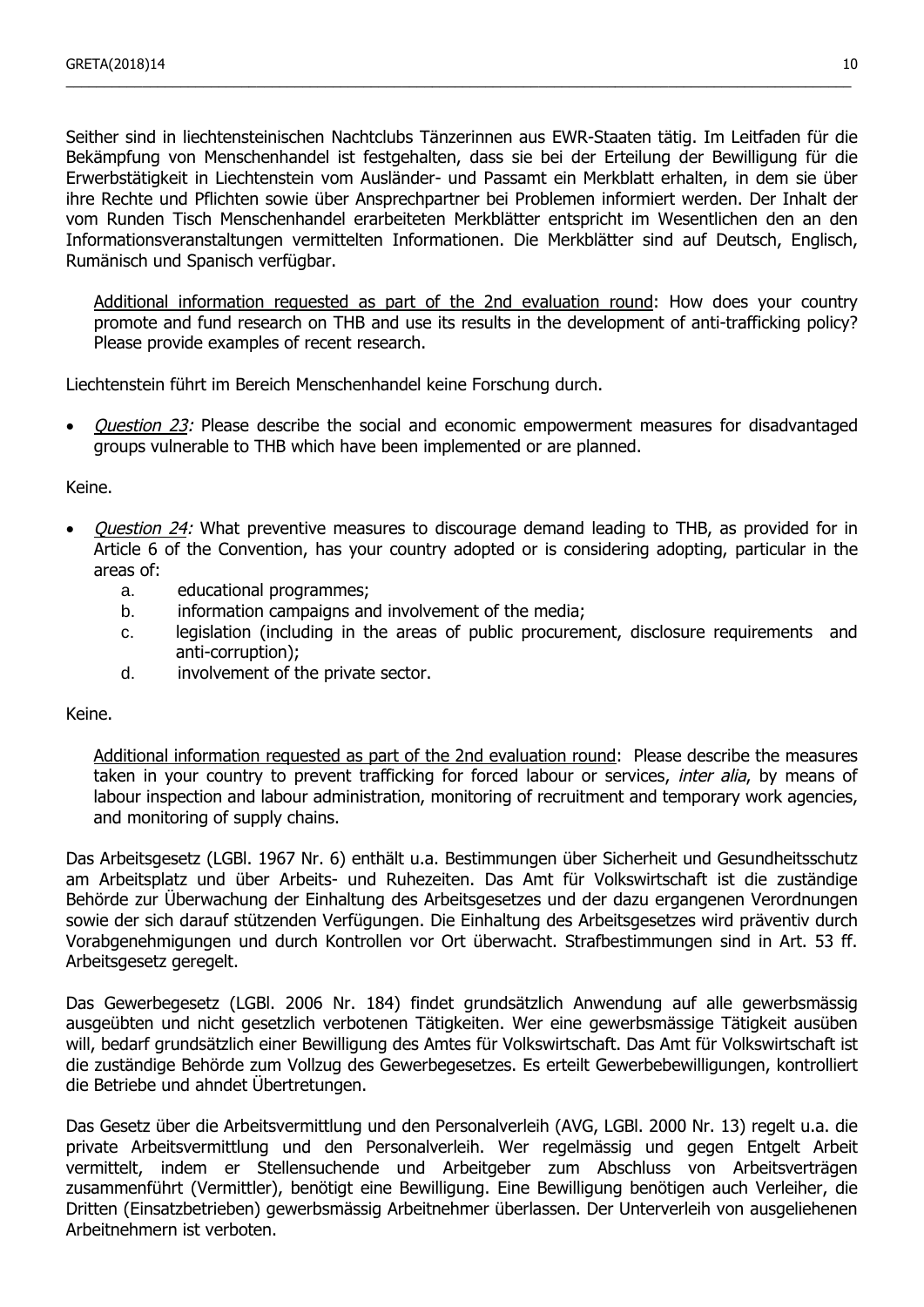Im Rahmen der Bewilligungserteilung werden die gesetzlichen Voraussetzungen geprüft. Danach finden periodische Kontrollen insbesondere bezüglich geleisteter Verleihstunden bzw. Anzahl Vermittlungen sowie Einhaltung der Kautionsbestimmungen statt. Daneben gibt es Ermittlungen auf Anzeige hin. Strafbestimmungen sind in Art. 35 AVG geregelt. Das Amt für Volkswirtschaft ist die zuständige Behörde für die Ausübung und Überwachung der gemäss AVG zu erbringenden Aufgaben und Pflichten. Die Oberaufsicht liegt bei der Regierung.

 $\_$  ,  $\_$  ,  $\_$  ,  $\_$  ,  $\_$  ,  $\_$  ,  $\_$  ,  $\_$  ,  $\_$  ,  $\_$  ,  $\_$  ,  $\_$  ,  $\_$  ,  $\_$  ,  $\_$  ,  $\_$  ,  $\_$  ,  $\_$  ,  $\_$  ,  $\_$  ,  $\_$  ,  $\_$  ,  $\_$  ,  $\_$  ,  $\_$  ,  $\_$  ,  $\_$  ,  $\_$  ,  $\_$  ,  $\_$  ,  $\_$  ,  $\_$  ,  $\_$  ,  $\_$  ,  $\_$  ,  $\_$  ,  $\_$  ,

Das Entsendegesetz (LGBl. 2000 Nr. 88) gilt für Unternehmen mit Sitz im Ausland, die im Rahmen von grenzüberschreitenden Dienstleistungen Arbeitnehmer nach Liechtenstein entsenden, soweit für die Dauer der Entsendung ein Arbeitsverhältnis zwischen dem entsendenden Unternehmen und dem Arbeitnehmer besteht. Mit der Überwachung der Einhaltung des Entsendegesetzes und der dazu erlassenen Verordnungen sowie der sich darauf stützenden Verfügungen ist das Amt für Volkswirtschaft betraut.

Der entsendende Arbeitgeber muss den nach Liechtenstein entsandten Arbeitnehmern mindestens diejenigen Arbeits- und Beschäftigungsbedingungen gewähren, die in den einschlägigen Gesetzen und Verordnungen festgelegt sind und Folgendes betreffen:

- a) die Höchstarbeitszeiten und Mindestruhezeiten;
- b) die jährliche Mindestdauer der bezahlten Ferien;
- c) die Entlöhnung einschliesslich der Überstundensätze;

d) die Bedingungen für die Überlassung von Arbeitskräften, insbesondere durch Leiharbeitsunternehmen;

e) die Sicherheit, der Gesundheitsschutz und die Hygiene am Arbeitsplatz;

f) die Schutzmassnahmen im Zusammenhang mit den Arbeits- und Beschäftigungsbedingungen von Schwangeren und Wöchnerinnen, Kindern und Jugendlichen;

g) die Gleichbehandlung von Frauen und Männern sowie andere Nichtdiskriminierungsbestimmungen.

Für alle Fälle gilt § 53 der Strafprozessordnung (StPO, LGBl. 2000 Nr. 88): Wird anlässlich von Amtshandlungen der Verdacht einer von Amts wegen zu verfolgenden strafbaren Handlung bekannt, so ist das AVW zur Anzeige an die Staatsanwaltschaft oder die Landespolizei verpflichtet.

*Question 25:* Please specify the measures taken by your country to ensure quality, security and integrity of travel and identity documents in order to prevent their unlawful creation and issuance as well as to ensure that they cannot easily forged.

Liechtenstein befolgt die Empfehlungen von DOC 9303 der Internationalen Zivilluftfahrtorganisation und der Europäischen Kommission bezüglich Qualität, Sicherheit und Interoperabilität von Reisedokumenten. Liechtenstein nimmt ausserdem an der Arbeit relevanter Komitees teil und erfüllt die Bedingungen der Schengen-Partnerstaaten bezüglich Interoperabilität und Sicherheit. Spezielle Sicherheitsmassnahmen bezüglich Personalisierung von Reisedokumenten und technische Personalisierungssysteme werden umgesetzt. Nicht bedruckte Reisedokumente werden aufgeteilt und sicher aufbewahrt. Personen, die Dokumente personalisieren oder mit Personalisierungssystemen arbeiten, müssen eine Sicherheitsprüfung durch die Landespolizei durchlaufen. Es sind keine Fälle bekannt, in denen unbedruckte liechtensteinische Pässe verlorengegangen oder gestohlen wurden oder abhandengekommen sind. Ausserdem sind keine Fälle von Fälschungen liechtensteinischer Pässe bekannt.

Question 26: Please specify the measures taken by your country to detect cases of THB at its borders, inter alia, by means of border surveillance teams and intelligence measures.

Liechtenstein verfügt aufgrund des Zollvertrags über eine offene Grenze mit der Schweiz im Westen und im Süden. Die östliche und nördliche Grenze zu Österreich wird auf Basis des Zollvertrags vom schweizerischen Grenzwachtkorps (GWK) bewacht. Das GWK wird in der Schweiz ausgebildet und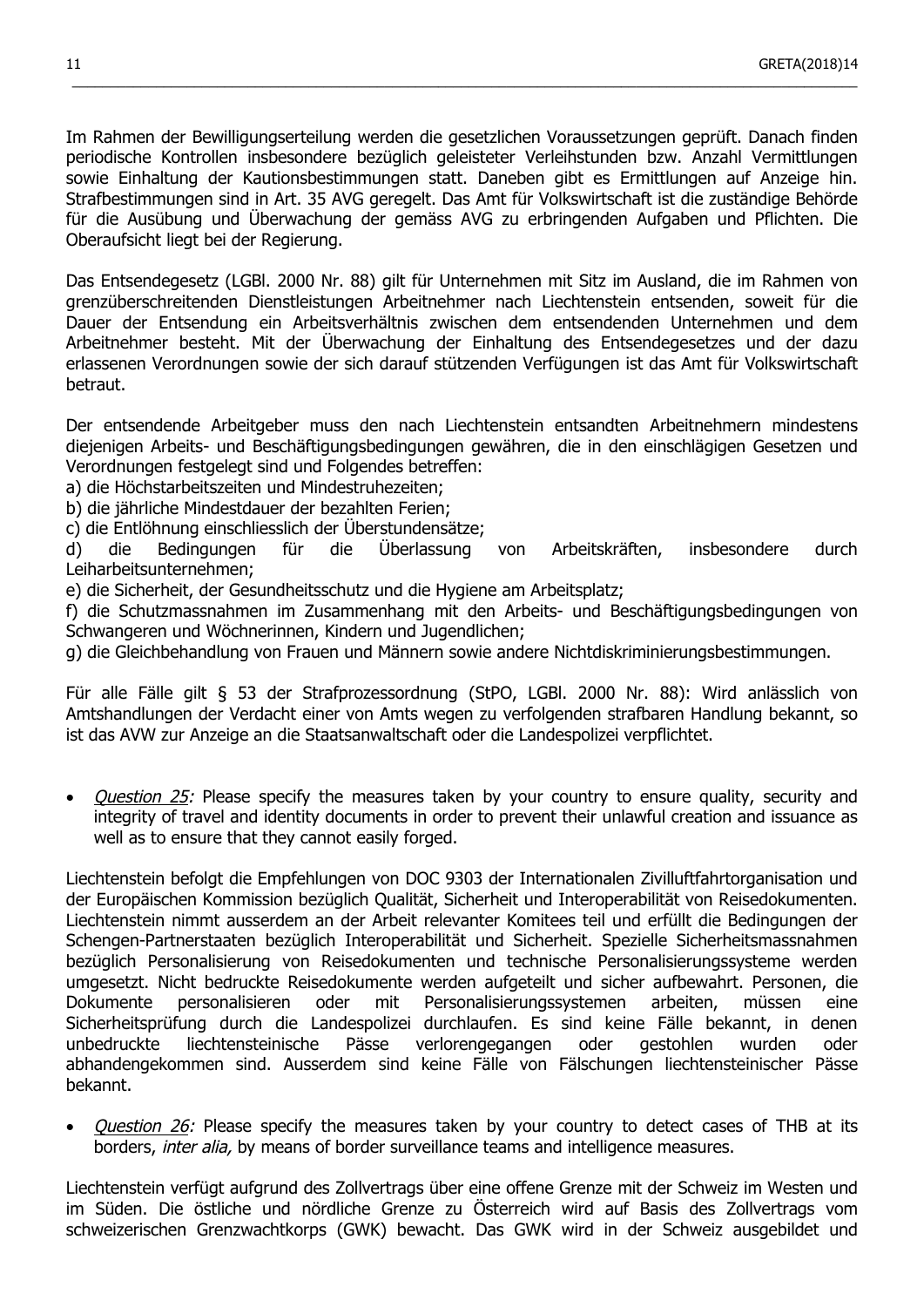geschult, so dass die gleichen Massnahmen zur Anwendung kommen wie an den schweizerischen Grenzen.

\_\_\_\_\_\_\_\_\_\_\_\_\_\_\_\_\_\_\_\_\_\_\_\_\_\_\_\_\_\_\_\_\_\_\_\_\_\_\_\_\_\_\_\_\_\_\_\_\_\_\_\_\_\_\_\_\_\_\_\_\_\_\_\_\_\_\_\_\_\_\_\_\_\_\_\_\_\_\_\_\_\_\_\_\_\_\_\_\_\_\_\_\_\_\_\_\_\_\_\_\_\_\_

Additional information requested as part of the 2nd evaluation round:

- Please describe the specific measures taken in your country to strengthen the capacities of border guards to prevent and combat THB, in particular as regards:
	- a. identification of possible victims of THB in the context of border control;
	- b. identification of possible perpetrators of THB offences;
	- c. gathering of first-line information from victims and perpetrators;
	- d. identification of vulnerable persons in need of international protection among possible victims of trafficking.

#### Siehe oben.

- What measures have been taken to ensure that the personnel employed by commercial carriers, including airline attendants and staff working on other means of transportation by land and sea, are able to detect possible victims of THB and inform relevant bodies in due course?

Siehe oben. Es wird zudem darauf hingewiesen, dass Liechtenstein weder über einen Flughafen verfügt noch an ein Meer oder einen See grenzt.

- What measures have been taken to promote co-operation between border control agencies as regards the establishment and maintenance of direct channels of communication? How have these channels been used for detecting transnational THB? Please provide examples of cases in which these channels were used and any difficulties encountered by border control agencies in this context.

Siehe oben.

Question 27: Please describe any measures taken to provide information, through consulates and embassies, about legal entry and stay on the territory of your country in order to ensure informed and legal immigration.

Es gibt keine speziellen Massnahmen, um Informationen zur legalen Einreise und zum legalen Aufenthalt in Liechtenstein über Konsulate und Botschaften zu verbreiten. Die liechtensteinischen Botschaften im Ausland erteilen keine Visa für Drittstaatsangehörige; die Visaerteilung erfolgt hauptsächlich durch schweizerische Botschaften, ergänzt um Botschaften von Österreich, Ungarn und Litauen in einzelnen Ländern.

Additional information requested as part of the 2nd evaluation round: How do your country's migration legislation and policies seek to prevent THB by enabling lawful migration?

Es gibt für Drittstaatsangehörige gemäss AuG legale Möglichkeiten, in Liechtenstein Aufenthalt bzw. Wohnsitz zu erhalten (beispielsweise zur Erwerbstätigkeit oder im Rahmen des Familiennachzuges). Abgesehen davon gibt es keine speziellen Regelungen für eine legale Migration zur Verhinderung von Menschenhandel.

• *Question 28:* Please describe any measures taken to avoid issuing visas (tourist, working, student visas, etc.) when there are reasonable grounds to believe that a person may be a victim of THB or implicated in THB. In such cases, please describe any specific measures which your law enforcement authorities have instructions to apply.

Siehe Antwort auf Frage 27. Sollte es konkrete Hinweise geben, dass eine Person nach der Einreise nach Liechtenstein Opfer von Menschenschmuggel/-handel werden könnte, würde im Einzelfall geprüft, ob die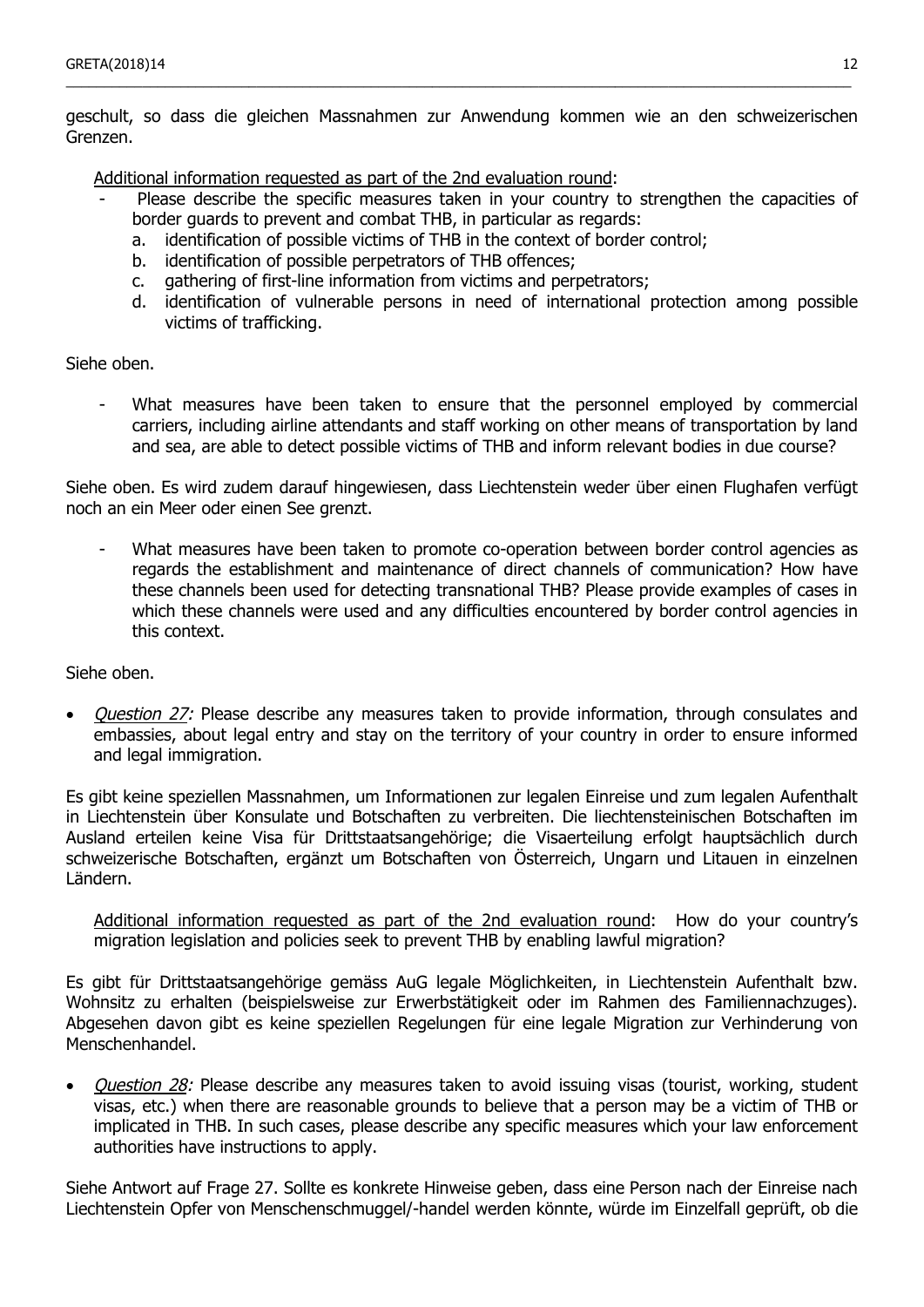Erteilung einer Bewilligung zum Aufenthalt in Liechtenstein oder die Einreise mit Visum verweigert werden kann.

 $\_$  ,  $\_$  ,  $\_$  ,  $\_$  ,  $\_$  ,  $\_$  ,  $\_$  ,  $\_$  ,  $\_$  ,  $\_$  ,  $\_$  ,  $\_$  ,  $\_$  ,  $\_$  ,  $\_$  ,  $\_$  ,  $\_$  ,  $\_$  ,  $\_$  ,  $\_$  ,  $\_$  ,  $\_$  ,  $\_$  ,  $\_$  ,  $\_$  ,  $\_$  ,  $\_$  ,  $\_$  ,  $\_$  ,  $\_$  ,  $\_$  ,  $\_$  ,  $\_$  ,  $\_$  ,  $\_$  ,  $\_$  ,  $\_$  ,

• Question 29: Do any specific measures exist for preventing national THB, including THB taking place on the territory of parties with special agreements establishing common borders (Schengen Agreement for example)? If so, please specify.

Nein.

Question 30: What funds have been allocated to the above-mentioned preventive measures in the state budget (central and/or regional/local)? Please specify amounts in euros.

Keine.

Question 31: Has an assessment of the impact of the above-mentioned preventive measures taken by your country been carried out? If so, please specify the results of the assessment.

Nein.

## **Section II.2. Implementation of measures to protect and promote the rights of victims of trafficking in human beings**

Questions in this section aim to obtain information on the implementation by the parties of measures to protect and promote the rights of victims contained in Chapter III of the Convention (Articles 10 to 17). This part of the questionnaire concerns the ways and procedures to identify victims (Article 10), measures to assist victims (Article 12), the recovery and reflection period (Article 13) and residence permits (Article 14). In addition some questions concerning repatriation and return of victims (Article 16) and reintegration of victims into society (Article 16-5) as well as questions about compensation (Article 15) are addressed.

Question 32: At what moment and by whom is the process to identify a potential victim of THB initiated (for example, declaration of the potential victim, statement by a police officer, statement by a NGO etc.)?

Die Landespolizei, das Ausländer- und Passamt und die Staatsanwaltschaft sind auf das Thema Menschenhandel sensibilisiert. Bei der Opferidentifizierung wird die entsprechende Checkliste der KSMM eingesetzt. Die Landespolizei setzt das Ausländer- und Passamt so früh wie möglich über einen Verdachtsfall von Menschenhandel in Kenntnis und beantragt ausländerrechtliche Massnahmen.

Additional information requested as part of the 2nd evaluation round: What is considered as "reasonable grounds" to believe that a person is a victim of THB and which bodies have competence to identify victims upon "reasonable grounds"? Please provide examples from practice.

Es wird auf die vorgenannte Checkliste der KSMM verwiesen.

Question 33: Have any common criteria been defined in your internal law for granting the legal status of victim of THB? If so, please specify.

In solchen Fällen wird das OHG in Kombination mit dem Leitfaden angewendet.

Additional information requested as part of the 2nd evaluation round: Are there any formalised indicators for the identification of victims of THB for different forms of exploitation and how is their use by different professionals ensured in practice in your country?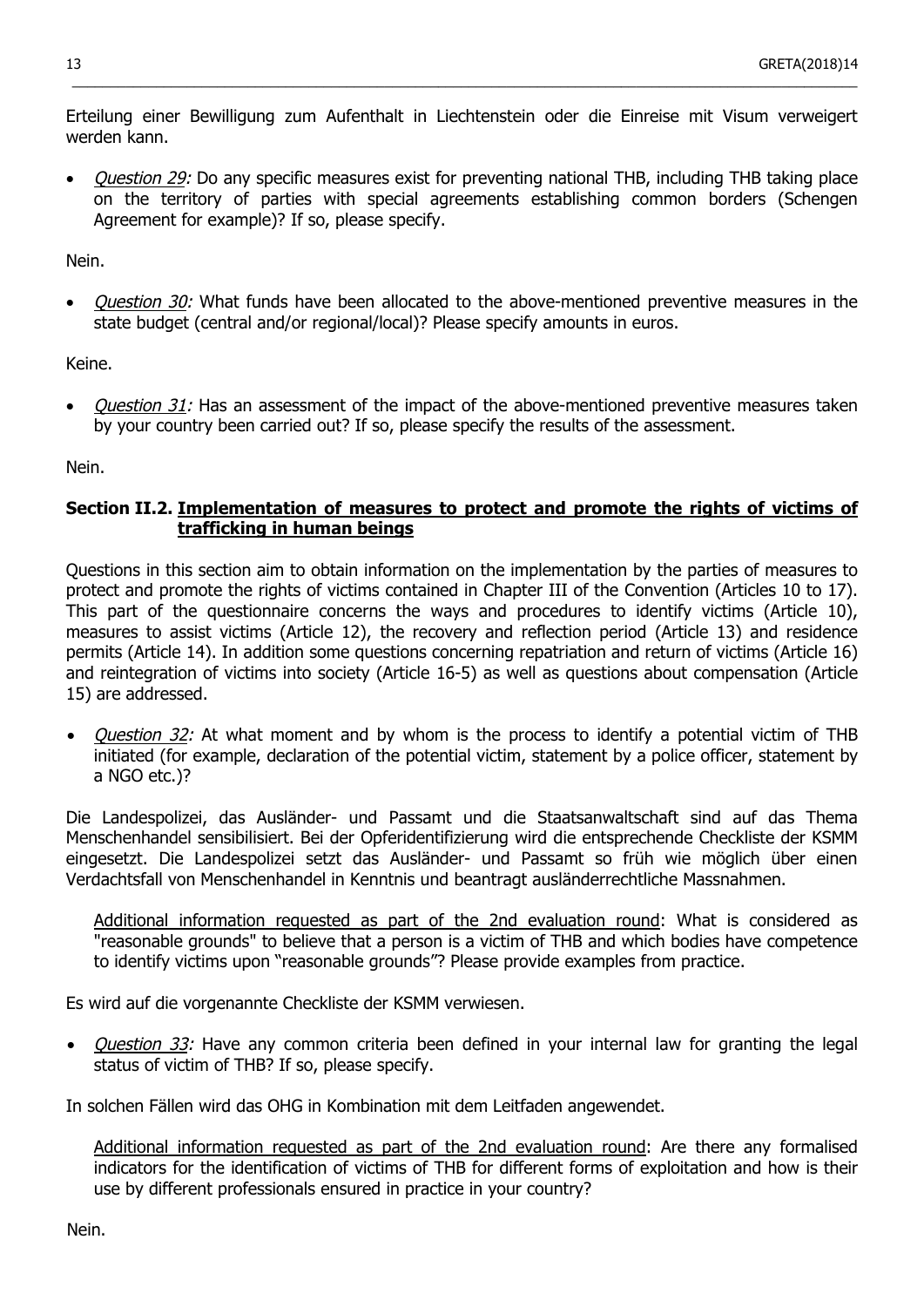• Question 34: Which national authority(ies) grant(s) the legal status of victim of THB (for example, police forces, public prosecutor, judge, etc.)? Can such a decision be appealed?

\_\_\_\_\_\_\_\_\_\_\_\_\_\_\_\_\_\_\_\_\_\_\_\_\_\_\_\_\_\_\_\_\_\_\_\_\_\_\_\_\_\_\_\_\_\_\_\_\_\_\_\_\_\_\_\_\_\_\_\_\_\_\_\_\_\_\_\_\_\_\_\_\_\_\_\_\_\_\_\_\_\_\_\_\_\_\_\_\_\_\_\_\_\_\_\_\_\_\_\_\_\_\_

Kontaktiert ein angebliches Opfer einer Straftat die OHS, wird dieses grundsätzlich als Opfer behandelt und erhält entsprechende Unterstützungsleistungen, solange nicht das Gegenteil erwiesen ist. Landespolizei und Staatsanwaltschaft treffen die abschliessende Entscheidung über die Opfereigenschaft in Fällen von Menschenhandel auf Basis der KSMM-Checkliste und der Ermittlungen.

Additional information requested as part of the 2nd evaluation round: Is there a national referral mechanism (NRM) or an equivalent system for identification and referral to assistance of victims of trafficking, both nationals and foreigners, for any form of exploitation? If so, please specify the bodies involved in it and their responsibilities.

Nein.

• *Question 35:* Can a person be removed from your country during the process of identification as a victim of THB (for example, if he/she is present illegally)?

Das APA setzt gemäss dem Leitfaden für die Bekämpfung des Menschenhandels in Absprache mit der Landespolizei in der Regel eine Bedenkzeit von 30 Tagen an. Während der Bedenkzeit wird von ausländerrechtlichen Vollzugshandlungen abgesehen. Das APA stellt bei Bedarf eine schriftliche Bestätigung über das rechtmässige Verweilen in Liechtenstein aus. In dieser Stabilisierungszeit wird das Opfer durch das FIZ und die Opferhilfe betreut.

Additional information requested as part of the 2nd evaluation round: What measures are taken in your country to identify victims of THB during the examination of asylum applications and during return of persons whose applications are rejected? How is communication ensured between the authorities responsible for identification of victims of trafficking and immigration and asylum authorities when there are reasonable grounds to believe that a person who is irregularly staying in the country is a victim of trafficking?

Die Asylsuchenden werden im Rahmen der Einreisebefragung (bei Eintreten auf das Asylgesuch auch in der Asylbefragung) zu den Einreisemodalitäten befragt. Ergeben sich Hinweise auf Menschenhandel, werden diese weiterverfolgt. Bei Verdacht auf Menschenhandel informiert das APA umgehend die Landespolizei. Bisher sind dem APA keine Fälle von Asylsuchenden bekannt, die Opfer von Menschenhandel wurden.

Question 36: Does your country recognise the status of victim of THB granted by another party when the victim is on your territory?

Aktuell gibt es keine Rechtsgrundlage zur Anerkennung von Opfern von Menschenhandel, welchen dieser Status von anderen Staaten gewährt wurde und welche sich in Liechtenstein aufhalten.

Additional information requested as part of the 2nd evaluation round: What measures are taken in your country to encourage self-identification of victims of THB?

Keine.

• *Question 37:* Please indicate which types of assistance described in Article 12 of the Convention are provided to victims of THB in your country. Please specify who provides the different types of assistance.

Opfer von Menschenhandel haben Anspruch auf alle in Art. 12 der Konvention genannten Unterstützungsleistungen. Sicherung des Lebensunterhalts und Zugang zu medizinischer Notversorgung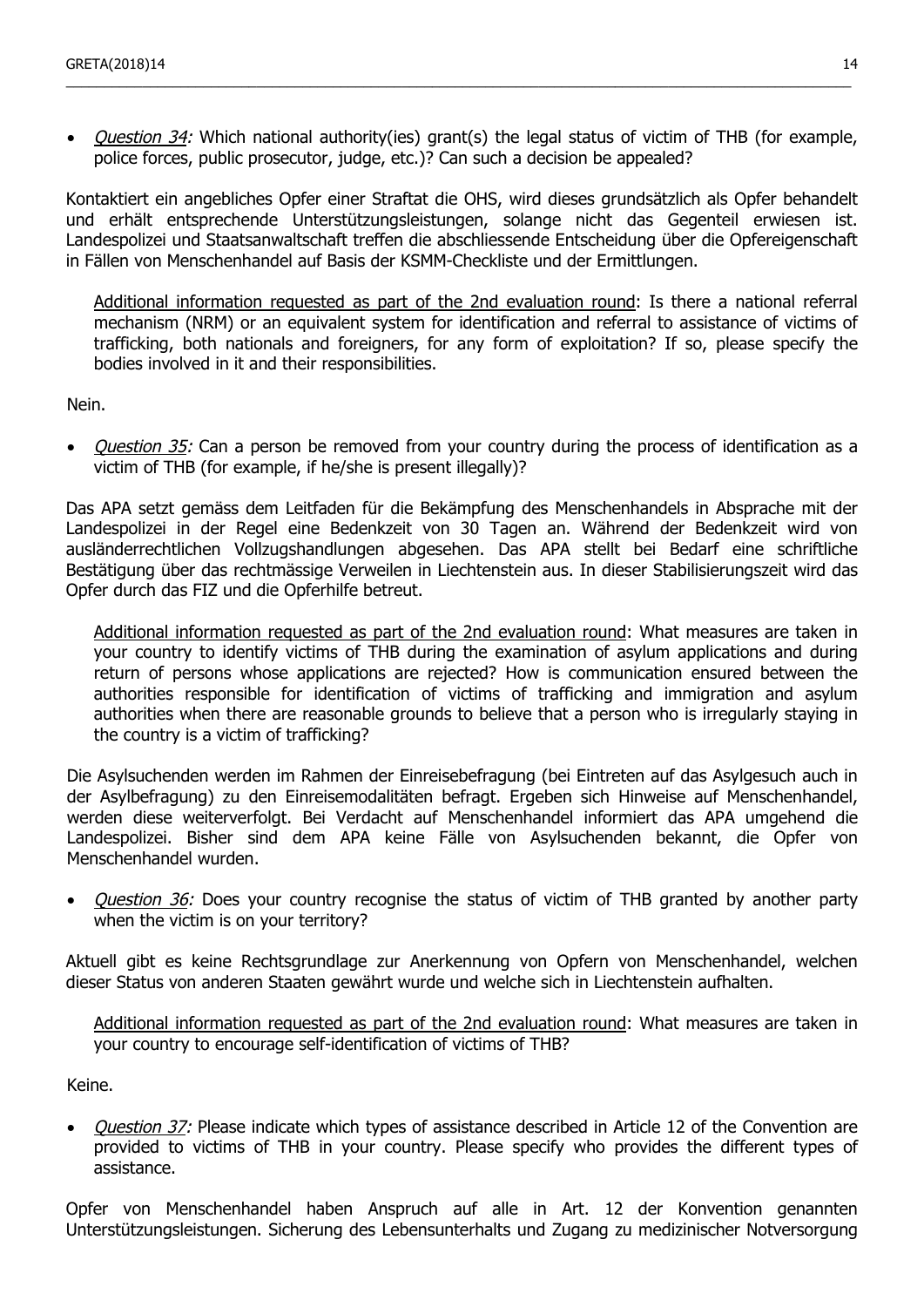stellt das Amt für Soziale Dienste (ASD) sicher. Um Übersetzungs- und Dolmetschdienste sind OHS, Landespolizei und Staatsanwaltschaft besorgt. Unterstützung im Strafverfahren liegt im Zuständigkeitsbereich von OHS und Landespolizei, während ASD und Schulamt den Zugang von Kindern zum Bildungswesen sicherstellen.

 $\_$  ,  $\_$  ,  $\_$  ,  $\_$  ,  $\_$  ,  $\_$  ,  $\_$  ,  $\_$  ,  $\_$  ,  $\_$  ,  $\_$  ,  $\_$  ,  $\_$  ,  $\_$  ,  $\_$  ,  $\_$  ,  $\_$  ,  $\_$  ,  $\_$  ,  $\_$  ,  $\_$  ,  $\_$  ,  $\_$  ,  $\_$  ,  $\_$  ,  $\_$  ,  $\_$  ,  $\_$  ,  $\_$  ,  $\_$  ,  $\_$  ,  $\_$  ,  $\_$  ,  $\_$  ,  $\_$  ,  $\_$  ,  $\_$  ,

Additional information requested as part of the 2nd evaluation round: What accommodation is available for victims of THB (women, men and children) and how is it adapted to the victims' needs? What measures are taken to ensure that services are provided to victims on a consensual and informed basis?

Eine geeignete Unterkunft für Opfer wird fallspezifisch ausgewählt.

Question 38: Please describe the differences in the assistance and protection measures envisaged for victims of transnational trafficking and those envisaged for victims of national trafficking.

Unterstützungs- und Schutzmassnahmen werden in Zusammenarbeit mit der Fachstelle Frauenhandel und Frauenmigration Zürich (FIZ) auf Basis einer Leistungsvereinbarung erbracht. Ein Unterschied nach Kategorien von Opfern wird dabei nicht gemacht, wobei zu bemerken ist, dass nationale Fälle von Menschenhandel ohne grenzüberschreitendes Element angesichts der Kleinheit Liechtensteins sehr unwahrscheinlich sind.

Additional information requested as part of the 2nd evaluation round: Is there any followup provided after the termination of assistance programmes? Can victims continue to receive assistance, where necessary and taking into account their specific needs resulting from the type of exploitation (including the removal of organs), after the termination of criminal proceedings, and if so what type of assistance?

Eine längerfristige Betreuung durch die OHS ist im Rahmen des OHG vorgesehen. Wie diese konkret aussieht, kann aufgrund des Mangels an Fällen von Menschenhandel jedoch nicht gesagt werden.

• *Question 39:* Does your state budget allocate specific funding for these assistance and protection measures? Please indicate the amount (in euros), the criteria for receiving such funding and who receives it. Please specify the bodies/agencies/NGOs which actually cover the costs of the different types of assistance?

Die genannten Leistungen werden aus dem allgemeinen Budget der OHS finanziert, ein spezifisches Budget dafür gibt es nicht.

Additional information requested as part of the 2nd evaluation round: When assistance to victims is provided by non-state actors, how do your country's authorities ensure compliance with the obligations under Article 12 of the Convention, in particular when it comes to:

- a. funding;
- b. victim's safety and protection;
- c. standards of assistance and their implementation in practice;
- d. access to medical treatment, psychological assistance, counselling and information;
- e. translation and interpretation, where appropriate?

In Bezug auf Opfer von Menschenhandel wird die Einhaltung der Verpflichtungen unter Art. 12 der Konvention über einen Leistungsauftrag mit dem FIZ sichergestellt (siehe Antwort auf Frage 38).

• *Ouestion 40:* Please describe how the recovery and reflection period provided for in Article 13 of the Convention is defined in your internal law. Please indicate the minimum and maximum duration of the recovery and reflection period and how your internal law foresees it being adapted to the particular circumstances of victims.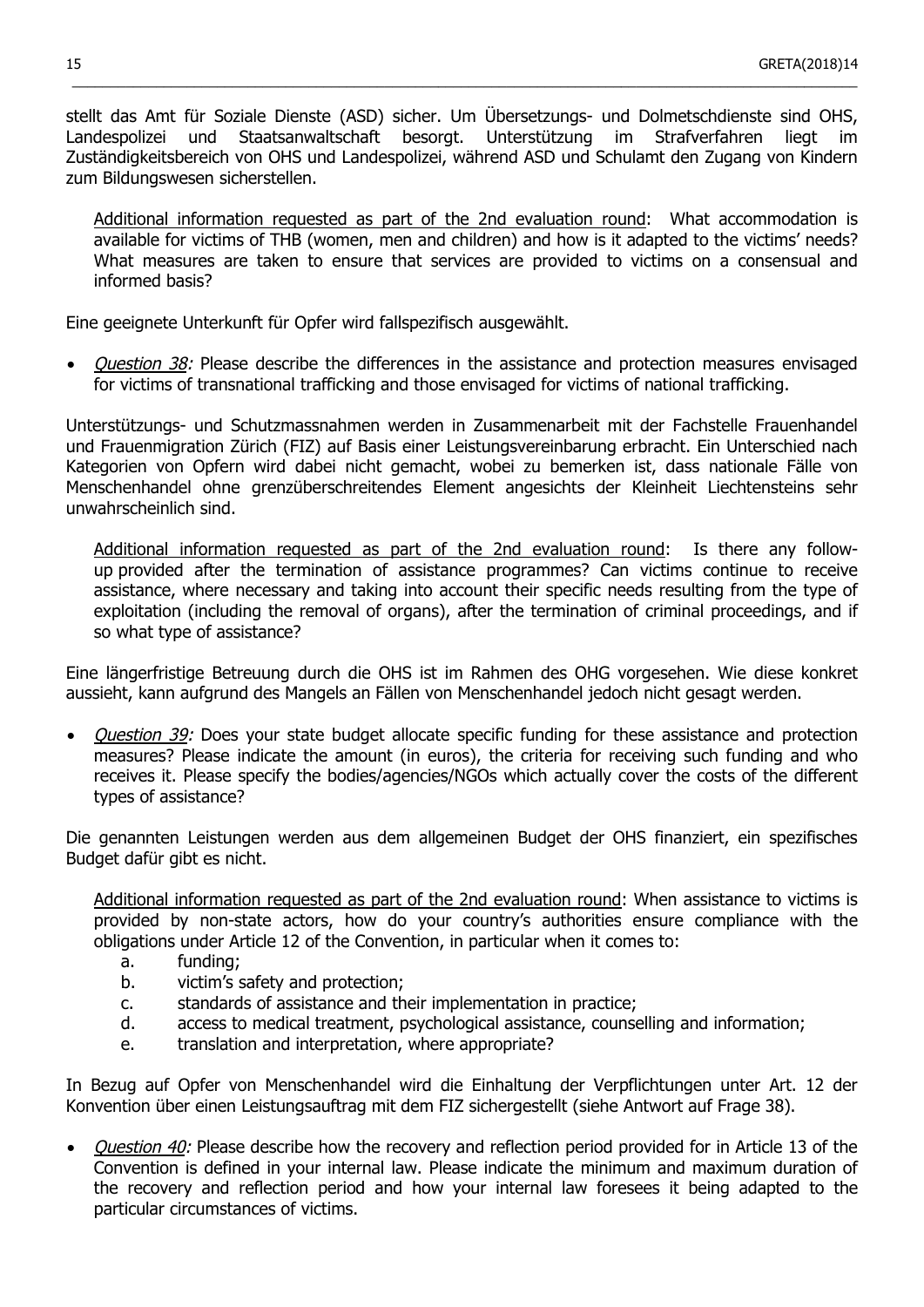Eine Bedenkzeit von 30 Tagen wird im Leitfaden der Regierung für die Bekämpfung von Menschenhandel als Rahmen festgelegt. Eine Anpassung dieser Frist wird im Einzelfall geprüft und bei Bedarf vorgenommen.

\_\_\_\_\_\_\_\_\_\_\_\_\_\_\_\_\_\_\_\_\_\_\_\_\_\_\_\_\_\_\_\_\_\_\_\_\_\_\_\_\_\_\_\_\_\_\_\_\_\_\_\_\_\_\_\_\_\_\_\_\_\_\_\_\_\_\_\_\_\_\_\_\_\_\_\_\_\_\_\_\_\_\_\_\_\_\_\_\_\_\_\_\_\_\_\_\_\_\_\_\_\_\_

Additional information requested as part of the 2nd evaluation round: Please specify in which cases a recovery and reflection period can be granted and who is entitled to it (nationals, foreign nationals). Please describe the procedure for granting a recovery and reflection period, the assistance and protection provided during this period, and any difficulties encountered in practice.

Die Landespolizei setzt das APA so früh wie möglich über einen Verdachtsfall Menschenhandel in Kenntnis und beantragt die entsprechenden ausländerrechtlichen Massnahmen (siehe Antwort auf Frage 40). In der Praxis wird auch der Antrag des FIZ anerkannt (das ist bisher in einem Fall erfolgt). Das APA prüft in der Folge den Antrag und gewährt der betroffenen Person schriftlich eine Bedenkzeit mit einer Frist. Zudem wird die Person ersucht, dem APA spätestens bei Ablauf der Bedenkfrist über ihre Situation Bescheid zu geben. Das Opfer wird während der Bedenkzeit vom FIZ und der Opferhilfe betreut.

Berechtigt zur Inanspruchnahme der Bedenkfrist sind generell alle potenziellen Opfer von Menschenhandel, wenngleich diese explizit nur für Personen mit ausländischer Staatsangehörigkeit Relevanz hat, welche dem Ausländerrecht unterliegen, weil Personen mit liechtensteinischer Staatsangehörigkeit ohnehin das Recht auf Aufenthalt in Liechtenstein haben. In der Praxis hat es bei Gewährung der Bedenkfrist bisher keine Probleme gegeben.

• *Question 41:* What are the grounds (personal situation and/or co-operation with the law enforcement authorities) for issuing residence permits to victims of THB provided for in Article 14 of the Convention? Please indicate the different types of residence permits which can be issued to victims of THB, their minimum and maximum duration, if any, and the grounds for their renewal.

Opfer können aufgrund wichtiger öffentlicher Interessen – insbesondere zur Durchführung der strafrechtlichen Verfolgung – eine Kurzaufenthalts- oder Aufenthaltsbewilligung erhalten, wenn sie Opfer oder Zeugen von Verbrechen sind. Abgesehen davon gibt es unter bestimmten Voraussetzungen die Möglichkeit, eine Kurzaufenthalts- oder Aufenthaltsbewilligung für schwerwiegende persönliche Härtefälle zu erteilen (Art. 21 AuG in Verbindung mit Art. 15 ZAV). Hierfür muss unter anderem eine schwerwiegende persönliche Notlage vorliegen.

Eine Aufenthaltsbewilligung nach dem Ausländergesetz wird in der Regel auf ein Jahr befristet. Sie kann verlängert werden, wenn die Integrationsvereinbarung eingehalten wurde und kein Widerrufs- oder Ausweisungsgrund vorliegt (Art. 26 Abs. 3 AuG; Ausländergesetz, LR 152.20). Eine Kurzaufenthaltsbewilligung kann bis zu einem Jahr erteilt werden; sie kann bei Nachweis eines ausserordentlichen Bedürfnisses um höchstens sechs Monate verlängert werden (Art. 25).

Additional information requested as part of the 2nd evaluation round:

If there is a provision in your country's law that provides for the possibility of issuing a residence permit owing to the victim's personal situation, how is this interpreted in practice? Please provide examples.

Für die Erteilung einer Bewilligung aufgrund eines Härtefalles müssen folgende Kriterien berücksichtigt werden:

- a) Vorliegen einer schwerwiegenden persönlichen Notlage (darunter fällt allerdings nicht die Linderung wirtschaftlicher Not);
- b) die Chancen auf einer möglichst nachhaltigen Integration; und
- c) die Respektierung der Rechtsordnung.

Es gibt keine Beispiele, da im Zusammenhang mit Opfern von Menschenhandel die Erteilung einer (Kurz- )Aufenthaltsbewilligung noch nie der Fall war.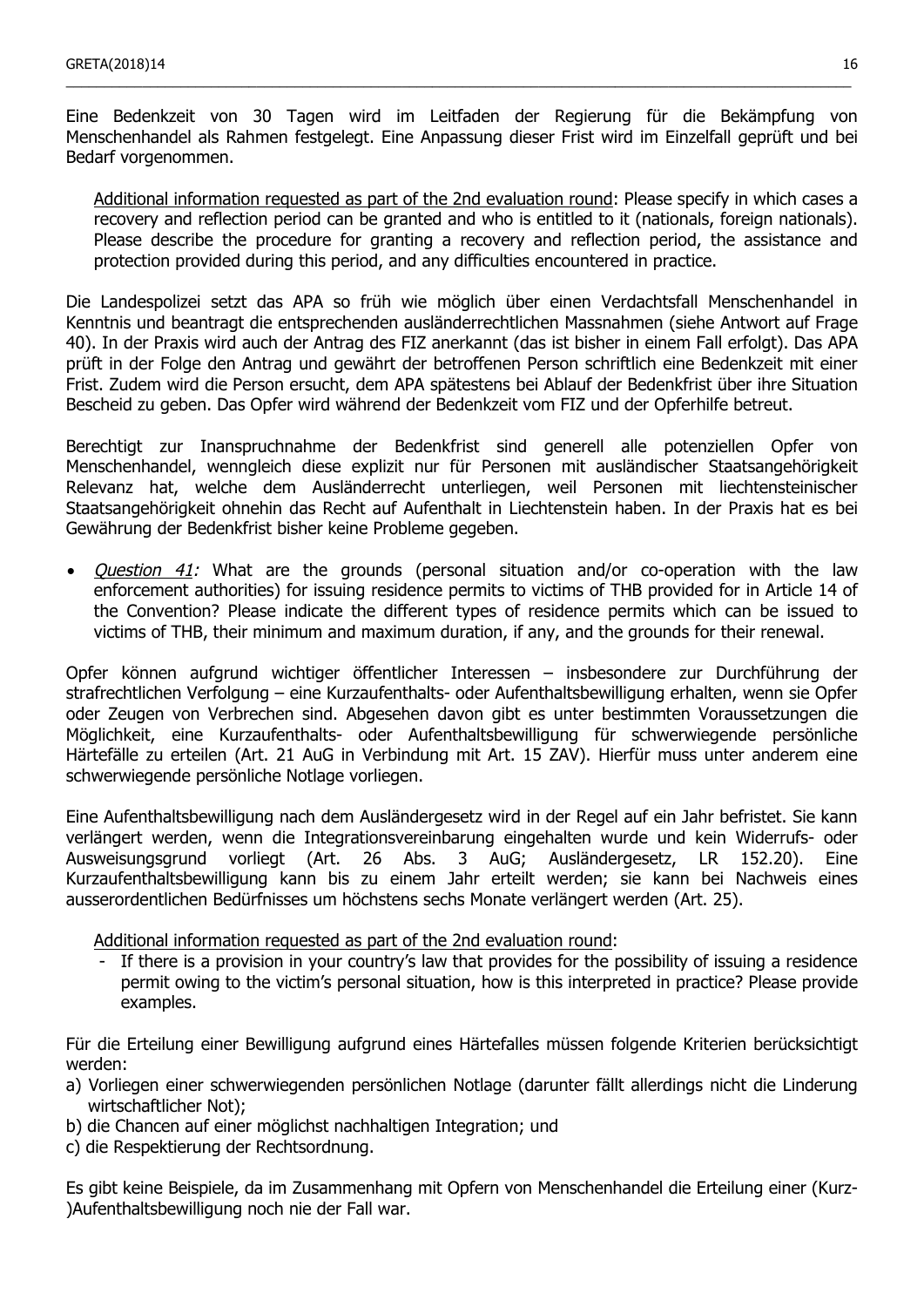- When a residence permit is issued for the purpose of co-operation with the competent authorities, how is "co-operation" interpreted and what does it consist of in practice? (APA)

 $\_$  ,  $\_$  ,  $\_$  ,  $\_$  ,  $\_$  ,  $\_$  ,  $\_$  ,  $\_$  ,  $\_$  ,  $\_$  ,  $\_$  ,  $\_$  ,  $\_$  ,  $\_$  ,  $\_$  ,  $\_$  ,  $\_$  ,  $\_$  ,  $\_$  ,  $\_$  ,  $\_$  ,  $\_$  ,  $\_$  ,  $\_$  ,  $\_$  ,  $\_$  ,  $\_$  ,  $\_$  ,  $\_$  ,  $\_$  ,  $\_$  ,  $\_$  ,  $\_$  ,  $\_$  ,  $\_$  ,  $\_$  ,  $\_$  ,

Einen solchen Fall hat es bisher noch nicht gegeben. Ob im konkreten Fall eine Kooperation vorliegt, wird im Einzelfall geprüft und festgestellt werden. Es gibt keine Kriterienliste oder Ähnliches, die für diese Einstufung erfüllt werden müsste.

What measures are taken to ensure that a residence permit is provided to victims of THB in compliance with the obligation under Article 12.6, which states that the assistance to a victim of trafficking should not be made conditional on his or her willingness to act as a witness? (APA)

Wenn das Opfer eines Verbrechens nicht bereit ist, bei der Durchführung der strafrechtlichen Verfolgung mitzuwirken, kann es gemäss aktueller Rechtsgrundlage keine (Kurz-)Aufenthaltsbewilligung erhalten. Allerdings erhält das Opfer während seiner Bedenkfrist Betreuung und Beratung durch das FIZ und die OHS. Abgesehen davon kann in solchen Fällen die Erteilung einer (Kurz-)Aufenthaltsbewilligung für schwerwiegende persönliche Härtefälle geprüft werden (vgl. Art. 21 AuG in Verbindung mit Art. 15 ZAV).

Question 42: Please describe how your internal law provides for the right of victims of THB to compensation. Please specify if your country has adopted any specific measures to guarantee compensation for victims of THB as provided for in Article 15 of the Convention, in particular when it comes to:

- a. access to information on the relevant judicial and administrative proceedings in a language the victim can understand;
- b. access to free legal assistance and legal aid during investigations and court proceedings;
- c. compensation from the perpetrator;
- d. compensation from the state;
- e. compensation for unpaid wages to victims of trafficking.

Please provide examples of compensation awarded and effectively provided to victims of THB.

Opfer haben Anspruch auf Zugang zu Informationen in einer für sie verständlichen Sprache, Zugang zu Rechtsberatung und Verfahrenshilfe. Zudem können sie Ansprüche auf Entschädigung ideeller oder monetärer Schäden gegenüber dem Täter geltend machen. Falls der Täter keine Entschädigung leisten kann, entweder aufgrund seiner persönlichen Verhältnisse oder weil der Täter nicht bekannt ist, übernimmt der Staat diese Kompensation auf subsidiärer Basis. Aufgrund des Mangels an Fällen von Menschenhandel können keine Beispiele genannt werden.

Additional information requested as part of the 2nd evaluation round:

What specific measures are taken to make available the assets of traffickers to provide compensation (for example, effective financial investigations resulting in seizure of assets of perpetrators with the view to their confiscation)?

Auf der Grundlage von § 20 StGB (Verfall beziehungsweise seizure) hat das Gericht Vermögenswerte, die für die Begehung einer mit Strafe bedrohten Handlung oder durch sie erlangt wurden, für verfallen zu erklären. Gemäss § 97a Abs. 1 Ziff. 3 der StPO kann die Verfügung über Guthaben oder sonstige Vermögenswerte gerichtlich verboten werden, wenn zu befürchten ist, dass andernfalls die Einbringung gefährdet oder wesentlich erschwert würde (freezing).

- Is there a possibility for victims of THB to claim damages and compensation in the country of destination after their return to the country of origin? Please provide any relevant examples.

Gemäss Art. 3 Abs. 1 OHG können Opfer von Verbrechen Leistungen gemäss OHG in Anspruch nehmen, wenn die Straftat in Liechtenstein begangen worden ist. Aufgrund des Mangels an Fällen von Menschenhandel gibt es in dazu jedoch keine Fallbeispiele.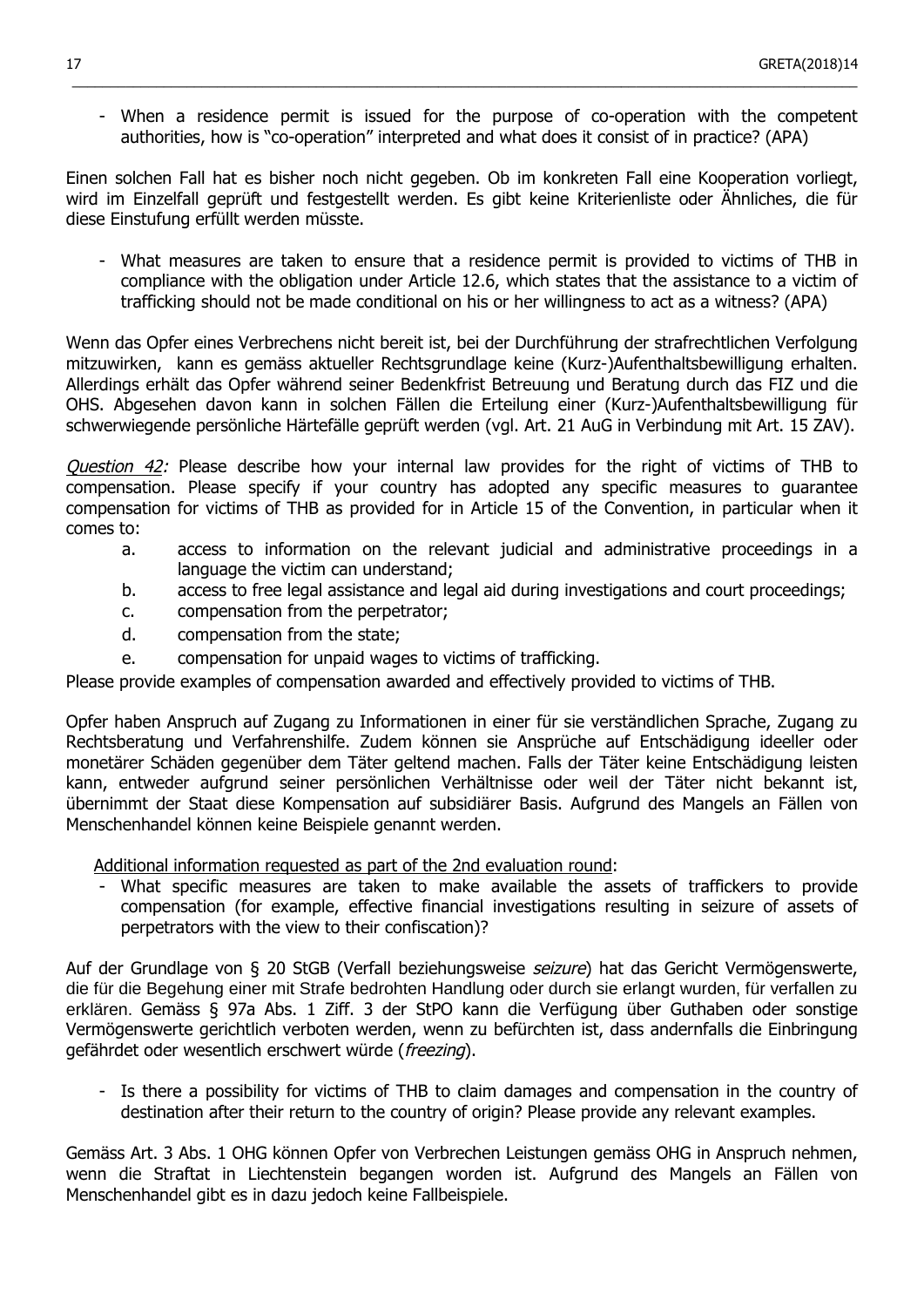• *Ouestion 43:* Please describe the procedure established under your internal law for the repatriation and return of victims of THB.

\_\_\_\_\_\_\_\_\_\_\_\_\_\_\_\_\_\_\_\_\_\_\_\_\_\_\_\_\_\_\_\_\_\_\_\_\_\_\_\_\_\_\_\_\_\_\_\_\_\_\_\_\_\_\_\_\_\_\_\_\_\_\_\_\_\_\_\_\_\_\_\_\_\_\_\_\_\_\_\_\_\_\_\_\_\_\_\_\_\_\_\_\_\_\_\_\_\_\_\_\_\_\_

Wenn sich herausstellt, dass das potenzielle Opfer kein Opfer ist, dann erhält die Person anhand einer Wegweisungsverfügung eine Frist, innerhalb welcher sie das Land zu verlassen hat. Den Fall, dass jemand ein Opfer ist und trotzdem das Land verlassen musste, gab es bisher nicht.

Additional information requested as part of the 2nd evaluation round: What steps are taken to ensure that the return of victims of THB from your country to another country is carried out preferably voluntarily and in full observance of the duty to ensure their rights, safety and dignity, including the obligation not to return a person to a country where his or her human rights are at risk of being violated (*non-refoulement* principle)? How is risk assessment carried out when deciding upon return and repatriation of victims of THB? What is the procedure and what are the modalities of co-operation with the authorities of the receiving state?

Wenn eine Person Liechtenstein verlassen muss, erfolgt eine Wegweisungsverfügung. In diesem Rahmen wird geprüft, ob allfällige Wegweisungshindernisse vorliegen. Zudem findet nach Möglichkeit ein Ausreisegespräch der Person mit der Landespolizei statt, bei welchem allfällige Ausreisehindernisse in Erfahrung gebracht werden können. Es wird niemand in ein Land gebracht, in dem Leib, Leben oder Freiheit einer Person gefährdet sind oder falls ein Risiko besteht, dass sie unmenschlicher oder erniedrigender Strafe oder Behandlung unterworfen wird. Dafür werden Abklärungen getroffen (allenfalls auch mit Hilfe der schweizerischen Behörden, die über mehr länderspezifische Informationen verfügen). Abgesehen davon gibt es im Normalfall keine besondere Kooperation mit dem Land, in welches die Person gehen wird. Nur in Fällen, in denen die Person das Land nicht freiwillig verlässt, erfolgt unter Umständen eine begleitete Rückkehr und eine Übernahme durch die Behörden des Staates, in dem die Person reist.

• *Question 44:* Does a person, repatriated to your country as a victim of THB, continue having victim status? If so, please specify on which grounds such recognition is made (for example, declaration of the victim). What assistance measures are envisaged for such persons after repatriation?

Bislang hat es keinen solchen Fall gegeben.

Additional information requested as part of the 2nd evaluation round: Has any victim of trafficking who is a citizen or permanent resident of your country been returned against their will? If yes, what steps, if any, were taken to assist them after their return?

Nein.

- Question 45: What are the grounds for the victim status to come to an end:
	- − victim status claimed improperly;
	- − victim's refusal to co-operate with the authorities;
	- − return to the country of origin;
	- request of the victim;
	- − other, please specify.

Eine Beendigung des Opferstatus kann auf Grundlage folgender Kriterien erfolgen:

- Fälschlich beantragter Opferstatus:
- Rückkehr ins Herkunftsland;
- falls das Opfer keine weitere Hilfe in Anspruch nehmen möchte.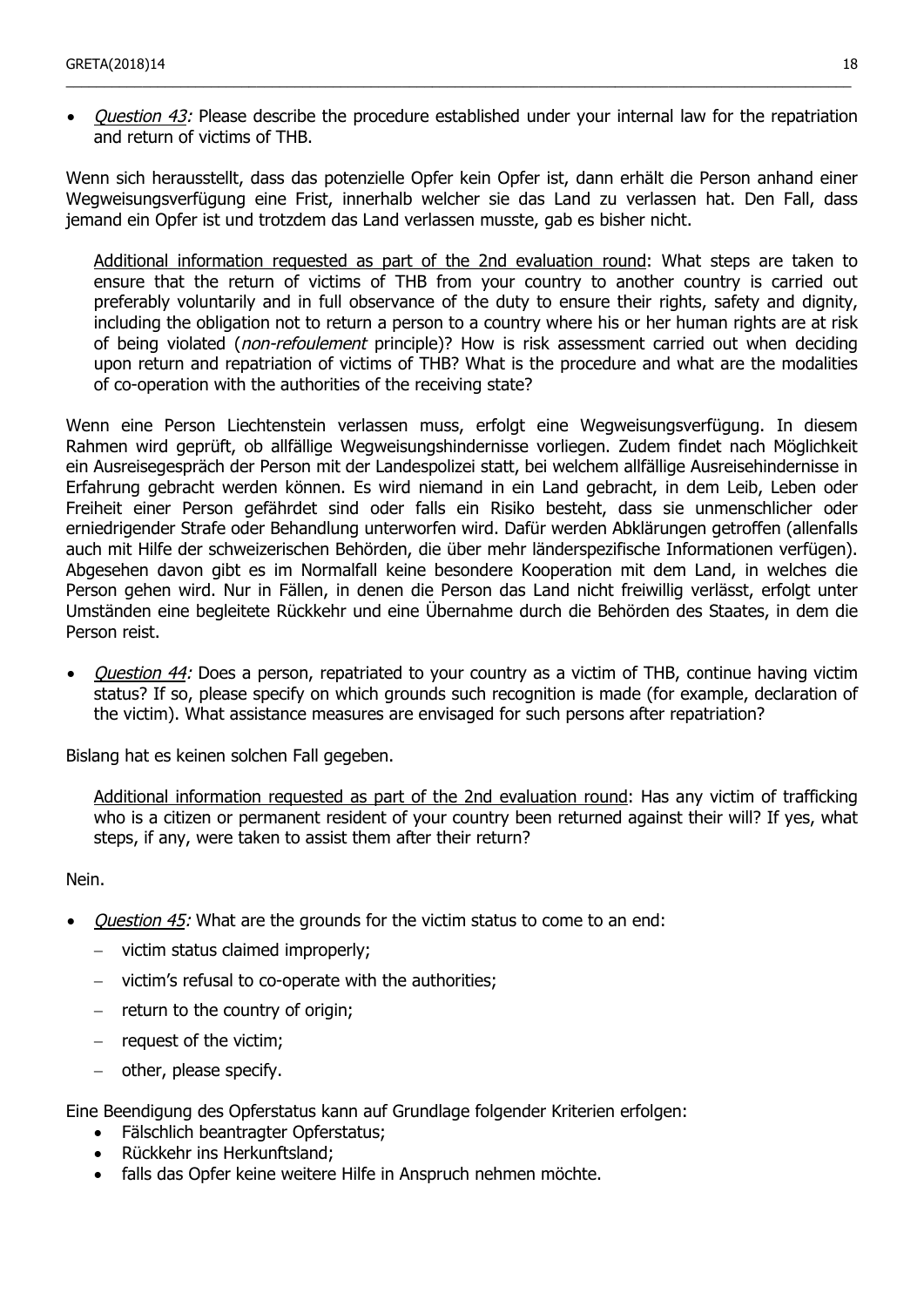## **Section II.3. Implementation of measures concerning substantive criminal law, investigation, prosecution and procedural law**

 $\_$  ,  $\_$  ,  $\_$  ,  $\_$  ,  $\_$  ,  $\_$  ,  $\_$  ,  $\_$  ,  $\_$  ,  $\_$  ,  $\_$  ,  $\_$  ,  $\_$  ,  $\_$  ,  $\_$  ,  $\_$  ,  $\_$  ,  $\_$  ,  $\_$  ,  $\_$  ,  $\_$  ,  $\_$  ,  $\_$  ,  $\_$  ,  $\_$  ,  $\_$  ,  $\_$  ,  $\_$  ,  $\_$  ,  $\_$  ,  $\_$  ,  $\_$  ,  $\_$  ,  $\_$  ,  $\_$  ,  $\_$  ,  $\_$  ,

Questions in this section aim to obtain information on the implementation by parties of measures concerning substantive criminal law contained in Chapter IV of the Convention (Articles 18 to 26) as well as measures concerning investigation, prosecution and procedural law contained in Chapter V of the Convention (Articles 27 to 31).

• *Question 46:* Is THB subject to a single criminal offence in your internal law? If so, please provide (a translation of) the legal text(s) in English or French. If not, please specify the combination of criminal offences, covering as minimum all conducts falling within the definition of THB as contained in Article 4 of the Convention, used under your internal law to prosecute for THB.

Ja, gemäss § 104a StGB (siehe Antwort auf Frage 17).

• Ouestion 47: Does your internal law establish as a criminal offence the use of services of a victim of THB with the knowledge that the person is a victim of THB as provided for in Article 19 of the Convention? $1$ 

Die wissentliche Inanspruchnahme der Dienste von Opfern von Menschenhandel ist gemäss liechtensteinischem Recht nicht strafbar.

• Question 48: Does your internal law establish as a specific criminal offence retaining, removing, concealing, damaging or destroying a travel or identity document of another person committed intentionally and for the purpose of enabling THB as provided for in Article 20c of the Convention?

Gemäss § 229 Abs. 1 StGB ist es strafbar, eine Urkunde, über die jemand nicht oder nicht allein verfügen darf, zu vernichten, zu beschädigen oder zu unterdrücken.

Question 49: Does your internal law ensure that a legal person can be held liable for criminal offences established in accordance with the Convention as provided for in its Article 22? What types of legal persons are subject to corporate liability for such offences?

Ja. Die Verantwortlichkeit juristischer Personen ist in § 74a ff. StGB festgelegt. Gemäss § 74a Abs. 1 StGB sind juristische Personen soweit sie nicht in Vollziehung der Gesetze handeln, verantwortlich für Vergehen und Verbrechen, die in Ausübung geschäftlicher Verrichtungen im Rahmen des Zwecks der juristischen Person (Anlasstaten) von Leitungspersonen als solchen rechtswidrig und schuldhaft begangen werden. Erfasst sind von diesen Bestimmungen gemäss § 74a Abs. 2 StGB im Handelsregister eingetragene juristische Personen sowie juristische Personen, die weder ihren Sitz noch einen Betriebsort oder Niederlassungsort im Inland haben, sofern diese nach inländischem Recht im Handelsregister einzutragen wären, und nicht im Handelsregister eingetragene Stiftungen und Vereine sowie Stiftungen und Vereine, die weder ihren Sitz noch einen Betriebsort oder Niederlassungsort im Inland haben.

Additional information requested as part of the 2nd evaluation round: Does corporate liability apply to legal persons involved in THB for the purpose of forced labour or services, including by their subcontractors throughout the supply chain? Please provide examples of any relevant cases and the sanctions imposed.

Die Verantwortlichkeit juristischer Personen bezieht sich auch auf Fälle von Menschenhandel. In Bezug auf Verantwortlichkeit innerhalb der Lieferkette gibt es keine Rechtsprechung.

Article 19 of the Convention does not concern using the services of a prostitute as such and the criminalisation of her/his client (see paragraphs 229 to 236 of the Explanatory Report of the Convention).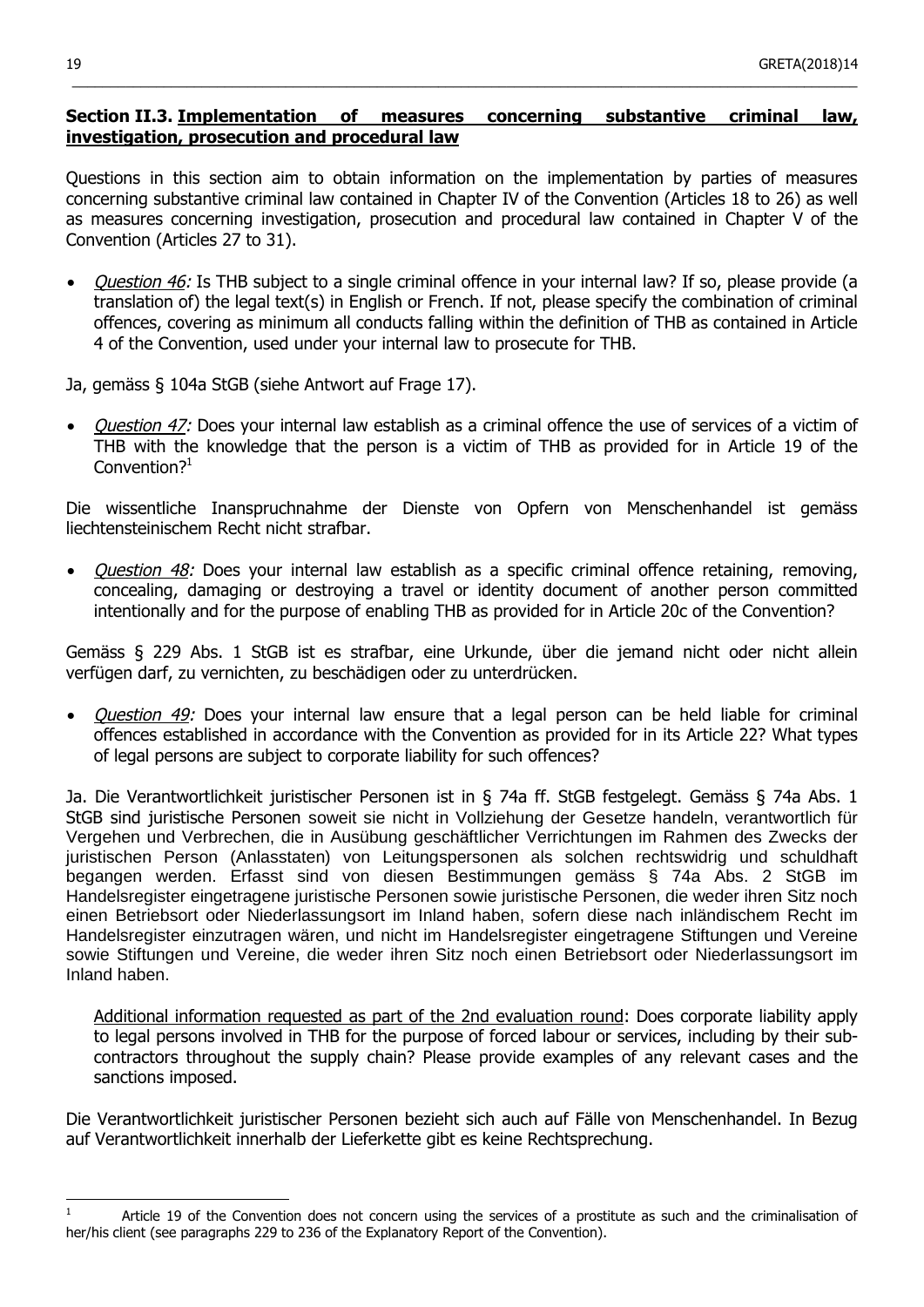*Question 50:* Which sanctions does your internal law provide for criminal offences established in accordance with the Convention? Please specify the criminal, civil and administrative sanctions.

\_\_\_\_\_\_\_\_\_\_\_\_\_\_\_\_\_\_\_\_\_\_\_\_\_\_\_\_\_\_\_\_\_\_\_\_\_\_\_\_\_\_\_\_\_\_\_\_\_\_\_\_\_\_\_\_\_\_\_\_\_\_\_\_\_\_\_\_\_\_\_\_\_\_\_\_\_\_\_\_\_\_\_\_\_\_\_\_\_\_\_\_\_\_\_\_\_\_\_\_\_\_\_

Siehe Antwort auf Frage 17.

Additional information requested as part of the 2nd evaluation round: Have there been any prosecutions and convictions for THB with the aggravating circumstance of involvement of public officials in the exercise of their functions? Please provide any relevant examples.

Nein.

• *Question 51:* Does your internal law provide for the possibility to take into account previous convictions in another party when determining the penalty in relation to offences established in accordance with the Convention?

Im Rahmen der Strafbemessung wird berücksichtigt, ob ein Beschuldigter schon wegen einschlägiger Delikte verurteilt wurde oder ob er unbescholten ist (§ 33 Ziff. 2 StGB). § 73 StGB zufolge werden ausländische Verurteilungen inländischen gleichgesetellt, wenn das Gesetz nicht ausdrücklich auf die Verurteilung durch ein inländisches Gericht abstellt, wenn die Tat auch nach liechtensteinischem Recht gerichtlich strafbar ist und wenn die Verurteilungen in einem den Grundsätzen von Art. 6 der Europäischen Konvention zum Schutze der Menschenrechte und Grundfreiheiten entsprechenden Verfahren ergangen sind. Diese Bedingungen sind für Fälle von Menschenhandel erfüllt.

• *Question 52:* Please describe how your internal law provides for the possibility of not imposing penalties on victims of THB for their involvement in unlawful activities, to the extent that they were compelled to do so, as provided for in Article 26 of the Convention.

Da das liechtensteinische Strafrecht als Schuldstrafrecht konzipiert ist, kann jemand gemäss § 4 StGB (Keine Strafe ohne Schuld) nur bestraft werden, wenn er schuldhaft handelt, was bei Zwang nicht der Fall wäre. Gemäss § 10 StGB (Entschuldigender Notstand) ist zudem ein Opfer von Menschenhandel von einer mit Strafe bedrohten Tat entschuldigt, wenn es damit einen unmittelbar drohenden Nachteil von sich oder einem anderen abwenden wollte und der aus der Tat drohende Schaden nicht unverhältnismässig schwerer wiegt als der Nachteil, den sie abwenden soll, und in seiner Lage von einem mit den rechtlich geschützten Werten verbundenen Menschen kein anderes Verhalten zu erwarten ist.

Additional information requested as part of the 2nd evaluation round: Is the non-punishment provision incorporated in law and/or prosecution guidelines? If so, please provide the relevant texts. Please give details, including references to case law where relevant, of cases where the nonpunishment principle has been applied and the outcome of such cases.

Nein.

• *Question 53:* Does your internal law provide for the initiation of legal proceedings by the victim and/or *ex officio* (for example, by the public prosecutor)?

Die Strafverfolgung wird grundsätzlich ex officio durch die Staatsanwaltschaft eingeleitet, kann aber auch durch das Opfer selbst initiiert werden.

Additional information requested as part of the 2nd evaluation round:

Does your country's law provide for the possibility of investigating a THB case in your country if the offence was committed on your territory, but the complaint was submitted in the country of residence of a foreign victim of THB? Please provide any relevant examples.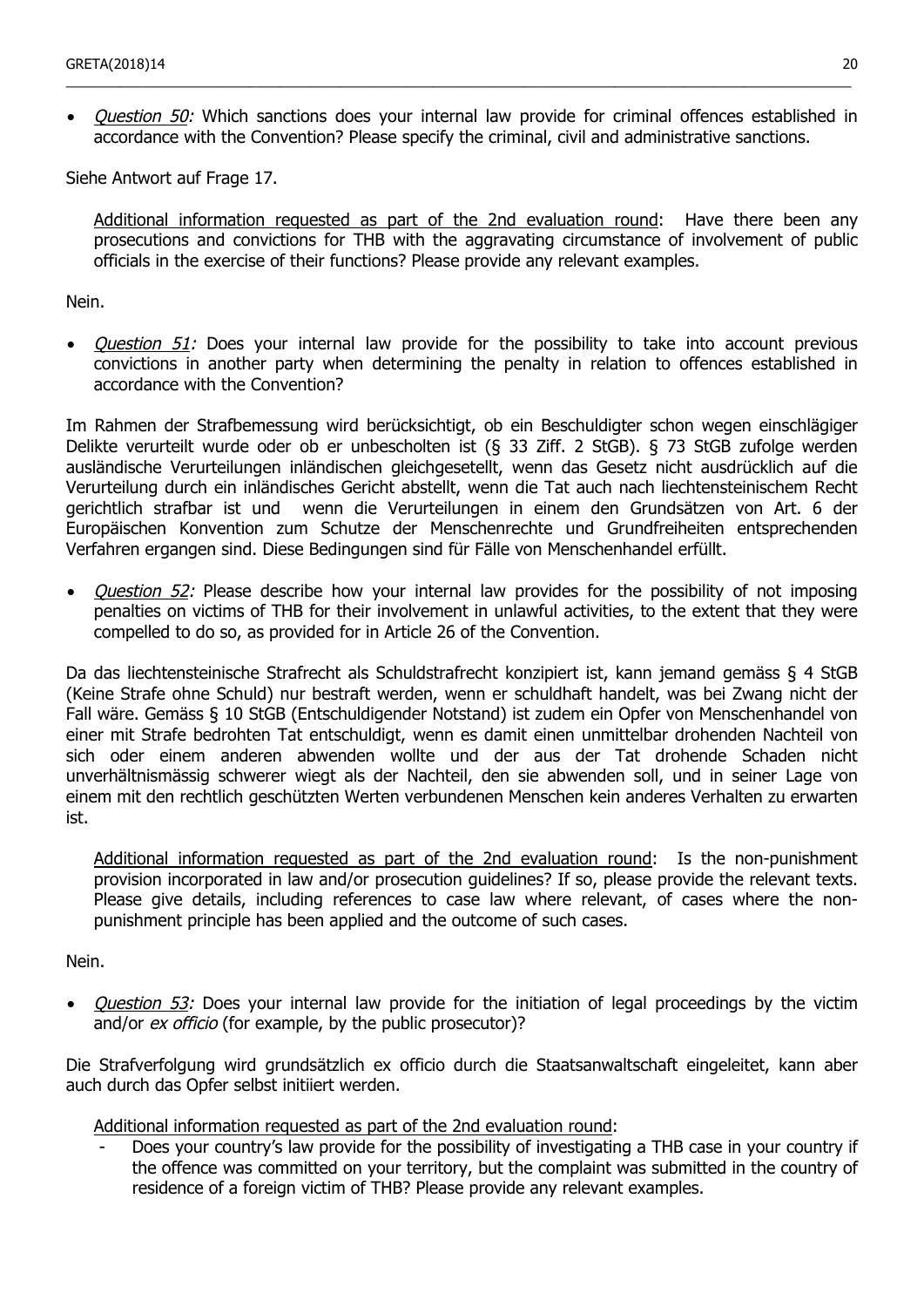Die Zuständigkeit für strafbare Handlungen ist bei einer Begehung auf liechtensteinischem Boden unabhängig davon gegeben, wo die Anzeige erstattet wurde. Gemäss § 64 Abs. 1 Ziff. 4a StGB ist Liechtenstein auch für die Strafverfolgung bei Fällen von Menschenhandel zuständig, wenn die Handlung im Ausland begangen wurde und gewisse Bedingungen erfüllt sind.

 $\_$  ,  $\_$  ,  $\_$  ,  $\_$  ,  $\_$  ,  $\_$  ,  $\_$  ,  $\_$  ,  $\_$  ,  $\_$  ,  $\_$  ,  $\_$  ,  $\_$  ,  $\_$  ,  $\_$  ,  $\_$  ,  $\_$  ,  $\_$  ,  $\_$  ,  $\_$  ,  $\_$  ,  $\_$  ,  $\_$  ,  $\_$  ,  $\_$  ,  $\_$  ,  $\_$  ,  $\_$  ,  $\_$  ,  $\_$  ,  $\_$  ,  $\_$  ,  $\_$  ,  $\_$  ,  $\_$  ,  $\_$  ,  $\_$  ,

- Have any difficulties been experienced in your country in identifying and prosecuting cases on the ground of trafficking for the purpose of forced labour or services, slavery and practices similar to slavery or servitude? If so, please provide details.

Diese Frage kann aufgrund des Mangels an Fällen nicht beantwortet werden.

- Please describe the measures taken in your country to ensure compliance with the obligation of effective investigation into THB cases, in particular as regards:
	- a. setting up specialised investigation units and the number of staff involved;
	- b. exchange of information with, and obtaining evidence from, other parties;
	- c. use of special investigative techniques (such as informants, cover agents, wire-tapping, controlled deliveries), with an indication of how their use is regulated and whether they can also be applied in cases not related to organised crime;
	- d. investigation of THB offences committed through the Internet, including the possibility of blocking websites which are used to facilitate the recruitment of trafficking victims or the dissemination of child pornography;
	- e. financial investigations to disrupt criminal money flows and ensure asset recovery;
	- f. use of joint investigation teams (JITs).

Keine speziellen Massnamen wurden aufseiten der Landespolizei oder der Staatsanwaltschaft ergriffen.

• *Ouestion 54:* Please describe how your internal law allows for NGOs or associations/groups assisting or supporting victims to participate in legal proceedings (for example, as third parties)? Please specify the conditions for this participation as well as their legal status during these proceedings.

Ein rechtlicher Status für NGOs und andere Gruppen, die Opfer unterstützen, ist in Strafverfahren nicht vorgesehen.

*Question 55:* Please describe the measures taken in your internal law to protect the identity and safety of victims before, during and after investigations and legal proceedings.

Die Landespolizei beachtet die Schutzbedürfnisse der Opfer von Menschenhandel und spricht sich zur Erreichung dieses Schutzes mit den zuständigen Stellen im In- und Ausland ab. Im Bedarfsfall beantragt die Landespolizei bei der Regierung die Aufnahme eines Opfers von Menschenhandel in den ausserprozessualen Zeugenschutz (Art. 30d PolG).

Additional information requested as part of the 2nd evaluation round:

What measures are taken to protect victims, witnesses and NGOs assisting victims during criminal proceedings from potential retaliation or intimidation during the investigation and during and after the criminal proceedings? In how many cases have special protection measures been used in respect of victims and witnesses of THB? Please specify any difficulties in providing victim/witness protection and creating a safe environment for their participation in investigations and court proceedings.

Bislang gab es keinen solchen Fall.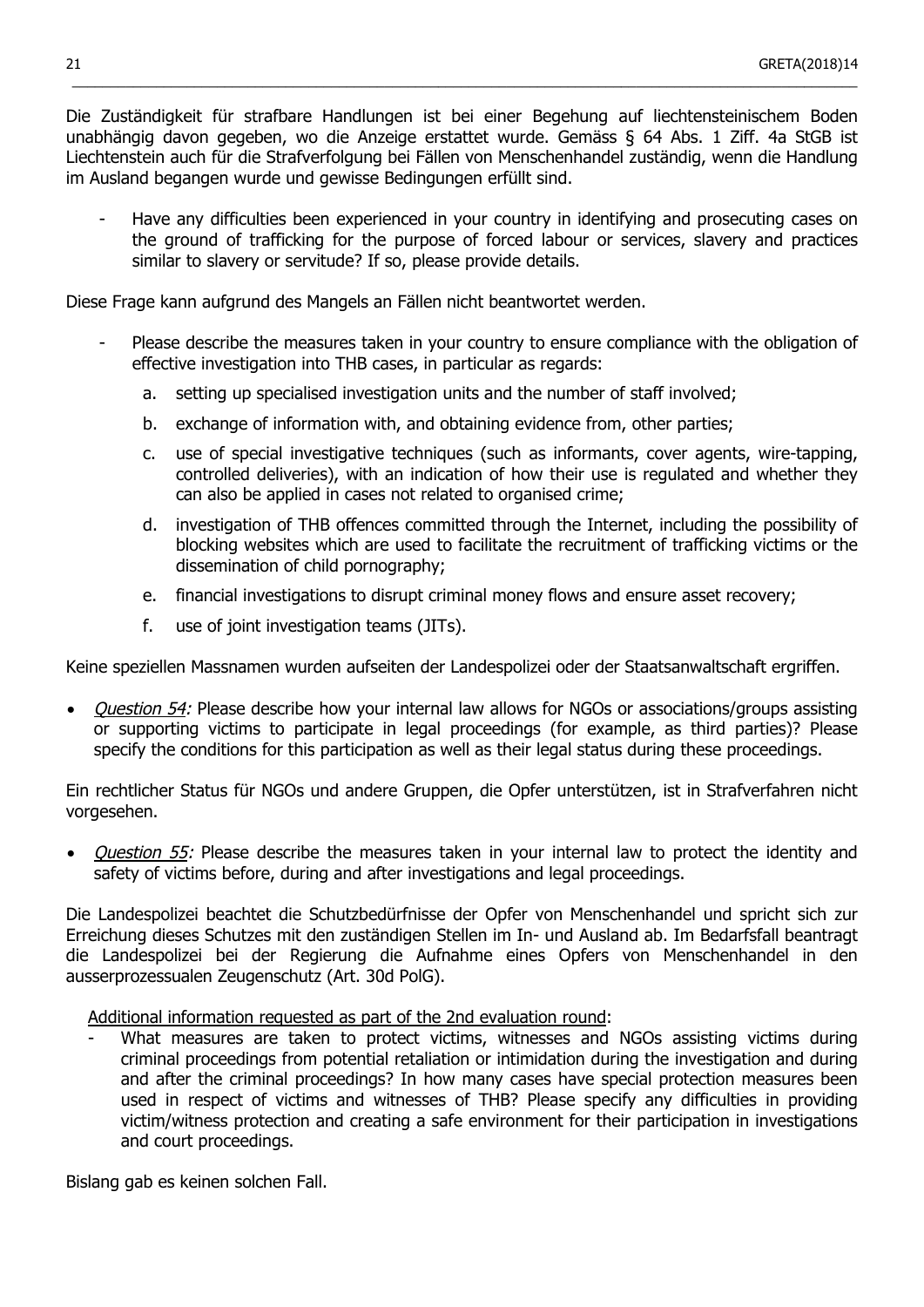What other measures are taken to promote the participation of victims and witnesses in criminal proceedings and to give testimonies which accurately reflect their experiences and assist courts in establishing the truth?

\_\_\_\_\_\_\_\_\_\_\_\_\_\_\_\_\_\_\_\_\_\_\_\_\_\_\_\_\_\_\_\_\_\_\_\_\_\_\_\_\_\_\_\_\_\_\_\_\_\_\_\_\_\_\_\_\_\_\_\_\_\_\_\_\_\_\_\_\_\_\_\_\_\_\_\_\_\_\_\_\_\_\_\_\_\_\_\_\_\_\_\_\_\_\_\_\_\_\_\_\_\_\_

Die Rechte von Opfern in Strafprozessen sind in § 31a und § 31b StPO umfassend geregelt.

#### **Additional questions from the 2nd evaluation round questionnaire**

#### **Gender equality**

*Question 56:* What specific measures are taken in your country to address the gender dimension of THB and incorporate gender equality into the policies to prevent and combat THB and to protect and promote the rights of victims, including through the empowerment of women and girls?

In Bewusstsein der besonderen Verwundbarkeit von ausländischen Frauen, die in Nachtclubs arbeiten, konzentriert der Runde Tisch Menschenhandel seine präventiven Anstrengungen auf diese Gruppe (siehe Antwort auf Frage 22).

#### **Non-discrimination**

Question 57: What measures are taken to ensure that trafficked persons who are members of ethnic minorities have access to the rights specified in the Convention?

Durch das Zusammenspiel der liechtensteinischen Landesverfassung, einschlägiger Gesetze und durch Liechtenstein ratifizierte Menschenrechtsübereinkommen ist die Nichtdiskriminierung bezüglich Menschenrechtsschutz unabhängig von Merkmalen wie Ethnie gewährleistet. Spezifische Massnahmen für Opfer von Menschenhandel wurden angesichts des Mangels an Fällen nicht ergriffen.

*Question 58*: What specific measures are taken to ensure that trafficked persons who are irregular migrants or migrant workers are identified as victims of THB and have access to the rights provided for in the Convention?

Keine.

• *Question 59:* What measures exist to ensure that male victims of trafficking are identified and provided with assistance and protection, including safe accommodation, as provided by the Convention?

Keine.

### **Protection of private life**

• *Question 60:* What measures are taken by relevant professionals to protect the confidentiality of information and protect the personal life and identity of victims of THB, including as regards storing of their personal data? Are there any conflicts of interest between professional ethics, on the one hand, and the obligation to report an offence, on the other hand? If so, how are these conflicts resolved in practice?

Bislang gab es keinen Anwendungsfall für einen Zeugenschutz nach Art. 30d PolG.

#### **Special measures concerning children**

Question 61: Please describe whether and how trafficking in children is specifically addressed in your country. If there are institutions responsible for taking the lead in combating trafficking in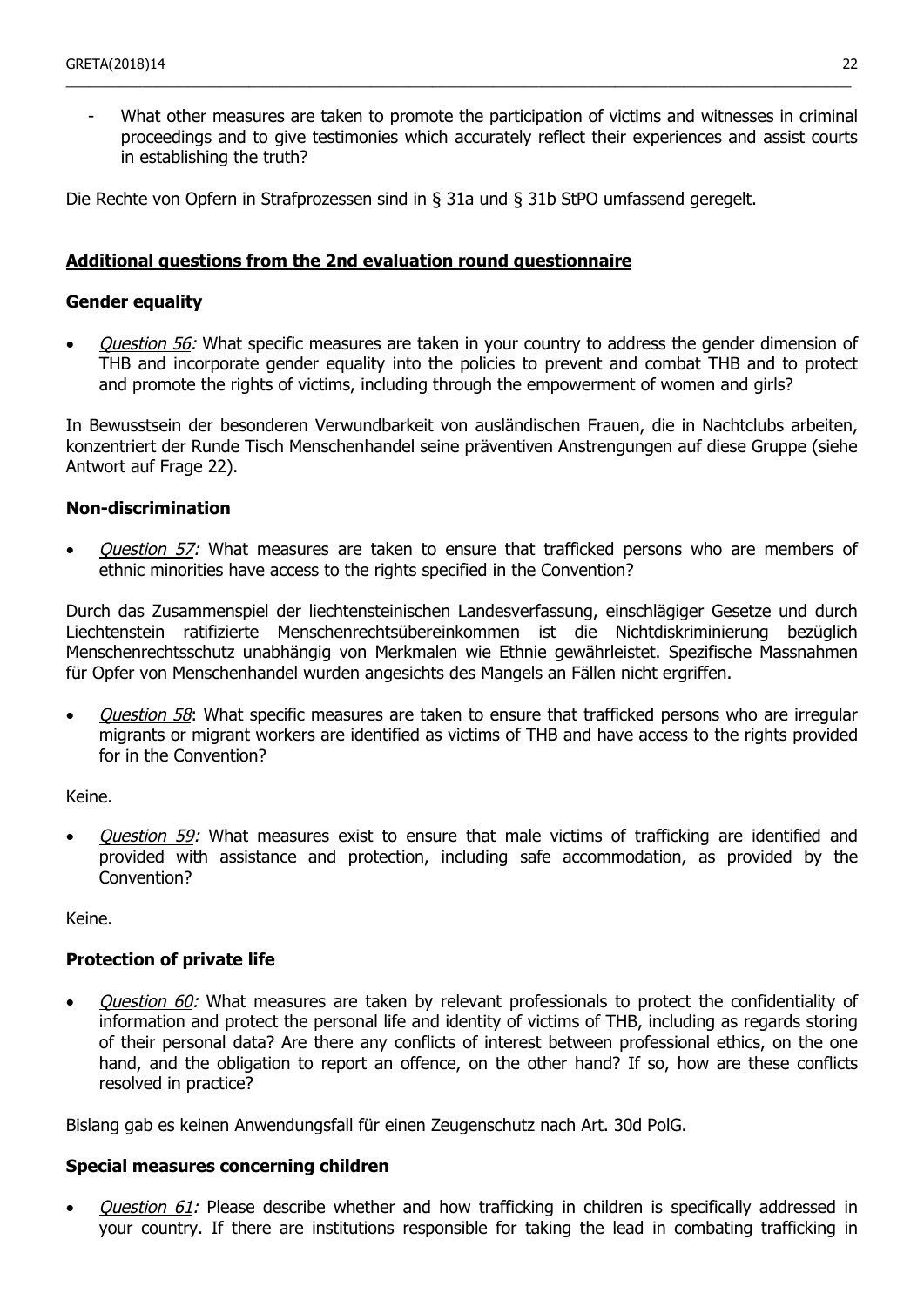children and a specific national referral mechanism for child victims of trafficking, please provide details.

In Liechtenstein gibt es keine spezialisierten Institutionen, welche sich mit Kinderhandel befassen, da es bislang keine Fälle von Kinderhandel gab.

 $\_$  ,  $\_$  ,  $\_$  ,  $\_$  ,  $\_$  ,  $\_$  ,  $\_$  ,  $\_$  ,  $\_$  ,  $\_$  ,  $\_$  ,  $\_$  ,  $\_$  ,  $\_$  ,  $\_$  ,  $\_$  ,  $\_$  ,  $\_$  ,  $\_$  ,  $\_$  ,  $\_$  ,  $\_$  ,  $\_$  ,  $\_$  ,  $\_$  ,  $\_$  ,  $\_$  ,  $\_$  ,  $\_$  ,  $\_$  ,  $\_$  ,  $\_$  ,  $\_$  ,  $\_$  ,  $\_$  ,  $\_$  ,  $\_$  ,

Im Jahr 2015 wurden in Liechtenstein mehrfach minderjährige Bettelnde aus Rumänien aufgegriffen. Aufgrund dessen wurde zwischen den verschiedenen zuständigen Behörden und Stellen ein Ablaufschema definiert (siehe Antwort auf Frage 7).

Als ein Beitrag Liechtensteins gegen Kinderhandel ist auch der Beitritt zum Übereinkommen vom 29. Mai 1993 über den Schutz von Kindern und die Zusammenarbeit auf dem Gebiet der internationalen Adoption im Jahr 2009 zu nennen. Mit diesem Übereinkommen sollen u.a. die Entführung und der Verkauf von Kindern sowie der Handel mit Kindern im Zuge von internationalen Adoptionen verhindert werden (vgl. Art. 1 Bst. b des Übereinkommens).

- Question 62: What practical measures are taken to reduce children's vulnerability to trafficking and create a protective environment<sup>1</sup> for them, including through:
	- a. ensuring registration of all children at birth, in particular from socially vulnerable groups;
	- b. raising awareness of THB through education;
	- c. training professionals working with children.

Im Inland können Kinder seit 2014 nur noch mittels Hausgeburt zur Welt kommen, da Liechtenstein seither über keine eigene Geburtenabteilung mehr verfügt. In diesem Fall ist die Geburtsanmeldung beim Zivilstandesamt durch die Eltern vorzunehmen. Die meisten Kinder, welche in Liechtenstein wohnhaft sind, werden in Spitälern im angrenzenden Ausland (Schweiz oder Österreich) geboren. Das Spital lässt dem Zivilstandesamt vor Ort eine Geburtsmitteilung zukommen. Dieses ist dann für die Registrierung der Geburt und die Ausstellung der Geburtsurkunde zuständig. Das liechtensteinische Zivilstandesamt erhält nach der Registrierung eine Information des ausländischen Zivilstandesamtes, sofern mindestens ein Elternteil liechtensteinischer Staatsbürger ist oder seinen Wohnsitz in Liechtenstein hat.

Da Kinder- bzw. Menschenhandel in Liechtenstein kein reales Problem darstellt, gibt es keine Sensibilisierungsmassnahmen für die Bevölkerung und es werden keine als notwendig erachtet.

Spezifische Weiterbildungen oder Sensibilisierungen zum Schutz von Kindern vor Menschenhandel haben sich aufgrund der vorliegenden Situation in Liechtenstein bisher ebenfalls als nicht notwendig erwiesen.

*Ouestion 63:* Please explain what methods are used to verify the age of a presumed victim of trafficking where the age is uncertain and there are reasons to believe that the person is a child. Would such a person be presumed to be a child until the age verification is completed?

Diese Frage hat sich in der Praxis noch nie gestellt. Für die Verifikation des Alters wären das Ausländerund Passamt und das Amt für Soziale Dienste zuständig.

• *Question 64:* What steps are taken in your country to ensure that the rights of the child and his/her best interests<sup>1</sup> are duly taken into consideration, in particular when it comes to:

qovernment commitment to and protection and realisation of children's rights;

- − drawing up and enforcing protective legislation;
- the capacity of those dealing and in contact with children, families and communities to protect children;
- − children's life skills, knowledge and participation;
- putting in place a system for monitoring and reporting abuse cases;

<sup>1</sup> The concept of a protective environment, as promoted by UNICEF, has eight key components:

<sup>−</sup> protecting children's rights from adverse attitudes, traditions, customs, behaviour and practices;

<sup>−</sup> open discussion of, and engagement with, child protection issues;

<sup>−</sup> programmes and services to enable child victims of trafficking to recover and reintegrate.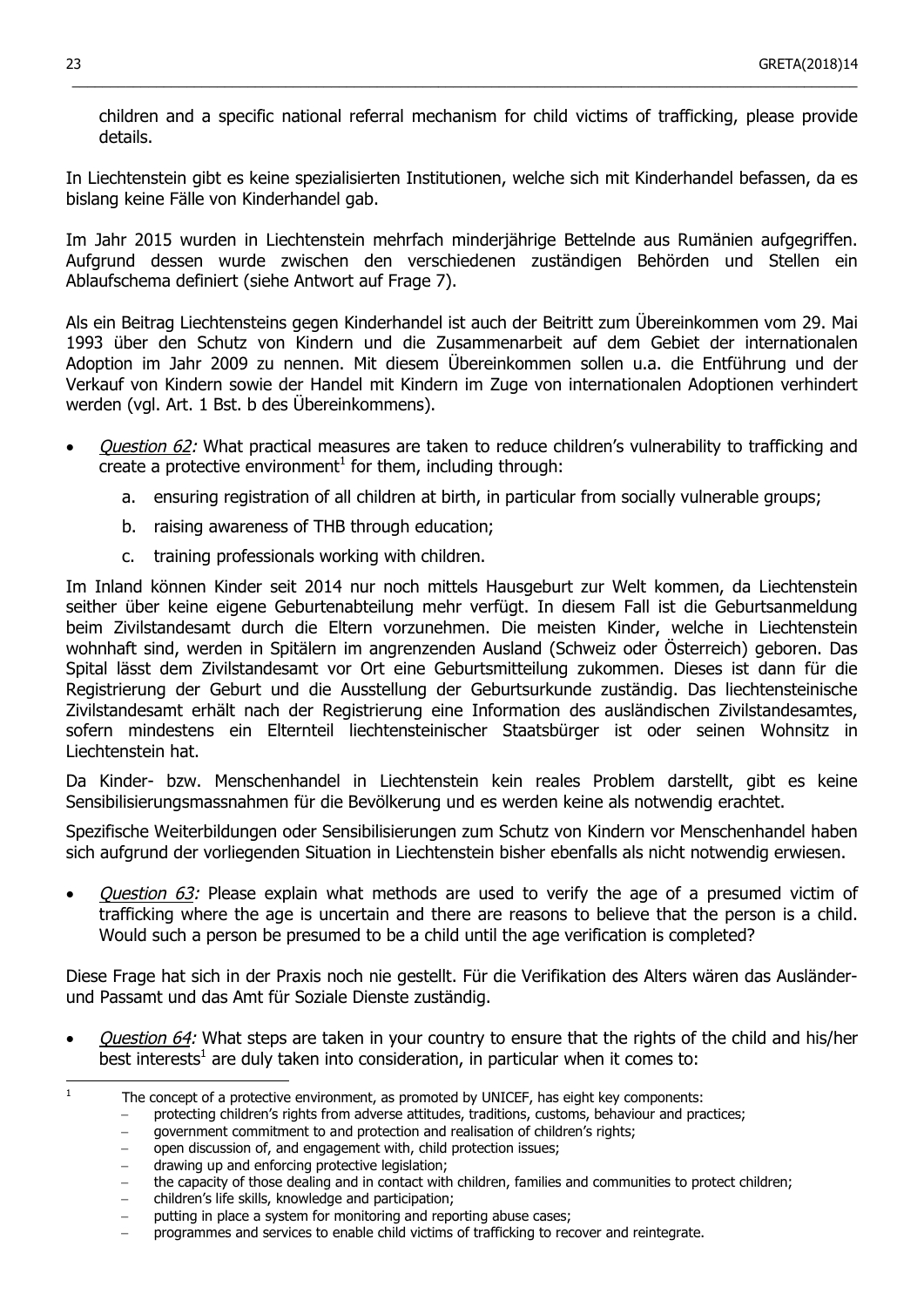- a. identification of child victims of trafficking;
- b. appointing a legal guardian, organisation or authority which shall act in the best interest of unaccompanied minors identified as victims of trafficking;

\_\_\_\_\_\_\_\_\_\_\_\_\_\_\_\_\_\_\_\_\_\_\_\_\_\_\_\_\_\_\_\_\_\_\_\_\_\_\_\_\_\_\_\_\_\_\_\_\_\_\_\_\_\_\_\_\_\_\_\_\_\_\_\_\_\_\_\_\_\_\_\_\_\_\_\_\_\_\_\_\_\_\_\_\_\_\_\_\_\_\_\_\_\_\_\_\_\_\_\_\_\_\_

- c. locating the child's family;
- d. ensuring that the identity or details allowing the identification of a child victim of trafficking are not made publicly known through the media or by any other means;
- e. access to appropriate and secure accommodation, education and health care;
- f. issuing residence permits for child victims of trafficking;
- g. providing counselling and information in a language that the child can understand, legal assistance and free legal aid prior, during and after legal proceedings, including to claim compensation;
- h. carrying out best interests determination, including risk assessment, prior to any decision on the return of child victims to their country of origin, and ensuring the child's safe return in accordance with the best interests of the child;
- i. special protection measures for children.

a. Bezüglich Identifikation von Opfern von Menschenhandel, siehe Antwort auf Frage 32.

b. Das Amt für Soziale Dienste ist die zuständige Behörde zur Sicherung des Kindeswohls. Es hat gemäss Art. 1 Bst. g des Kinder- und Jugendgesetzes (KJG, LGBl. 2009 Nr. 29) bzw. der Kinderrechtskonvention im Sinne des Territorialprinzips auch eine Zuständigkeit für Kinder, welche in Liechtenstein aufgegriffen werden, dort aber keinen offiziellen Wohnsitz haben.

c. Dies würde vermutlich in Zusammenarbeit der verschiedenen involvierten Behörden geschehen. In einem Fall von Menschenhandel müsste auch mitberücksichtigt werden, dass die Familie des Kindes möglicherweise an diesem Handel beteiligt war.

d. Liechtensteinische Behörden unterstehen der Schweigepflicht und dem Datenschutz. Gegenüber Medien werden keine Auskünfte über Namen oder persönliche Details erteilt. Dasselbe gilt auch für Schulen und Einrichtungen der Kinder- und Jugendhilfe. Gemäss Art. 6 Abs. 1 des Mediengesetzes (MedienG, LGBl. 2005 Nr. 250) haben Medien in ihren Inhalten zudem die Vorschriften zum Schutz der Persönlichkeit sowie von Kindern und Jugendlichen einzuhalten.

e. Das Amt für Soziale Dienste würde in einem Fall von Kinderhandel für die geeignete Unterbringung des Kindes/Jugendlichen sorgen. Dafür stehen primär die inländischen stationären Einrichtungen der Kinder- und Jugendhilfe zur Verfügung. Weiter könnte je nach Sachlage auch eine Unterbringung in einer Pflegefamilie in Erwägung gezogen werden. Zugang zu Beschulung und Gesundheitsversorgung würden ebenfalls sichergestellt.

f. Die Erteilung von Bewilligungen würde gemäss Leitfaden für die Bekämpfung von Menschenhandel erfolgen.

g. Zur Information und Beratung von Kindern und Jugendlichen, mit welchen keine (ausreichende) Verständigung aufgrund ihrer Fremdsprachigkeit möglich ist, werden üblicherweise Dolmetscher beigezogen. Im Falle eines Verfahrens würde einem Kind ein Kurator (Rechtsanwalt) zur Seite gestellt, der die rechtlichen Interessen des Kindes vertritt.

h. Die Situation eines von Kinderhandel betroffenen Kindes würde als erstes erhoben und darauf basierend würden weitere Schritte und Massnahmen unter Berücksichtigung der Situation, der Bedürfnisse und des Wohls des Kindes vorgenommen. Im Falle einer Rückführung eines Kindes in sein

<sup>1</sup> "The best interests of the child" means that any situation should be looked at from the child's own perspective, seeking to take the child's views into consideration and with the objective of ensuring that his/her rights are respected. Any decision concerning a child should therefore be guided by what is objectively best for that child, given her/his age and maturity.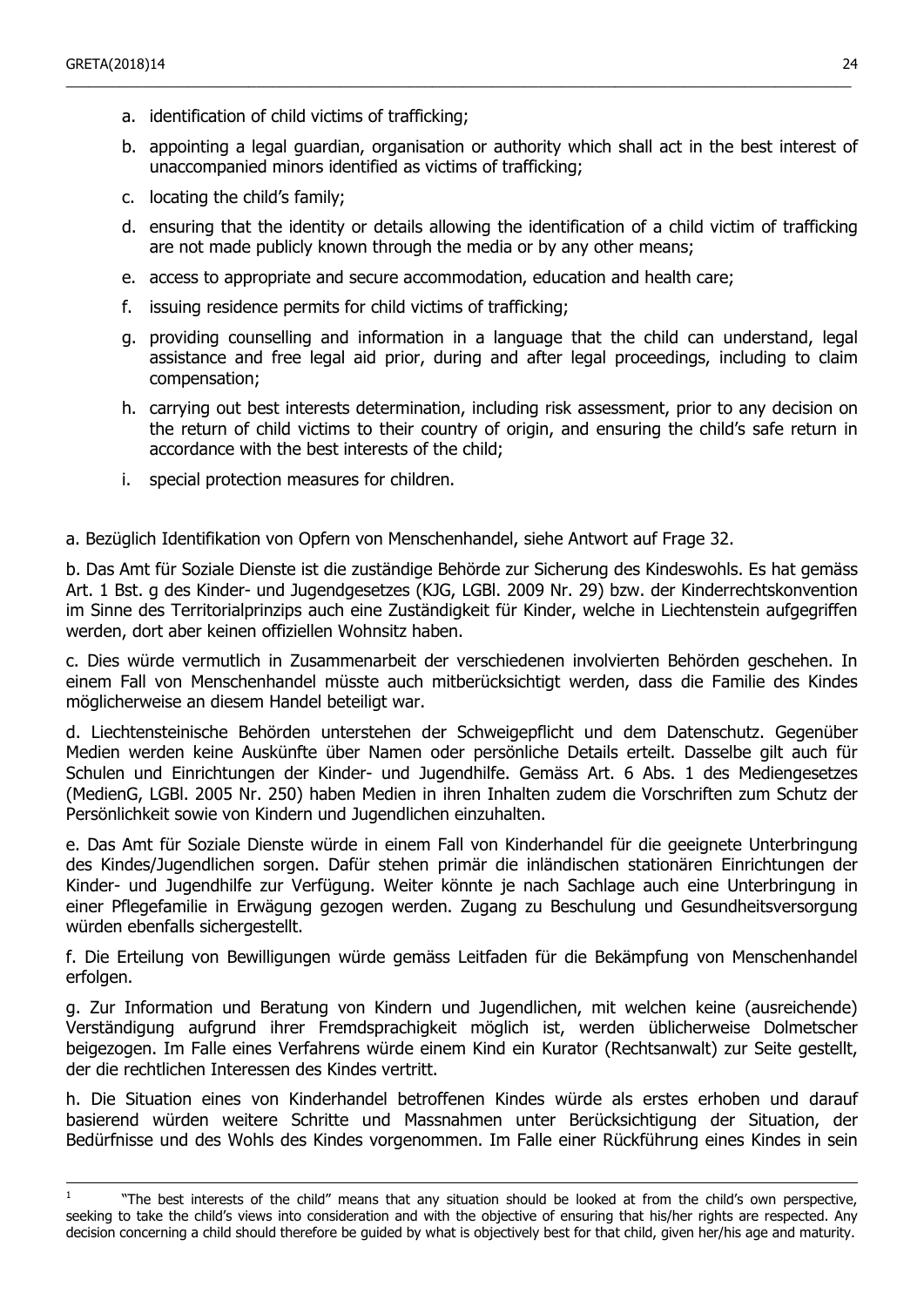Herkunftsland würde mit den zuständigen Stellen im Herkunftsland die sichere Rückführung und Übergabe des Kindes vereinbart.

 $\_$  ,  $\_$  ,  $\_$  ,  $\_$  ,  $\_$  ,  $\_$  ,  $\_$  ,  $\_$  ,  $\_$  ,  $\_$  ,  $\_$  ,  $\_$  ,  $\_$  ,  $\_$  ,  $\_$  ,  $\_$  ,  $\_$  ,  $\_$  ,  $\_$  ,  $\_$  ,  $\_$  ,  $\_$  ,  $\_$  ,  $\_$  ,  $\_$  ,  $\_$  ,  $\_$  ,  $\_$  ,  $\_$  ,  $\_$  ,  $\_$  ,  $\_$  ,  $\_$  ,  $\_$  ,  $\_$  ,  $\_$  ,  $\_$  ,

i. Spezifische Massnahmen zum Schutz von Kindern vor Menschenhandel haben sich aufgrund der vorliegenden Situation in Liechtenstein bisher nicht als notwendig erwiesen.

Question 65: What practical measures are taken in your country to identify victims of trafficking among unaccompanied foreign minors, including asylum seekers? What measures are taken to prevent their disappearance? Have there been cases of non-voluntary return of child victims of trafficking?

Es gibt gemäss Kenntnis des APA abgesehen von den in der Antwort auf Frage 35 genannten Massnahmen keine speziellen Massnahmen, um Menschenhandel unter unbegleiteten Minderjährigen (inkl. Asylsuchenden) zu identifizieren. Allerdings würden solche Minderjährigen der Landespolizei (oder anderen Bürgern) aufgrund der Kleinheit des Landes in der Regel schnell auffallen und in der Folge könnte durch Befragungen der Kinder durch die Landespolizei oder allenfalls das Amt für Soziale Dienste festgestellt werden, dass es sich um potenzielle Opfer von Menschenhandel handelt. In jeder Einreisebefragung wird die Frage nach dem Reiseweg der Person, auch des unbegleiteten Minderjährigen, gestellt und je nach Antwort auch nach den Umständen der Reise gefragt. Um das Untertauchen von Minderjährigen zu verhindern, werden sie in einer speziellen Unterkunft für Minderjährige mit gesonderter, auf Minderjährige zugeschnittener Betreuung untergebracht. Es gab keine Fälle von zwangsweisen Ausschaffungen von Kindern, welche Opfer von Menschenhandel waren.

Question 66: What programmes and services exist in your country for the (re)integration of child victims of trafficking? What solutions are provided if the reintegration of the child into his/her family is not in the child's best interests?

Keine.

### **Trafficking for the purpose of organ removal**

- *Question 67:* Please describe the measures taken in your country to prevent THB for the purpose of the removal of organs, and in particular:
	- a. the legislation and regulations on organ transplantation and removal of organs, including requirements for the living donation procedure (information/consent, evaluation/selection, follow-up and registry) and criteria for authorising centres for living donation;
	- b. the institution(s) in charge of overseeing and monitoring the medical care and recovery of donors and recipients and managing or supervising any waiting lists for organ transplantations;
	- c. the guidance and training provided to relevant professionals to prevent this form of THB, to report cases and to identify and assist victims.

Art. 46b Abs. 1 des Gesundheitsgesetzes (GesG, LGBl. 2008 Nr. 30) zufolge dürfen Organe, Gewebe oder Zellen nur freiwillig und unentgeltlich gespendet werden. Gemäss Art. 46c GesG steht Organhandel in Liechtenstein unter Strafe. Gemäss Art. 47b GesG führt das Amt für Gesundheit ein Lebendspenderregister.

Da es in Liechtenstein keine Institutionen gibt, in denen Organe transplantiert oder für die Transplantation entnommen werden, sind die zweite und dritte Teilfrage für Liechtenstein nicht relevant.

*Question 68:* Have you had any cases or suspected cases of THB for the purpose of the removal of organs? How did investigations take place in such cases and what special investigation techniques were used?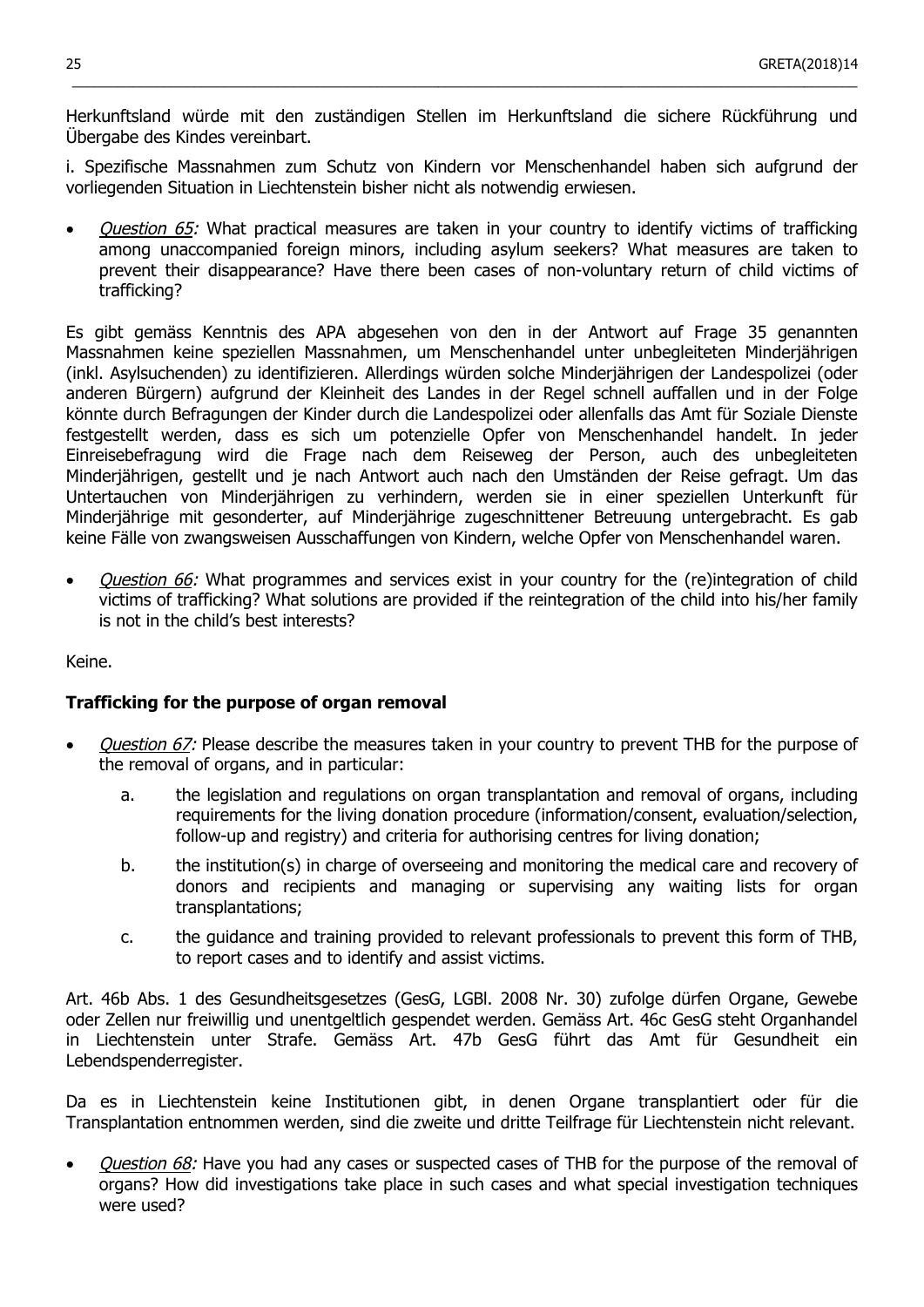Nein.

### **Jurisdiction**

• Question 69: Please outline the measures taken by your country to establish and exercise jurisdiction over the offences set out in the Convention, in particular with regard to offences committed outside the jurisdiction of the state (including in cases where your national is a victim of THB committed abroad).

\_\_\_\_\_\_\_\_\_\_\_\_\_\_\_\_\_\_\_\_\_\_\_\_\_\_\_\_\_\_\_\_\_\_\_\_\_\_\_\_\_\_\_\_\_\_\_\_\_\_\_\_\_\_\_\_\_\_\_\_\_\_\_\_\_\_\_\_\_\_\_\_\_\_\_\_\_\_\_\_\_\_\_\_\_\_\_\_\_\_\_\_\_\_\_\_\_\_\_\_\_\_\_

Gemäss § 64 Abs. 1 Ziff. 4a StGB werden im Ausland begangene Fälle von Menschenhandel ohne Rücksicht auf die Gesetze des Tatorts bestraft, wenn der Täter oder das Opfer liechtensteinischer Staatsangehöriger ist oder seinen Wohnsitz oder gewöhnlichen Aufenthalt im Inland hat, durch die Tat sonstige liechtensteinische Interessen verletzt worden sind oder der Täter zur Zeit der Tat Ausländer war, sich in Liechtenstein aufhält und nicht ausgeliefert werden kann.

### **Measures related to endangered or missing persons**

• *Question 70:* What measures are envisaged in your country to transmit information to another party concerning a victim, witness or collaborator with the judicial authorities in a THB case, who your authorities believe is in immediate danger on the territory of another party? What protection measures are envisaged for such persons, should another party to the Convention inform you about their presence on your territory? Please provide examples from practice.

Keine Fälle bekannt.

Question 71: Has an early warning system for missing children been introduced in your country and is the harmonised European telephone number for missing children available? What other measures are there for early signalling to other countries about endangered and/or missing children? Has your country concluded any agreements or taken any other measures to reinforce co-operation with other countries in the search for missing people, in particular children, where your authorities have reasonable grounds to believe that missing children may be victims of trafficking or are at risk of becoming victims of trafficking?

Nein.

## **Relationship with other international instruments**

*Question 72:* Please indicate any agreements concluded by your country in accordance with Article 40.2 of the Convention.

Keine.

*Question 73:* Please provide details of cases where victims or possible victims of THB have been granted refugee status or subsidiary/complementary protection.

Keine Fälle.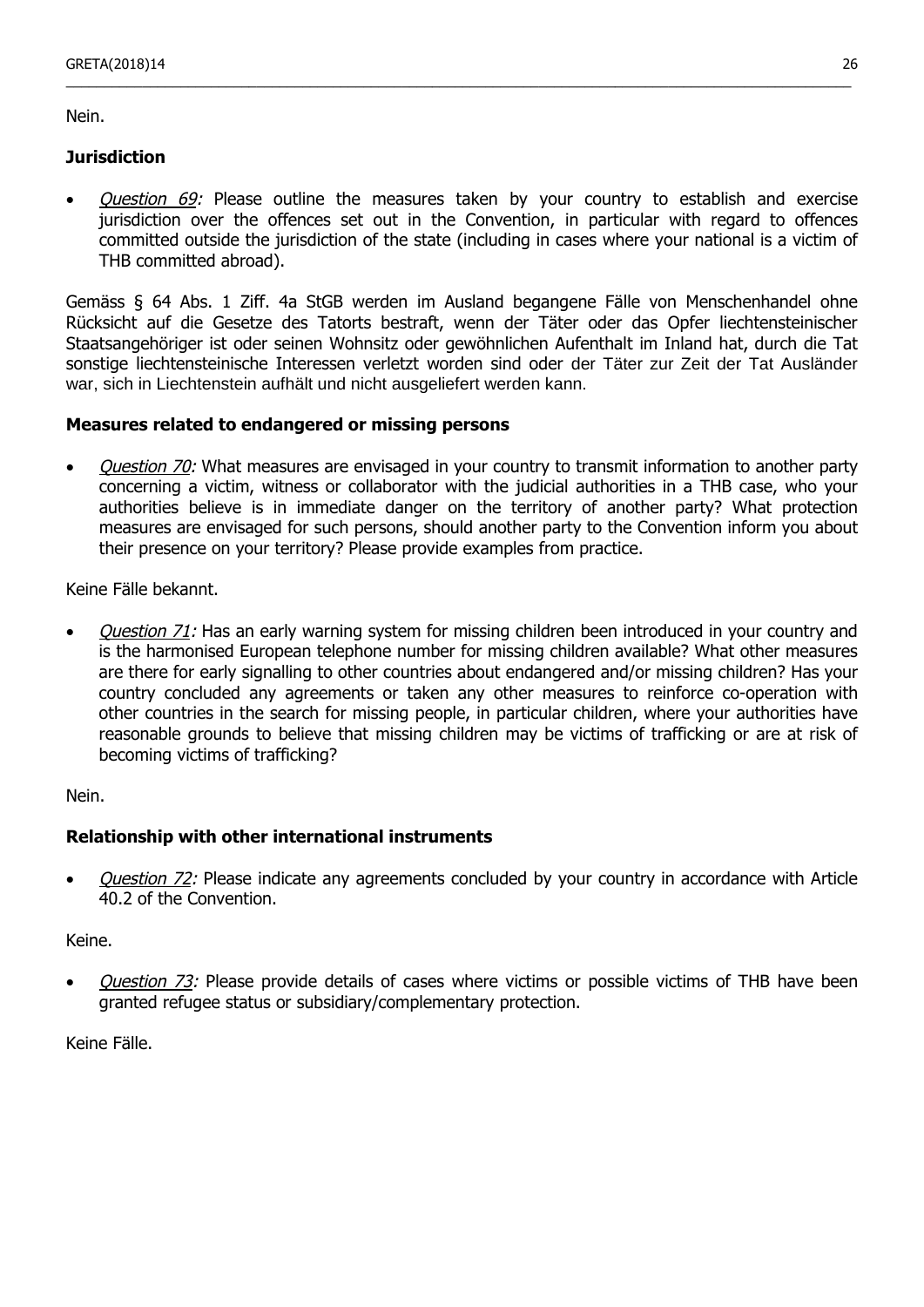## **E. Statistics on THB (per year, starting with 2016)**

• Number of victims identified in the sense of having been recognised by a state institution or mandated NGO as deserving any of the rights or entitlements to services provided for by the Convention (with breakdown by sex, age, nationality, form of exploitation, internal or transnational trafficking, and body which identified them).

 $\_$  ,  $\_$  ,  $\_$  ,  $\_$  ,  $\_$  ,  $\_$  ,  $\_$  ,  $\_$  ,  $\_$  ,  $\_$  ,  $\_$  ,  $\_$  ,  $\_$  ,  $\_$  ,  $\_$  ,  $\_$  ,  $\_$  ,  $\_$  ,  $\_$  ,  $\_$  ,  $\_$  ,  $\_$  ,  $\_$  ,  $\_$  ,  $\_$  ,  $\_$  ,  $\_$  ,  $\_$  ,  $\_$  ,  $\_$  ,  $\_$  ,  $\_$  ,  $\_$  ,  $\_$  ,  $\_$  ,  $\_$  ,  $\_$  ,

0

• Number of presumed victims whom the competent authorities had "reasonable grounds" to believe were victims of THB (with breakdown by sex, age, nationality, form of exploitation, internal or transnational trafficking, and body which identified them). Please clarify whether this number includes victims who were formally identified or is an additional number.

In den letzten Jahren wurden nur wenige Verdachtsfälle von Menschenhandel bekannt. Zwischen 2012 und 2017 führte die Landespolizei insgesamt vier Ermittlungsverfahren aufgrund des Verdachts auf Menschenhandel gemäss § 104a StGB durch. Diese erfolgten in den meisten Fällen aufgrund des Verdachts auf sexuelle Ausbeutung, nur in einem Fall wurde aufgrund von Ausbeutung der Arbeitskraft (Bettelei) ermittelt. Drei Ermittlungsverfahren wurden beendet, eines läuft immer noch. Bislang gab es noch keine Verurteilung wegen Menschenhandel in Liechtenstein.

| <b>Anzahl Personen</b> | <b>Geschlecht</b> | <b>Alter</b>   | <b>Nationalität</b>        |
|------------------------|-------------------|----------------|----------------------------|
|                        |                   |                |                            |
| 3                      | Männlich          | 29, 30, 34     | Thailand                   |
| 2                      | Weiblich          | 27, 32         | Rumänien                   |
|                        | Männlich          | 10             | Rumänien                   |
|                        | Weiblich          | 31             | Ukraine                    |
| $\overline{4}$         | Weiblich          | 28, 29, 32, 35 | Dominikanische<br>Republik |

• Number of victims granted a recovery and reflection period (if possible, disaggregated by sex, age, nationality, form of exploitation).

| <b>Anzahl Personen</b> | <b>Geschlecht</b> | <b>Alter</b> | <b>Nationalität</b> |
|------------------------|-------------------|--------------|---------------------|
|                        | Männlich          | 29,<br>30    | Thailand            |

• Number of victims who received assistance (if possible, disaggregated by sex, age, nationality, form of exploitation, internal or transnational trafficking).

| <b>Anzahl Personen</b> | <b>Geschlecht</b> | <b>Alter</b> | <b>Nationalität</b> |
|------------------------|-------------------|--------------|---------------------|
|                        | Männlich          | 29,<br>30    | Thailand            |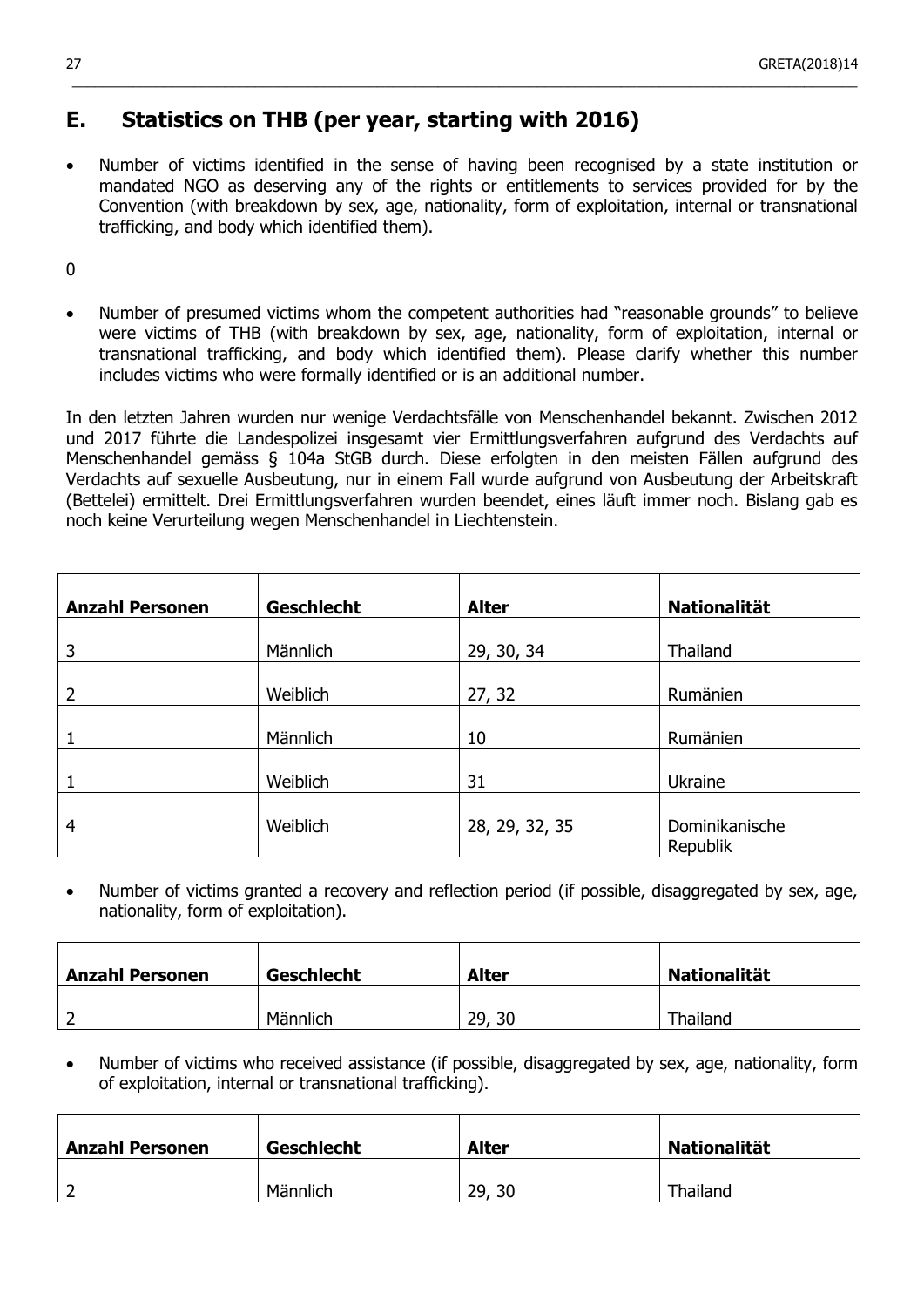• Number of shelters for victims of THB and total number of places in these shelters.

 $\Omega$ 

• Number of victims who were granted a residence permit, with an indication of the type of the permit (owing to the victim's personal situation or for the purpose of co-operation with the competent authorities) and its duration, if possible, disaggregated by sex, age, nationality, form of exploitation.

\_\_\_\_\_\_\_\_\_\_\_\_\_\_\_\_\_\_\_\_\_\_\_\_\_\_\_\_\_\_\_\_\_\_\_\_\_\_\_\_\_\_\_\_\_\_\_\_\_\_\_\_\_\_\_\_\_\_\_\_\_\_\_\_\_\_\_\_\_\_\_\_\_\_\_\_\_\_\_\_\_\_\_\_\_\_\_\_\_\_\_\_\_\_\_\_\_\_\_\_\_\_\_

 $\Omega$ 

• Number of victims given refugee status and subsidiary/complementary protection.

 $\Omega$ 

• Number of victims who claimed compensation and who received compensation (if possible, disaggregated by sex, age, nationality, form of exploitation), with an indication of whether the compensation was provided by the perpetrator or the state, and the amount awarded.

 $\Omega$ 

• Number of victims repatriated to your country (if possible, disaggregated by sex, age, country of destination, form of exploitation).

0

• Number of victims repatriated from your country to another country (if possible, disaggregated by sex, age, nationality, form of exploitation).

0

• Number of investigations into THB cases.

4

• Number of prosecutions of THB cases.

 $\theta$ 

• Number of convictions for THB resulting in penalties involving deprivation of liberty, with an indication of the duration of the penalty and whether effectively enforced or suspended.

 $\Omega$ 

• Number of judgments resulting in the confiscation of assets.

0

• Number of judgments resulting in the closure of a business or an establishment which was being used to carry out THB.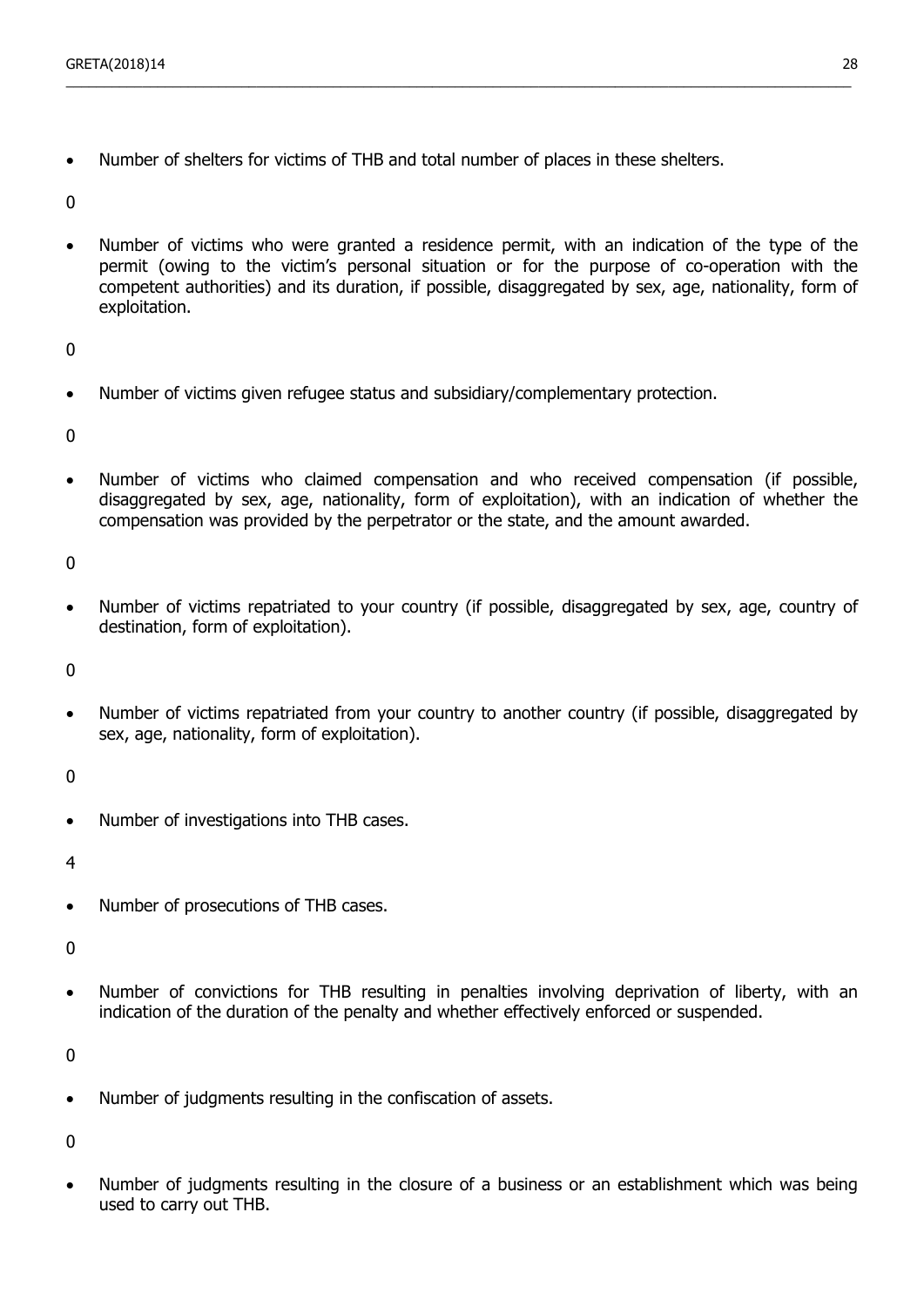## 0

• Number of convictions for the use of services of a victim of THB.

0

• Number of victims of THB who benefitted from the non-punishment provision.

 $\_$  ,  $\_$  ,  $\_$  ,  $\_$  ,  $\_$  ,  $\_$  ,  $\_$  ,  $\_$  ,  $\_$  ,  $\_$  ,  $\_$  ,  $\_$  ,  $\_$  ,  $\_$  ,  $\_$  ,  $\_$  ,  $\_$  ,  $\_$  ,  $\_$  ,  $\_$  ,  $\_$  ,  $\_$  ,  $\_$  ,  $\_$  ,  $\_$  ,  $\_$  ,  $\_$  ,  $\_$  ,  $\_$  ,  $\_$  ,  $\_$  ,  $\_$  ,  $\_$  ,  $\_$  ,  $\_$  ,  $\_$  ,  $\_$  ,

0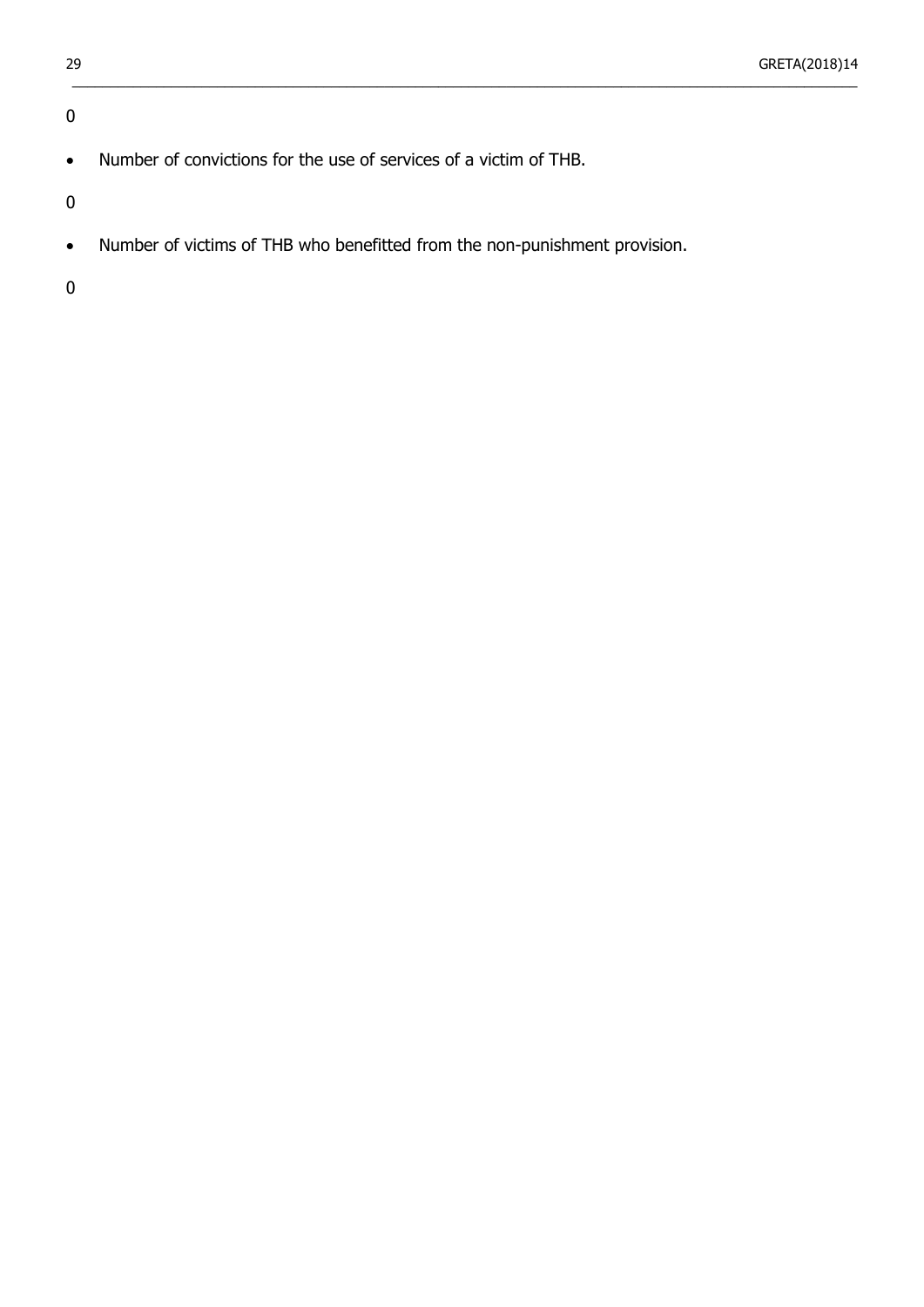# **Appendix: Relevant articles from the Criminal Code**

| $\S$ | <b>Original article</b>                                                                                                                                                                                                                                                                                                                                                                                                                                                                                                                                                                                                                                                                                                                                                                                                                                                                                                                                                                                                                                                                                                                                                                                                                                                                                                                                                                                                                                                                                                                                                                                                                                                                                                                                                                                                                                                                                                   | English translation <sup>1</sup>                                                                                                                                                                                                                                                                                                                                                                                                                                                                                                                                                                                                                                                                                                                                                                                                                                                                                                                                                                                                                                                                                                                                                                                                                                                                                                                                                                                                                                                                                                                                                                                                                                                                                                                                                                                                                                                                                   |
|------|---------------------------------------------------------------------------------------------------------------------------------------------------------------------------------------------------------------------------------------------------------------------------------------------------------------------------------------------------------------------------------------------------------------------------------------------------------------------------------------------------------------------------------------------------------------------------------------------------------------------------------------------------------------------------------------------------------------------------------------------------------------------------------------------------------------------------------------------------------------------------------------------------------------------------------------------------------------------------------------------------------------------------------------------------------------------------------------------------------------------------------------------------------------------------------------------------------------------------------------------------------------------------------------------------------------------------------------------------------------------------------------------------------------------------------------------------------------------------------------------------------------------------------------------------------------------------------------------------------------------------------------------------------------------------------------------------------------------------------------------------------------------------------------------------------------------------------------------------------------------------------------------------------------------------|--------------------------------------------------------------------------------------------------------------------------------------------------------------------------------------------------------------------------------------------------------------------------------------------------------------------------------------------------------------------------------------------------------------------------------------------------------------------------------------------------------------------------------------------------------------------------------------------------------------------------------------------------------------------------------------------------------------------------------------------------------------------------------------------------------------------------------------------------------------------------------------------------------------------------------------------------------------------------------------------------------------------------------------------------------------------------------------------------------------------------------------------------------------------------------------------------------------------------------------------------------------------------------------------------------------------------------------------------------------------------------------------------------------------------------------------------------------------------------------------------------------------------------------------------------------------------------------------------------------------------------------------------------------------------------------------------------------------------------------------------------------------------------------------------------------------------------------------------------------------------------------------------------------------|
| 64   | Strafbare Handlungen im Ausland, die ohne<br>Rücksicht auf die Gesetze des Tatorts bestraft<br>werden<br>1) Die liechtensteinischen Strafgesetze gelten<br>unabhängig von den Strafgesetzen des Tatorts<br>für folgende im Ausland begangene Taten: []<br>Genitalverstümmelung im Sinne von §<br>4a.<br>90 Abs. 3, erpresserische Entführung (§ 102),<br>Überlieferung an eine ausländische Macht (§<br>103), Sklavenhandel (§ 104), Menschenhandel<br>(§ 104a), schwere Nötigung nach § 106 Abs. 1<br>Ziff. 3, verbotene Adoptionsvermittlung (§<br>193a), Vergewaltigung (§ 200),<br>sexuelle<br>Nötigung (§ 201), sexuelle Belästigung<br>gegenüber Unmündigen nach § 203 Abs. 2,<br>sexueller Missbrauch einer wehrlosen oder<br>psychisch beeinträchtigten Person (§<br>204),<br>Missbrauch<br>schwerer<br>sexueller<br>von<br>Unmündigen (§ 205), sexueller Missbrauch von<br>Unmündigen (§ 206), sittliche Gefährdung<br>oder Jugendlicher (§<br>Unmündiger<br>$207$ ),<br>sexueller Missbrauch von Minderjährigen (§<br>208), Anbahnung von Sexualkontakten mit<br>Unmündigen (§ 209), unsittliches Einwirken auf<br>Unmündige (§ 209a), Missbrauch eines<br>Autoritätsverhältnisses nach § 212 Abs. 1,<br>entgeltliche Vermittlung von Sexualkontakten<br>mit Minderjährigen (§ 214), Förderung der<br>Prostitution<br>und<br>pornographischer<br>Darbietungen Minderjähriger<br>$\frac{1}{5}$<br>$215a)$ ,<br>grenzüberschreitender Prostitutionshandel (§<br>217) sowie pornographische Darstellungen<br>Minderjähriger (§ 219), wenn<br>a) der Täter oder das Opfer liechtensteinischer<br>Staatsangehöriger ist oder seinen Wohnsitz<br>oder gewöhnlichen Aufenthalt im Inland hat,<br>b) durch die Tat sonstige liechtensteinische<br>Interessen verletzt worden sind oder<br>c) der Täter zur Zeit der Tat Ausländer war,<br>sich in Liechtenstein aufhält<br>und<br>nicht<br>ausgeliefert werden kann; [] | Offences abroad that are punished irrespective<br>of the laws of the place of their commission<br>1) The Liechtenstein criminal laws shall apply<br>to the following acts committed abroad,<br>irrespective of the criminal laws of the place<br>where the act is committed: $[]$<br>4a. genital mutilation as defined by § 90<br>paragraph 3, extortionate kidnapping (§ 102),<br>delivery to a foreign power $(S$ 103), slave trade<br>(§ 104), trafficking in human beings (§ 104a),<br>aggravated coercion as defined by § 106<br>paragraph 1 sub-paragraph 3, illegal adoption<br>placements (§ 193a), rape (§ 200), sexual<br>assault (§ 201), sexual harassment of under-<br>age persons as defined by § 203 paragraph 2,<br>sexual abuse of a defenceless or mentally<br>impaired person (§ 204), aggravated sexual<br>abuse of under-age persons (§ 205), sexual<br>abuse of under-age persons $(\S$ 206),<br>endangerment of the morals of under-age<br>persons or adolescents (§ 207), sexual abuse<br>of minors $(\S$ 208), initiation of sexual contacts<br>with under-age persons (§ 209), immoral<br>influence on under-age persons (§ 209a),<br>abuse of a relationship of authority as defined<br>by § 212 paragraph 1, arrangement of sexual<br>contacts with minors in return for a valuable<br>consideration (§ 214), promotion of prostitution<br>and pornographic performances of minors (§<br>215a), cross-border trafficking in prostitution (§<br>217) and pornographic depictions of minors (§<br>219), if<br>a)<br>the perpetrator or the victim is a<br>of<br>Liechtenstein citizen or has his place<br>residence<br>his<br>habitual<br>abode<br>or<br>$\mathsf{I}$<br>Liechtenstein,<br>b) the act has violated other Liechtenstein<br>interests, or<br>c) the perpetrator was, at the time of the act, a<br>foreign national who is in Liechtenstein and<br>cannot be extradited; [] |
| 99   | Freiheitsentziehung<br>1) Wer einen anderen widerrechtlich gefangen<br>hält oder ihm auf andere Weise die persönliche<br>Freiheit entzieht, ist mit Freiheitsstrafe bis zu<br>drei Jahren zu bestrafen.<br>2) Wer die Freiheitsentziehung länger als einen                                                                                                                                                                                                                                                                                                                                                                                                                                                                                                                                                                                                                                                                                                                                                                                                                                                                                                                                                                                                                                                                                                                                                                                                                                                                                                                                                                                                                                                                                                                                                                                                                                                                | Deprivation of liberty<br>1) Any person who unlawfully imprisons<br>another person or deprives such other person<br>of his personal liberty in any other manner shall<br>be punished with imprisonment of up to three<br>years.                                                                                                                                                                                                                                                                                                                                                                                                                                                                                                                                                                                                                                                                                                                                                                                                                                                                                                                                                                                                                                                                                                                                                                                                                                                                                                                                                                                                                                                                                                                                                                                                                                                                                    |

\_\_\_\_\_\_\_\_\_\_\_\_\_\_\_\_\_\_\_\_\_\_\_\_\_\_\_\_\_\_\_\_\_\_\_\_\_\_\_\_\_\_\_\_\_\_\_\_\_\_\_\_\_\_\_\_\_\_\_\_\_\_\_\_\_\_\_\_\_\_\_\_\_\_\_\_\_\_\_\_\_\_\_\_\_\_\_\_\_\_\_\_\_\_\_\_\_\_\_\_\_\_\_

<sup>1</sup> English is not an official language of the Principality of Liechtenstein. This translation is provided for information purposes only and has no legal force.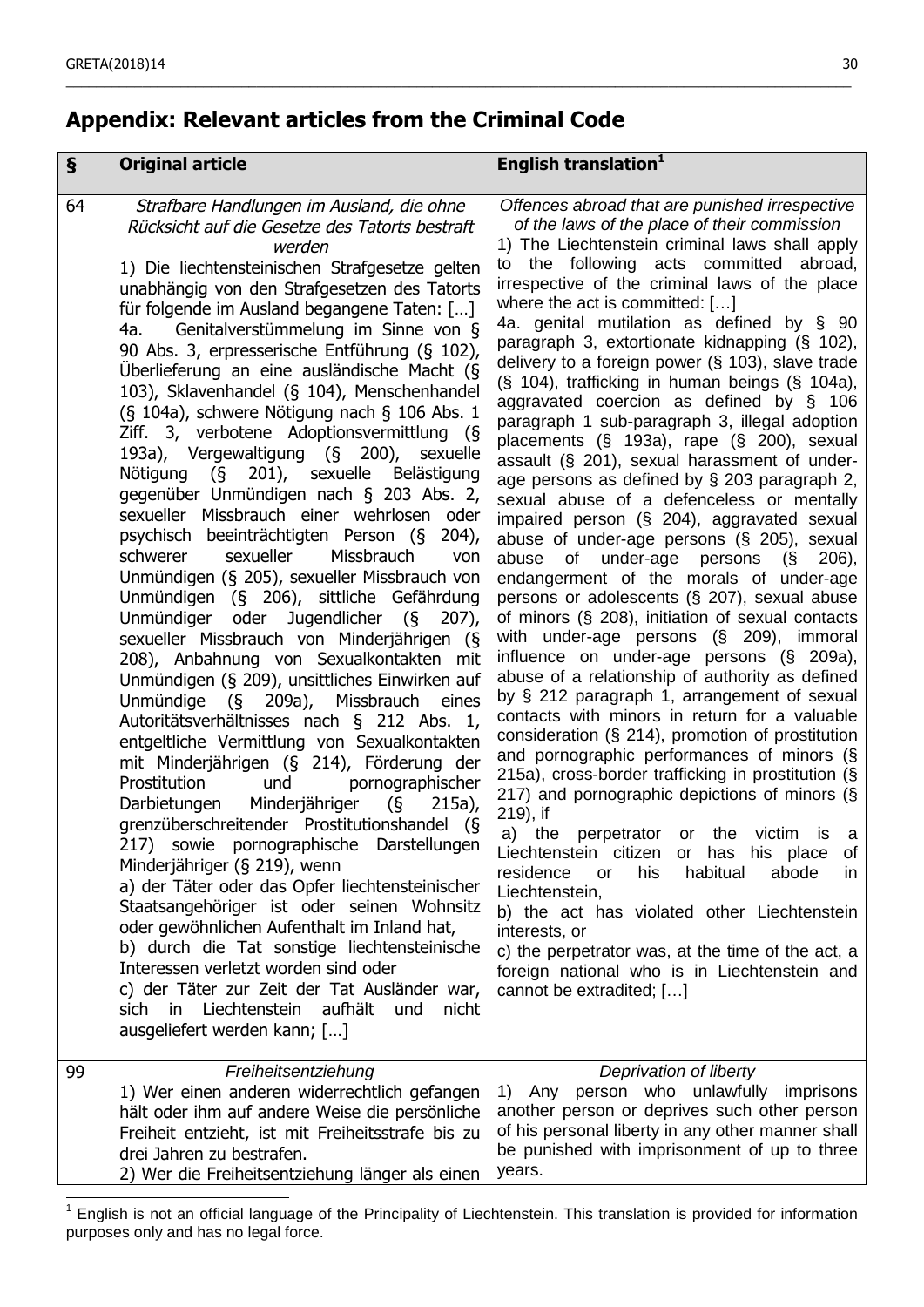|      | Monat aufrecht erhält oder sie auf solche<br>Weise, dass sie dem Festgehaltenen besondere<br>Qualen bereitet, oder unter solchen Umständen<br>begeht, dass sie für ihn mit besonders<br>schweren Nachteilen verbunden ist, ist mit<br>Freiheitsstrafe von einem bis zu zehn Jahren zu<br>bestrafen.                                                                                                                                                                                                                                                                                                                                                                                                                                                                                                                                                                                                                                                                         | 2) Any person who maintains the deprivation of<br>liberty for longer than one month or commits<br>the act in a manner that causes the detained<br>exceptional<br>under<br>person<br>agony<br>or<br>circumstances that entail particularly severe<br>disadvantages to the detained person shall be<br>punished with imprisonment of one to ten<br>years.                                                                                                                                                                                                                                                                                                                                                                                                                                                                                                                                                                                                                                                                                                                                           |
|------|-----------------------------------------------------------------------------------------------------------------------------------------------------------------------------------------------------------------------------------------------------------------------------------------------------------------------------------------------------------------------------------------------------------------------------------------------------------------------------------------------------------------------------------------------------------------------------------------------------------------------------------------------------------------------------------------------------------------------------------------------------------------------------------------------------------------------------------------------------------------------------------------------------------------------------------------------------------------------------|---------------------------------------------------------------------------------------------------------------------------------------------------------------------------------------------------------------------------------------------------------------------------------------------------------------------------------------------------------------------------------------------------------------------------------------------------------------------------------------------------------------------------------------------------------------------------------------------------------------------------------------------------------------------------------------------------------------------------------------------------------------------------------------------------------------------------------------------------------------------------------------------------------------------------------------------------------------------------------------------------------------------------------------------------------------------------------------------------|
| 100  | Entführung einer willenlosen oder wehrlosen<br>Person<br>Wer eine Person, die geisteskrank ist oder sich<br>in einem Zustand befindet, der sie zum<br>Widerstand unfähig macht, entführt, um sie<br>missbrauchen<br>sexuell<br>oder<br>zu<br>sexuellen<br>Handlungen zuzuführen, ist mit Freiheitsstrafe<br>von sechs Monaten bis zu fünf Jahren zu<br>bestrafen.                                                                                                                                                                                                                                                                                                                                                                                                                                                                                                                                                                                                           | Kidnapping of an abulic or defenceless person<br>Any person who kidnaps another person that is<br>mentally ill or in a condition that makes such<br>other person incapable of resistance in order to<br>sexually abuse such other person or involve<br>such other person in sexual acts shall be<br>punished with imprisonment of six months to<br>five years.                                                                                                                                                                                                                                                                                                                                                                                                                                                                                                                                                                                                                                                                                                                                    |
| 101  | Entführung einer unmündigen Person<br>Wer eine unmündige Person entführt, um sie<br>missbrauchen<br>sexuell<br>zu<br>oder<br>sexuellen<br>Handlungen zuzuführen, ist mit Freiheitsstrafe<br>von sechs Monaten bis zu fünf Jahren zu<br>bestrafen.                                                                                                                                                                                                                                                                                                                                                                                                                                                                                                                                                                                                                                                                                                                           | Kidnapping of an under-age person<br>Any person who kidnaps an under-age person<br>in order to sexually abuse such under-age<br>person or involve such under-age person in<br>shall<br>punished<br>sexual<br>acts<br>be<br>with<br>imprisonment of six months to five years.                                                                                                                                                                                                                                                                                                                                                                                                                                                                                                                                                                                                                                                                                                                                                                                                                      |
| 104  | Sklavenhandel<br>Sklavenhandel<br>treibt,<br>Wer<br>1)<br>ist<br>mit<br>Freiheitsstrafe von zehn bis zu zwanzig Jahren<br>zu bestrafen.<br>2) Ebenso ist zu bestrafen, wer bewirkt, dass<br>anderer<br>versklavt<br>oder<br>ein<br>eine<br>in<br>sklavereiähnliche Lage gebracht wird oder dass<br>sich ein anderer in Sklaverei oder eine<br>sklavereiähnliche Lage begibt.                                                                                                                                                                                                                                                                                                                                                                                                                                                                                                                                                                                                | Slave trade<br>1) Any person engaging in the slave trade shall<br>be punished with imprisonment of ten to<br>twenty years.<br>2) Any person shall be punished likewise who<br>effects that another person is enslaved or<br>brought into a situation similar to slavery or<br>effects that another person enters into slavery<br>or a situation similar to slavery.                                                                                                                                                                                                                                                                                                                                                                                                                                                                                                                                                                                                                                                                                                                               |
| 104a | Menschenhandel<br>1) Wer<br>1. eine minderjährige Person oder<br>2. eine volljährige Person unter Einsatz<br>unlauterer Mittel (Abs. 2) gegen die Person mit<br>Vorsatz,<br>dass<br>sie<br>dem<br>sexuell,<br>durch<br>Organentnahme oder in ihrer Arbeitskraft<br>ausgebeutet werde, anwirbt, beherbergt oder<br>sonst aufnimmt, befördert oder einem anderen<br>anbietet oder weitergibt, ist mit Freiheitsstrafe<br>bis zu drei Jahren zu bestrafen.<br>2) Unlautere Mittel sind die Täuschung über<br>Tatsachen,<br>die<br>Ausnützung<br>einer<br>Autoritätsstellung, einer Zwangslage,<br>einer<br>Geisteskrankheit oder eines Zustands, der die<br>Person wehrlos macht, die Einschüchterung<br>und die Gewährung oder Annahme eines<br>Vorteils für die Übergabe der Herrschaft über<br>die Person.<br>3) Mit Freiheitsstrafe von sechs Monaten bis zu<br>fünf Jahren ist zu bestrafen, wer die Tat unter<br>Einsatz von Gewalt oder gefährlicher Drohung<br>begeht. | Trafficking in human beings<br>1) Any person who recruits, accommodates or<br>otherwise takes in, transports, or offers or<br>passes on to another person,<br>1. a minor person, or<br>2. an adult person by dishonest means<br>(paragraph 2) used against the person with the<br>intent that such minor or adult person be<br>exploited sexually, by organ removal, or in<br>terms of their labour, shall be punished with<br>imprisonment of up to three years.<br>2) Dishonest means shall include deception<br>regarding facts, taking advantage of a position<br>of authority, plight, mental illness, or a condition<br>that<br>makes<br>the<br>person<br>defenceless,<br>intimidation, and the granting or acceptance of<br>a benefit for handing over control of the person.<br>3) Any person who commits the act with the<br>use of force or a dangerous threat shall be<br>punished with imprisonment of six months to<br>five years.<br>4) Any person who commits the act against an<br>under-age person, as part of a criminal group,<br>with use of severe force or in such a manner |

 $\_$  ,  $\_$  ,  $\_$  ,  $\_$  ,  $\_$  ,  $\_$  ,  $\_$  ,  $\_$  ,  $\_$  ,  $\_$  ,  $\_$  ,  $\_$  ,  $\_$  ,  $\_$  ,  $\_$  ,  $\_$  ,  $\_$  ,  $\_$  ,  $\_$  ,  $\_$  ,  $\_$  ,  $\_$  ,  $\_$  ,  $\_$  ,  $\_$  ,  $\_$  ,  $\_$  ,  $\_$  ,  $\_$  ,  $\_$  ,  $\_$  ,  $\_$  ,  $\_$  ,  $\_$  ,  $\_$  ,  $\_$  ,  $\_$  ,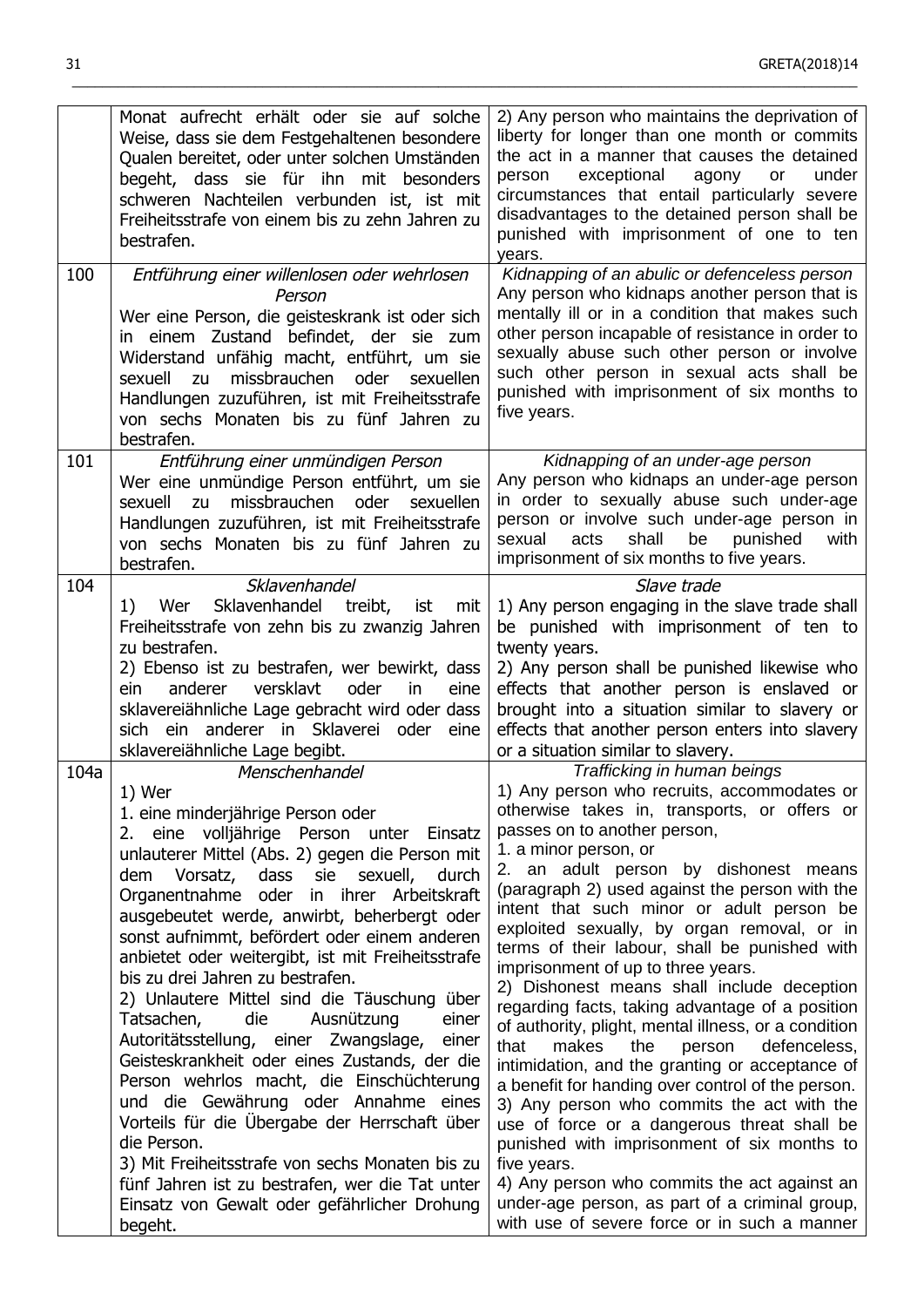|      | 4) Wer die Tat gegen eine unmündige Person,<br>im Rahmen einer kriminellen Vereinigung, unter<br>Anwendung schwerer Gewalt oder so begeht,<br>dass durch die Tat das Leben der Person<br>vorsätzlich oder grob fahrlässig gefährdet wird<br>oder die Tat einen besonders schweren<br>Nachteil für die Person zur Folge hat, ist mit<br>Freiheitsstrafe von einem bis zu zehn Jahren zu<br>bestrafen.                                                                                                                                                                                                                                                                                                                                                                                                                                                                                                                                                                                                                                                                                                                                                                                                                                                                                                                                                                          | that the life of such under-age person is<br>intentionally or grossly negligently endangered<br>by the act or in such a manner that the act<br>results in a particularly severe disadvantage for<br>such under-age person, shall be punished with<br>imprisonment of one to ten years.                                                                                                                                                                                                                                                                                                                                                                                                                                                                                                                                                                                                                                                                                                                                                                                                                                                                         |
|------|-------------------------------------------------------------------------------------------------------------------------------------------------------------------------------------------------------------------------------------------------------------------------------------------------------------------------------------------------------------------------------------------------------------------------------------------------------------------------------------------------------------------------------------------------------------------------------------------------------------------------------------------------------------------------------------------------------------------------------------------------------------------------------------------------------------------------------------------------------------------------------------------------------------------------------------------------------------------------------------------------------------------------------------------------------------------------------------------------------------------------------------------------------------------------------------------------------------------------------------------------------------------------------------------------------------------------------------------------------------------------------|----------------------------------------------------------------------------------------------------------------------------------------------------------------------------------------------------------------------------------------------------------------------------------------------------------------------------------------------------------------------------------------------------------------------------------------------------------------------------------------------------------------------------------------------------------------------------------------------------------------------------------------------------------------------------------------------------------------------------------------------------------------------------------------------------------------------------------------------------------------------------------------------------------------------------------------------------------------------------------------------------------------------------------------------------------------------------------------------------------------------------------------------------------------|
| 106  | Schwere Nötigung<br>1) Wer eine Nötigung begeht, indem er<br>1. mit dem Tod, mit einer erheblichen<br>Verstümmelung<br>oder<br>einer<br>auffallenden<br>Verunstaltung, mit einer Entführung, mit einer<br>Brandstiftung, mit einer Gefährdung durch<br><b>Strahlen</b><br>Kernenergie,<br>ionisierende<br>oder<br>Sprengmittel oder mit der Vernichtung der<br>wirtschaftlichen Existenz oder gesellschaftlichen<br>Stellung droht,<br>2. die genötigte oder eine andere Person,<br>gegen die sich die Gewalt oder gefährliche<br>Drohung richtet, durch diese Mittel längere Zeit<br>hindurch in einen qualvollen Zustand versetzt<br>oder<br>3. die genötigte Person zur Eheschliessung, zur<br>Eintragung einer Partnerschaft, zur Prostitution,<br>zur Mitwirkung an einer pornographischen<br>Darbietung (§ 215a Abs. 3), zu einem<br>Schwangerschaftsabbruch (§ 96) oder sonst zu<br>einer Handlung, Duldung oder Unterlassung<br>veranlasst, die besonders wichtige Interessen<br>der genötigten oder einer dritten Person<br>verletzt,<br>ist mit Freiheitsstrafe von sechs Monaten bis zu<br>fünf Jahren zu bestrafen.<br>2) Ebenso ist der Täter zu bestrafen, wenn die<br>Selbstmord<br>Tat<br>oder<br>den<br>einen<br>Selbstmordversuch der genötigten oder einer<br>anderen Person zur Folge hat, gegen die sich<br>die Gewalt oder gefährliche Drohung richtet. | Aggravated coercion<br>1) Any person who commits coercion by<br>1. threatening death, substantial mutilation or<br>conspicuous disfigurement, kidnapping, arson,<br>endangerment through nuclear energy, ionizing<br>radiation, or explosives, or destruction of<br>livelihood or social status,<br>2. inflicting a state of agony on the coerced<br>person or another person against whom the<br>force or dangerous threat is directed, by these<br>means and for an extended period of time, or<br>3. inducing the coerced person into marriage,<br>registration of a partnership, prostitution, or<br>participation in a pornographic performance (§<br>215a paragraph 3), termination of pregnancy (§<br>96) or otherwise into an act, acquiescence, or<br>omission that violates particularly important<br>interests of the coerced person or a third party<br>shall be punished with imprisonment of six<br>months to five years.<br>2) The perpetrator shall be punished likewise if<br>the act results in the suicide or attempted<br>suicide of the coerced person or of another<br>person against whom the force or dangerous<br>threat is directed. |
| 193a | Verbotene Adoptionsvermittlung<br>bewirkt,<br>dass<br>1)<br>Wer<br>eine<br>zustimmungsberechtigte<br>Person<br>gegen<br>Gewährung eines Vorteils für sich oder einen<br>Dritten der Adoption einer minderjährigen<br>Person durch eine andere Person zustimmt, ist<br>mit Freiheitsstrafe bis zu zwei Jahren zu<br>bestrafen.<br>2) Handelt der Täter, um sich oder einem<br>Dritten einen Vermögensvorteil zu verschaffen,<br>so ist er mit Freiheitsstrafe bis zu drei Jahren<br>zu bestrafen.<br>3) Annehmende und Wahlkinder, zwischen<br>denen die Adoption vermittelt wird, sind nicht                                                                                                                                                                                                                                                                                                                                                                                                                                                                                                                                                                                                                                                                                                                                                                                  | Unlawful adoption placements<br>1) Any person who effects that a person<br>entitled to give his consent, in return for being<br>granted a benefit to such entitled person or a<br>third party, consents to the adoption of a minor<br>by another person shall be punished with<br>imprisonment of up to two years.<br>2) If the perpetrator acts in order to obtain a<br>pecuniary benefit for himself or a third party,<br>such perpetrator shall be punished with<br>imprisonment of up to three years.<br>3) Adopting parents and adopted children<br>between whom the adoption is arranged shall<br>not be punished as participants (§ 12 of the<br>Criminal Code).                                                                                                                                                                                                                                                                                                                                                                                                                                                                                        |

\_\_\_\_\_\_\_\_\_\_\_\_\_\_\_\_\_\_\_\_\_\_\_\_\_\_\_\_\_\_\_\_\_\_\_\_\_\_\_\_\_\_\_\_\_\_\_\_\_\_\_\_\_\_\_\_\_\_\_\_\_\_\_\_\_\_\_\_\_\_\_\_\_\_\_\_\_\_\_\_\_\_\_\_\_\_\_\_\_\_\_\_\_\_\_\_\_\_\_\_\_\_\_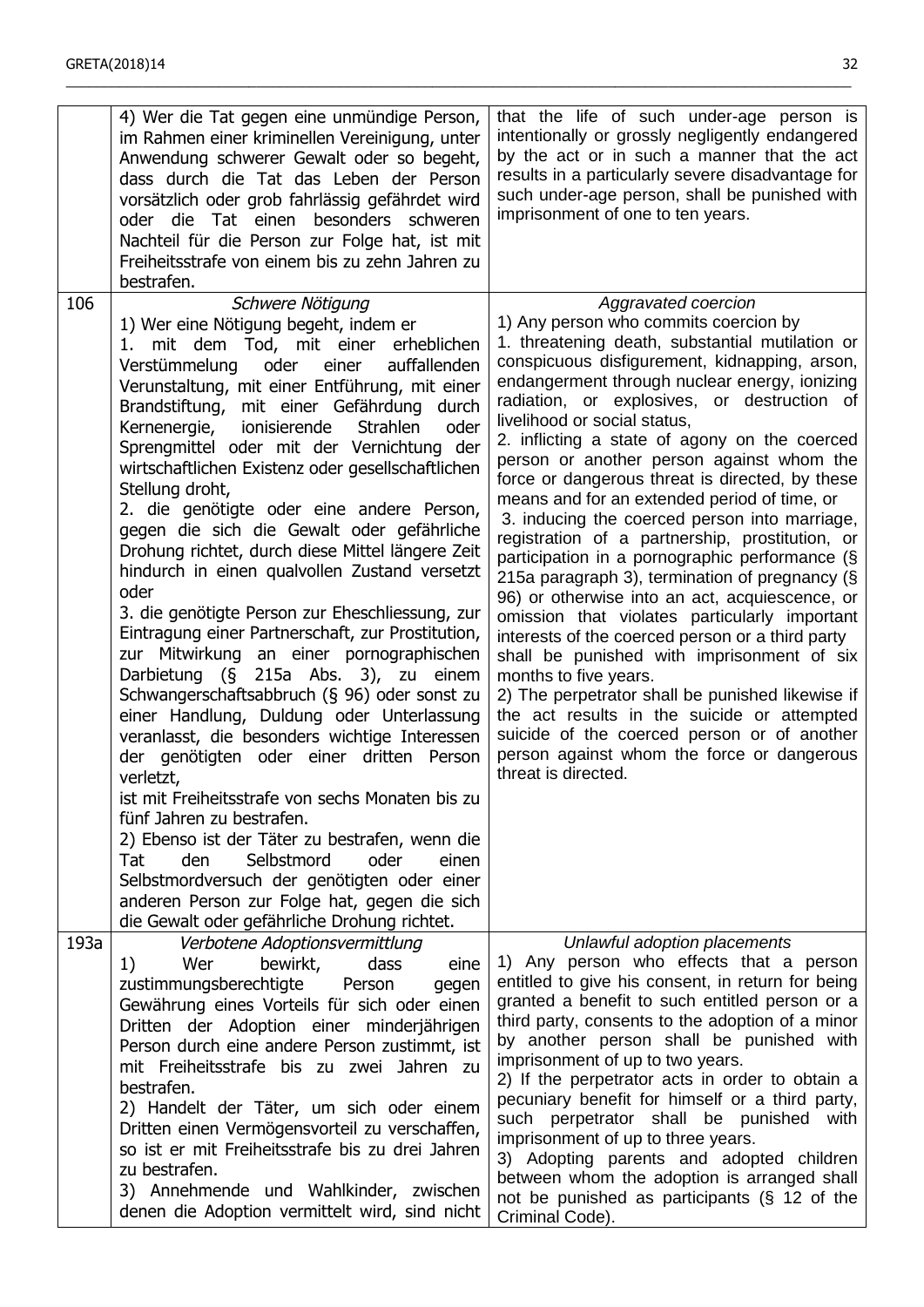|      | als Beteiligte (§ 12 StGB) zu bestrafen.                                                                                                                                                                                                                                                                                                                                                                                                                                                                                                                                                                                                                                                                                                                                                                                                                                                                                                                                                                                                                       |                                                                                                                                                                                                                                                                                                                                                                                                                                                                                                                                                                                                                                                                                                                                                                                                                                                                                                                                                                                                                                                      |
|------|----------------------------------------------------------------------------------------------------------------------------------------------------------------------------------------------------------------------------------------------------------------------------------------------------------------------------------------------------------------------------------------------------------------------------------------------------------------------------------------------------------------------------------------------------------------------------------------------------------------------------------------------------------------------------------------------------------------------------------------------------------------------------------------------------------------------------------------------------------------------------------------------------------------------------------------------------------------------------------------------------------------------------------------------------------------|------------------------------------------------------------------------------------------------------------------------------------------------------------------------------------------------------------------------------------------------------------------------------------------------------------------------------------------------------------------------------------------------------------------------------------------------------------------------------------------------------------------------------------------------------------------------------------------------------------------------------------------------------------------------------------------------------------------------------------------------------------------------------------------------------------------------------------------------------------------------------------------------------------------------------------------------------------------------------------------------------------------------------------------------------|
| 194  | Entziehung eines Minderjährigen aus der<br>Macht des Erziehungsberechtigten<br>1) Wer eine minderjährige Person der Macht<br>des Erziehungsberechtigten entzieht, sie vor<br>ihm verborgen hält, sie verleitet, sich dieser<br>Macht zu entziehen oder sich vor dem<br>Berechtigten verborgen zu halten, oder ihr dazu<br>Hilfe leistet, ist mit Freiheitsstrafe bis zu einem<br>Jahr zu bestrafen.<br>2) Wer die Tat in Beziehung auf eine<br>unmündige<br>Person<br>begeht,<br>ist<br>mit<br>Freiheitsstrafe bis zu drei Jahren zu bestrafen.<br>3) Mit Freiheitsstrafe bis zu drei Jahren ist auch<br>zu bestrafen, wer die Tat begeht, um die<br>minderjährige Person sexuell zu missbrauchen<br>oder sexuellen Handlungen zuzuführen.<br>Der Täter ist nur auf Antrag<br>4)<br>des<br>Erziehungsberechtigten zu verfolgen.<br>5) Eine minderjährige Person, die einen<br>anderen dazu verleitet, sie der Macht des<br>Erziehungsberechtigten zu entziehen oder ihr<br>Hilfe zu leisten, sich selbst dieser Macht zu<br>entziehen, ist nicht zu bestrafen. | Removal of a minor from the custody of the<br>parent or legal guardian<br>1) Any person who removes a minor from the<br>custody of the parent or legal guardian or<br>conceals such minor from the parent or legal<br>guardian, or who causes or assists such minor<br>to remove himself or hide from his parent or<br>guardian shall be punished<br>legal<br>with<br>imprisonment of up to one year.<br>2) Any person who commits the act in relation<br>to an under-age person shall be punished with<br>imprisonment of up to three years.<br>3) Any person who commits the act in order to<br>sexually abuse the minor or to involve the<br>minor in sexual acts shall also be punished with<br>imprisonment of up to three years.<br>4) The perpetrator shall only be prosecuted<br>upon application of the parent or legal<br>guardian.<br>5) Any minor who causes another person to<br>remove the minor from the custody of his<br>parent or legal guardian or to assist him to<br>remove himself from such custody shall not be<br>punished. |
| 214  | Entgeltliche Vermittlung von Sexualkontakten<br>mit Minderjährigen<br>1) Wer die persönliche Annäherung einer<br>unmündigen mit einer anderen Person zur<br>Vornahme<br>sexuellen<br>einer<br>Handlung<br>herbeiführt, um sich oder einem anderen einen<br>Vermögensvorteil zu verschaffen, ist<br>mit<br>Freiheitsstrafe bis zu fünf Jahren zu bestrafen.<br>2) Wer ausser dem Fall des Abs. 1 die<br>persönliche Annäherung einer minderjährigen<br>mit einer anderen Person zur Vornahme einer<br>sexuellen Handlung herbeiführt, um sich oder<br>einem anderen einen Vermögensvorteil zu<br>verschaffen, ist mit Freiheitsstrafe bis zu zwei<br>Jahren zu bestrafen.                                                                                                                                                                                                                                                                                                                                                                                       | Arrangement of sexual contacts with minors in<br>return for a valuable consideration<br>1) Any person who brings about the personal<br>proximity of an under-age person with a third<br>person for the purpose of performing a sexual<br>act, in order to obtain a pecuniary benefit for<br>himself or another person, shall be punished<br>with imprisonment of up to five years.<br>2) Any person who, other than in the case set<br>out in paragraph 1, brings about the personal<br>proximity of a minor person with a third person<br>for the purpose of performing a sexual act, in<br>order to obtain a pecuniary benefit for himself<br>or another person, shall be punished with<br>imprisonment of up to two years.                                                                                                                                                                                                                                                                                                                        |
| 215  | Zuführen zur Prostitution<br>1) Wer eine Person der Prostitution zuführt, ist<br>mit Freiheitsstrafe bis zu zwei Jahren zu<br>bestrafen.                                                                                                                                                                                                                                                                                                                                                                                                                                                                                                                                                                                                                                                                                                                                                                                                                                                                                                                       | Leading to prostitution<br>1) Any person who leads another person to<br>prostitution<br>shall<br>be<br>punished<br>with<br>imprisonment of up to two years.                                                                                                                                                                                                                                                                                                                                                                                                                                                                                                                                                                                                                                                                                                                                                                                                                                                                                          |
| 215a | Förderung der Prostitution und<br>pornographischer Darbietungen Minderjähriger<br>1) Wer eine minderjährige Person, mag sie<br>auch bereits der Prostitution nachgehen, zur<br>Ausübung der Prostitution oder zur Mitwirkung<br>an einer pornographischen Darbietung anwirbt<br>oder einem anderen zu einem solchen Zweck<br>anbietet oder vermittelt, ist mit Freiheitsstrafe                                                                                                                                                                                                                                                                                                                                                                                                                                                                                                                                                                                                                                                                                 | Promotion of prostitution and pornographic<br>performances of minors<br>1) Any person who recruits a minor person,<br>even if such minor person already engages in<br>prostitution, to engage in prostitution or to<br>participate in a pornographic performance or<br>offers or arranges such minor person to or for a<br>third person for that purpose, shall be punished<br>with imprisonment of up to three years. Any                                                                                                                                                                                                                                                                                                                                                                                                                                                                                                                                                                                                                           |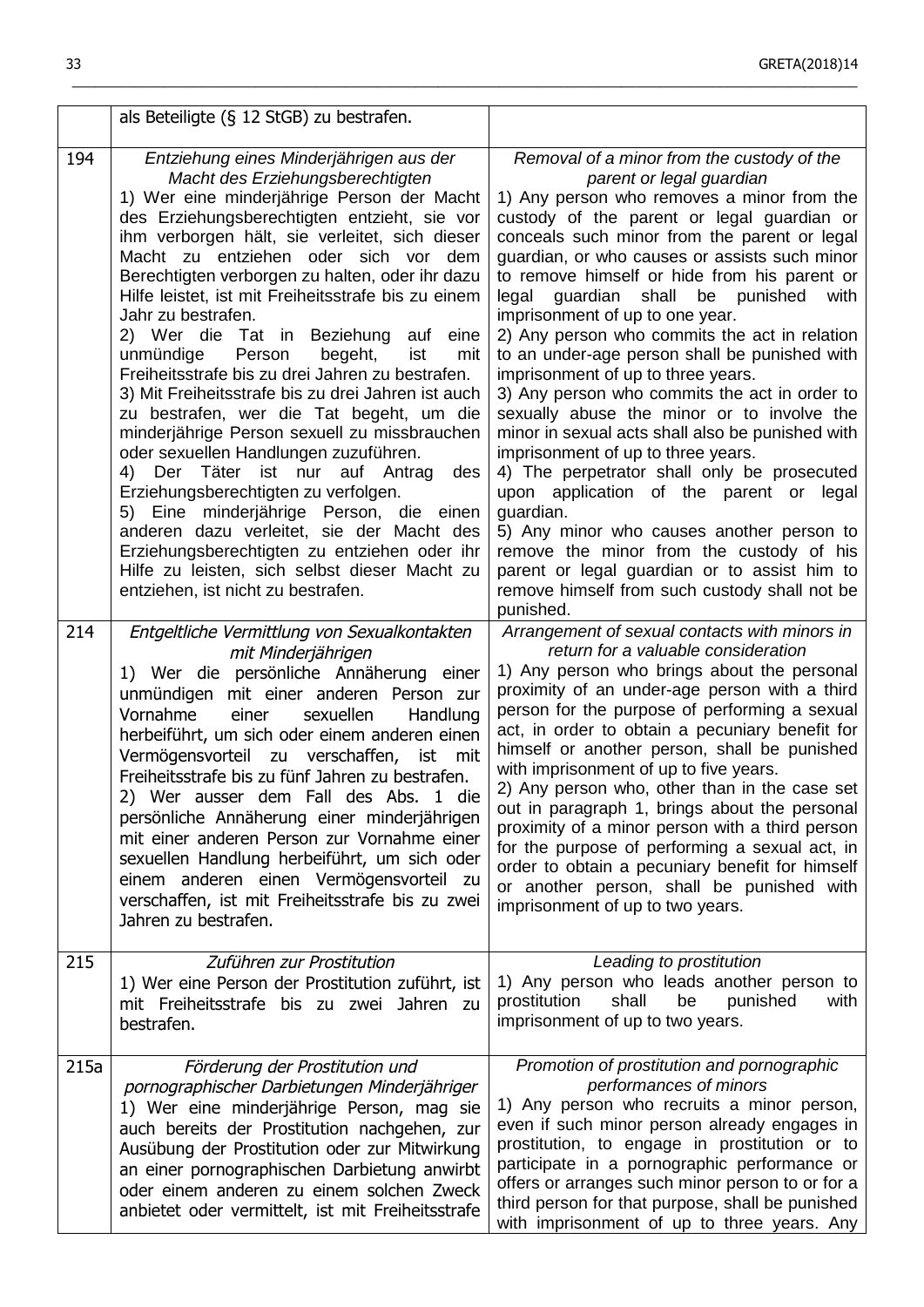|     | bis zu drei Jahren zu bestrafen. Ebenso ist zu<br>bestrafen, wer eine minderjährige Person, die<br>der Prostitution nachgeht oder an einer<br>pornographischen Darbietung<br>mitwirkt,<br>in<br>diesem Zusammenhang ausnützt, um sich oder<br>anderen einen Vermögensvorteil<br>einem<br>die<br>Wer<br>Tat<br>zuzuwenden.<br>eine<br>gegen<br>unmündige<br>begeht,<br>ist<br>mit<br>Person<br>Freiheitsstrafe von sechs Monaten bis zu fünf<br>Jahren zu bestrafen.<br>2) Wer die Tat im Rahmen einer kriminellen<br>Vereinigung, unter Anwendung<br>schwerer<br>Gewalt oder so begeht, dass durch die Tat das<br>Leben der Person vorsätzlich oder grob<br>fahrlässig gefährdet wird oder die Tat einen<br>besonders schweren Nachteil für die Person zur<br>Folge hat, ist mit Freiheitsstrafe von sechs<br>Monaten bis zu fünf Jahren zu bestrafen. Wer<br>eine derartige Tat gegen eine unmündige<br>Person begeht, ist mit Freiheitsstrafe von<br>einem bis zu zehn Jahren zu bestrafen.<br>3) An einer pornographischen Darbietung wirkt<br>mit, wer dabei eine auf sich selbst reduzierte,<br>von anderen Lebensäusserungen losgelöste<br>und der sexuellen Erregung eines Betrachters<br>dienende sexuelle Handlung an sich selbst, an<br>einer anderen Person oder mit einem Tier<br>vornimmt, eine solche sexuelle Handlung an<br>sich vornehmen lässt oder auf solche Weise<br>seine Genitalien oder seine Schamgegend zur<br>Schau stellt.<br>4) Mit Freiheitsstrafe bis zu drei Jahren ist zu<br>wissentlich<br>bestrafen,<br>eine<br>wer<br>pornographische Darbietung besucht, an der<br>minderjährige Personen mitwirken. | person shall be punished likewise who exploits<br>a minor person in this connection in order to<br>obtain a pecuniary benefit for himself or<br>another person, where such minor person<br>engages in prostitution or participates in a<br>pornographic performance. Any person who<br>commits the act against an under-age person<br>shall be punished with imprisonment of six<br>months to five years.<br>2) Any person who commits the act as part of a<br>criminal group, with use of severe force or in<br>such a manner that the life of the person is<br>intentionally or grossly negligently endangered<br>by the act or that the act results in a particularly<br>severe disadvantage for the person, shall be<br>punished with imprisonment of six months to<br>five years. Any person who commits an act of<br>this kind against an under-age person shall be<br>punished with imprisonment of one to ten<br>years.<br>3) Any person shall be deemed to participate in<br>a pornographic performance who performs a<br>sexual act on himself, on another person, or on<br>an animal, where that act is reduced to the act<br>itself, separated from other expressions of life,<br>and serves to sexually arouse a spectator, or<br>who has such an act performed on himself, or<br>in that manner displays his or her genitalia or<br>pubic region.<br>4) Any person who knowingly attends a<br>pornographic performance in which minors<br>participate shall be punished with imprisonment<br>of up to three years. |
|-----|-------------------------------------------------------------------------------------------------------------------------------------------------------------------------------------------------------------------------------------------------------------------------------------------------------------------------------------------------------------------------------------------------------------------------------------------------------------------------------------------------------------------------------------------------------------------------------------------------------------------------------------------------------------------------------------------------------------------------------------------------------------------------------------------------------------------------------------------------------------------------------------------------------------------------------------------------------------------------------------------------------------------------------------------------------------------------------------------------------------------------------------------------------------------------------------------------------------------------------------------------------------------------------------------------------------------------------------------------------------------------------------------------------------------------------------------------------------------------------------------------------------------------------------------------------------------------------------------------------------------------------------------|----------------------------------------------------------------------------------------------------------------------------------------------------------------------------------------------------------------------------------------------------------------------------------------------------------------------------------------------------------------------------------------------------------------------------------------------------------------------------------------------------------------------------------------------------------------------------------------------------------------------------------------------------------------------------------------------------------------------------------------------------------------------------------------------------------------------------------------------------------------------------------------------------------------------------------------------------------------------------------------------------------------------------------------------------------------------------------------------------------------------------------------------------------------------------------------------------------------------------------------------------------------------------------------------------------------------------------------------------------------------------------------------------------------------------------------------------------------------------------------------------------------------------------|
| 216 | Zuhälterei<br>1) Wer mit dem Vorsatz, sich aus<br>der<br>Prostitution<br>anderen<br>einer<br>Person<br>eine<br>fortlaufende Einnahme zu verschaffen, diese<br>Person ausnützt, ist mit Freiheitsstrafe bis zu<br>einem Jahr zu bestrafen.<br>2) Wer mit dem Vorsatz, sich aus der<br>Prostitution<br>einer<br>anderen<br>Person<br>eine<br>fortlaufende Einnahme zu verschaffen, diese<br>Person ausbeutet, sie einschüchtert, ihr die<br>Bedingungen der Ausübung der Prostitution<br>vorschreibt oder mehrere solche Personen<br>zugleich ausnützt, ist mit Freiheitsstrafe bis zu<br>drei Jahren zu bestrafen.<br>3) Mit Freiheitsstrafe bis zu drei Jahren ist auch<br>zu bestrafen, wer durch Einschüchterung eine<br>Person abhält, die Prostitution aufzugeben.<br>Wer<br>4)<br>eine<br>nach<br>den<br>vorstehenden                                                                                                                                                                                                                                                                                                                                                                                                                                                                                                                                                                                                                                                                                                                                                                                                                | Pimping<br>1) Any person who, with the intent to obtain<br>regular income from the prostitution of another<br>person, takes advantage of such other person<br>shall be punished with imprisonment of up to<br>one year.<br>2) Any person who, with the intent to obtain<br>regular income from the prostitution of another<br>person, exploits or intimidates such other<br>person or dictates to such other person the<br>conditions of the exercise of prostitution or<br>takes advantage of several such other persons<br>at the same time shall be punished with<br>imprisonment of up to three years.<br>3) Any person who prevents another person<br>from<br>renouncing<br>prostitution<br>through<br>intimidation shall likewise be punished with<br>imprisonment of up to three years.<br>4) Any person who commits an act carrying a                                                                                                                                                                                                                                                                                                                                                                                                                                                                                                                                                                                                                                                                                    |

\_\_\_\_\_\_\_\_\_\_\_\_\_\_\_\_\_\_\_\_\_\_\_\_\_\_\_\_\_\_\_\_\_\_\_\_\_\_\_\_\_\_\_\_\_\_\_\_\_\_\_\_\_\_\_\_\_\_\_\_\_\_\_\_\_\_\_\_\_\_\_\_\_\_\_\_\_\_\_\_\_\_\_\_\_\_\_\_\_\_\_\_\_\_\_\_\_\_\_\_\_\_\_